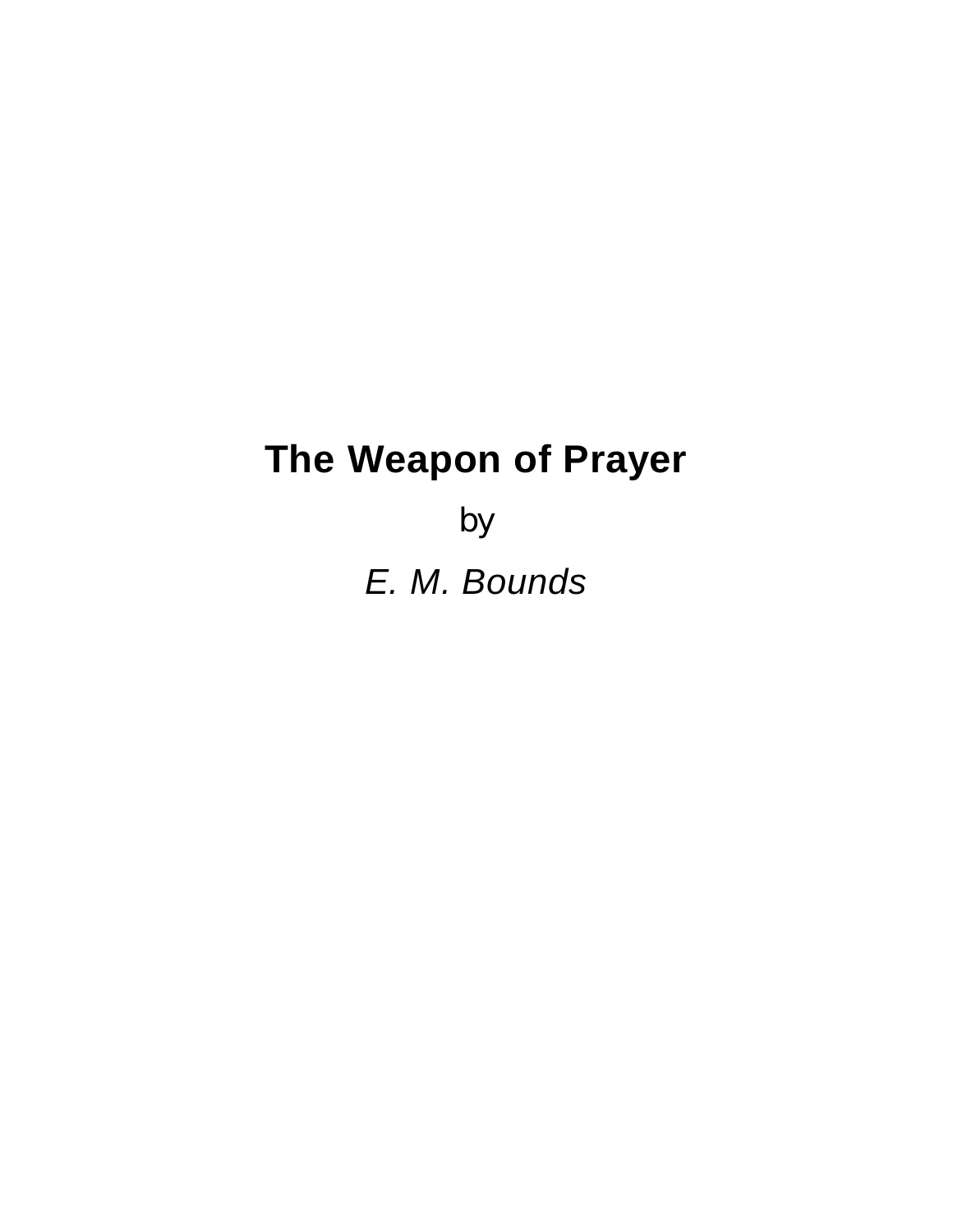## **THE WEAPON OF PRAYER**

## **I. PRAYER ESSENTIAL TO GOD**

*³Then shalt thou call, and the Lord shall answer; thou shalt cry, and he shall say, Here I am.* 14th verse: *Then shalt thou delight thyself in the Lord; and I will cause thee to ride upon the high places of the earth, and feed thee with the heritage of Jacob thy father: for the mouth of the Lord hath spoken it.*<sup>*''*—Isaiah 58:9.</sup>

It must never be forgotten that Almighty God rules this world. He is not an absentee God. His band is ever on the throttle of human affairs. He is everywhere present in the concerns of time. "His eyes" behold, his eyelids try the children of men." He rules the world just as He rules the Church by prayer. This lesson needs to be emphasized, iterated and reiterated in the ears of men of modern times and brought to bear with cumulative force on the consciences of this generation whose eyes have no vision for the eternal things, whose ears are deaf toward God.

Nothing is more important to God than prayer in dealing with mankind. But it is likewise allimportant to man to pray. Failure to pray is failure along the whole line of life. It is failure of duty, service, and spiritual progress. God must help man by prayer. He who does not pray, therefore, robs himself of God's help and places God where He cannot help man. Man must pray to God if love for God is to exist. Faith and hope, and patience and all the strong, beautiful, vital forces of piety are withered and dead in a prayerless life. The life of the individual believer, his personal salvation, and personal Christian graces have their being, bloom and fruitage in prayer.

All this and much more can be said as to the necessity of prayer to the being, and culture of piety in the individual. But prayer has a larger sphere, a more obligated duty, a loftier inspiration. Prayer concerns God, whose purposes and plans are conditioned on prayer. His will and His glory are bound up in praying. The days of God's splendour and renown have always been the great days of prayer. God's great movements in this world have been conditioned on, continued and fashioned by prayer. God has put Himself in these great movements just as men have prayed. Present, prevailing, conspicuous and mastering prayer has always brought God to be present. The real and obvious test of a genuine work of God is the prevalence of the spirit of prayer. God's mightiest forces surcharge and impregnate a movement when prayer's mightiest forces are there.

God's movement to bring Israel from Egyptian bondage had its inception in prayer. Thus early did God and the human race put the fact of prayer as one of the granite forces upon which His world movements were to be based.

Hannah's petition for a son began a great prayer movement for God in Israel. Praying women, whose prayers like those of Hannah, can give to the cause of God men like Samuel, do more for the Church and the world than all the politicians on earth. Men born of prayer are the saviours of the state, and men saturated with prayer give life and impetus to the Church. Under God they are saviours and helpers of both Church and state.

We must believe that the divine record of the facts about prayer and God are given in order that we might be constantly reminded of Him, and be ever refreshed by the faith that God holds His Church for the entire world, and that God's purpose will be fulfilled. His plans concerning the Church will most assuredly and inevitably be carried out. That record of God has been given without doubt that we may be deeply impressed that the prayers of God's saints are a great factor, a supreme factor, in carrying forward God's work, with facility and in time. When the Church is in the condition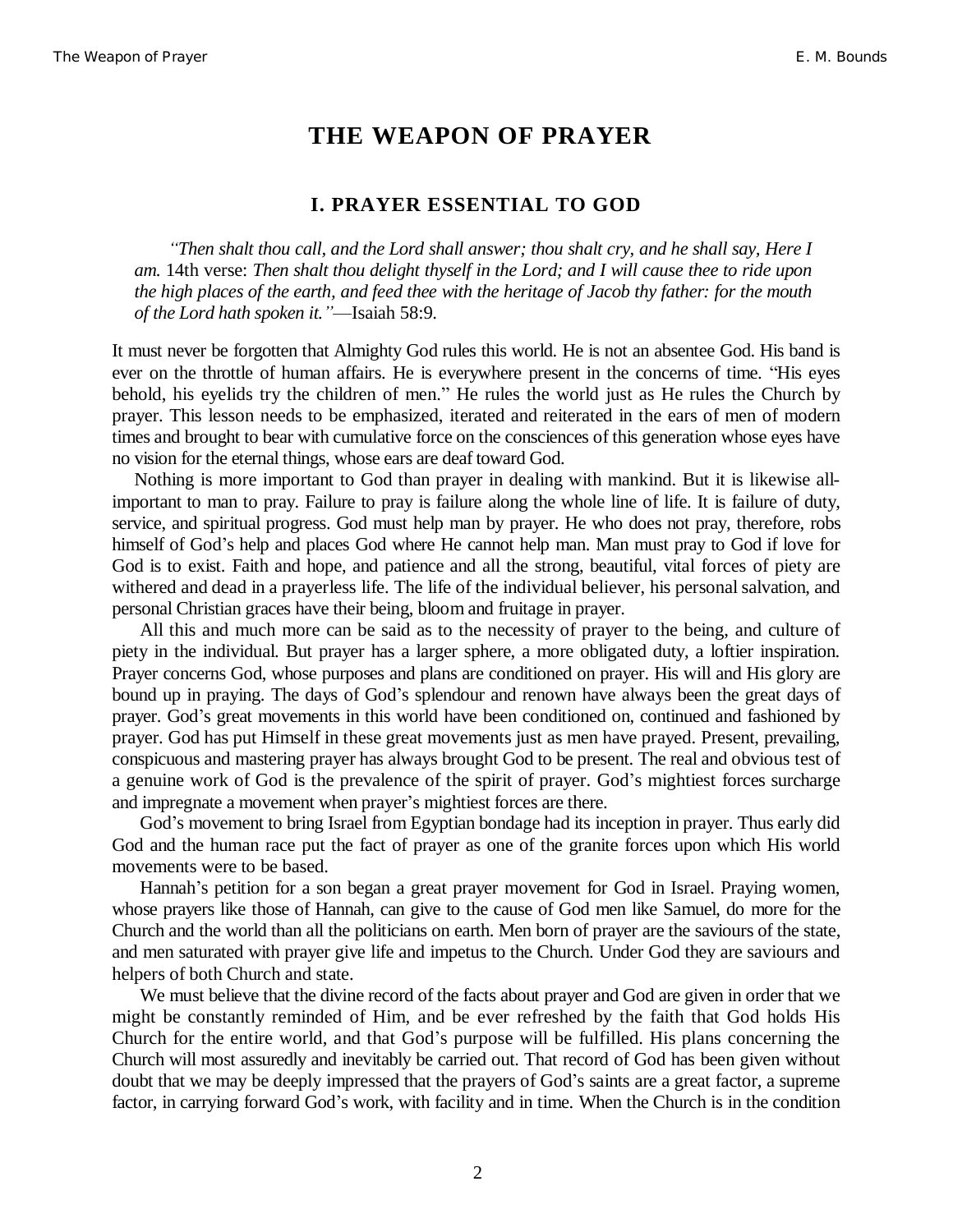of prayer God's cause always flourishes and His kingdom on earth always triumphs. When the Church fails to pray, God's cause decays and evil of every kind prevails. In other words, God works through the prayers of His people, and when they fail Him at this point, decline and deadness ensue. It is according to the divine plans that spiritual prosperity comes through the prayer-channel. Praying saints are God's agents for carrying on His saving and providential work on earth. If His agents fail Him, neglecting to pray, then His work fails. Praying agents of the Most High are always forerunners of spiritual prosperity.

The men of the Church of all ages who have held the Church for God have had in affluent fullness and richness the ministry of prayer. The rulers of the Church which the Scriptures reveal have had preeminence in prayer. Eminent, they may have been, in culture, in intellect and in all the natural or human forces; or they may have been lowly in physical attainments and native gifts; yet in each case prayer was the all potent force in the rulership of the Church. And this was so because God was with and in what they did, for prayer always carries us back to God. It recognizes God and brings God into the world to work and save and bless. The most efficient agents in disseminating the knowledge of God, in prosecuting His work upon the earth, and in standing as breakwater against the billows of evil, have been praying Church leaders. God depends upon them, employs them and blesses them.

Prayer cannot be retired as a secondary force in this world. To do so is to retire God from the movement. It is to make God secondary. The prayer ministry is an all-engaging force. It must be so, to be a force at all. Prayer is the sense of God's need and the call for God's help to supply that need. The estimate and place of prayer is the estimate and place of God. To give prayer the secondary place is to make God secondary in life's affairs. To substitute other forces for prayer, retires God and materializes the whole movement.

Prayer is an absolute necessity to the proper carrying on of God's work. God has made it so. This must have been the principal reason why in the early Church, when the complaint that the widows of certain believers had been neglected in the daily administration of the Church's benefactions, that the twelve called the disciples together, and told them to look out for seven men, "full of the Holy Ghost, and wisdom," who they would appoint over that benevolent work, adding this important statement, "But we will give ourselves continually to prayer and to the ministry of the Word." They surely realized that the success of the Word and the progress of the Church were dependent in a preeminent sense upon their "giving themselves to prayer." God could effectively work through them in proportion as they gave themselves fully to prayer.

The Apostles were as dependent upon prayer as other folks. Sacred work,—Church activities—may so engage and absorb us as to hinder praying, and when this is the case, evil results always follow. It is better to let the work go by default than to let the praying go by neglect. Whatever affects the intensity of our praying affects the value of our work. "Too busy to pray" is not only the keynote to backsliding, but it mars even the work done. Nothing is well done without prayer for the simple reason that it leaves God out of the account. It is so easy to be seduced by the good to the neglect of the best, until both the good and the best perish. How easily may men, even leaders in Zion, be led by the insidious wiles of Satan to cut short our praying in the interests of the work! How easy to neglect prayer or abbreviate our praying simply by the plea that we have Church work on our hands. Satan has effectively disarmed us when he can keep us too busy doing things to stop and bray.

³Give ourselves continually to prayer and the ministry of the word.´ The Revised Version has it, "We will continue steadfastly in prayer." The implication of the word used here means to be strong, steadfast, to be devoted to, to keep at it with constant care, to make a business out of it. We find the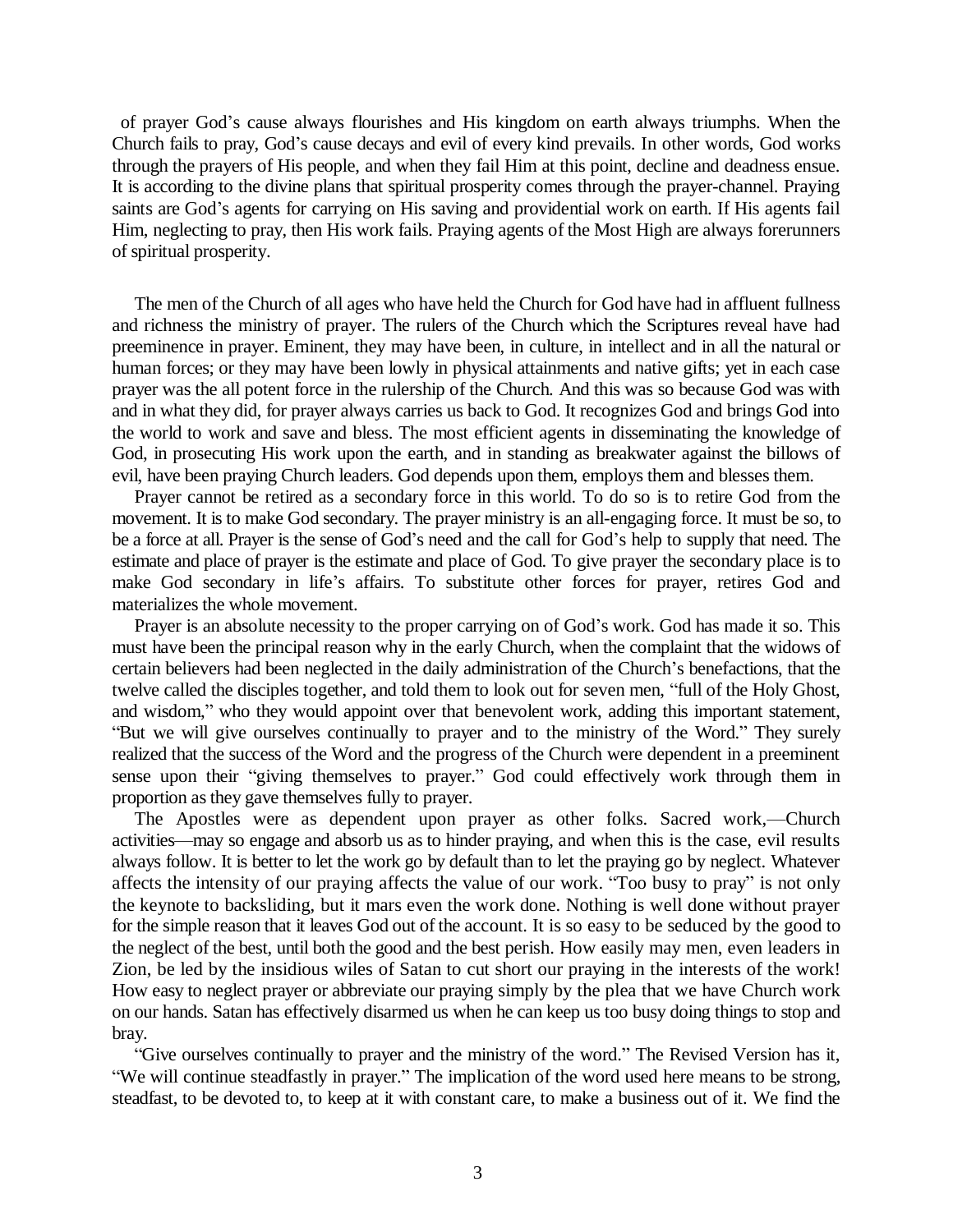same word in Col.  $4:12$ , and in Romans 12:12, which is translated, "Continuing instant in prayer."

The Apostles were under the law of prayer, which law recognizes God as God, and depends upon Him to do for them what He would not do without prayer. They were under the necessity of prayer, just as all believers are, in every age and in every clime. They had to be devoted to prayer in order to make their ministry of the Word efficient. The business of preaching is worth very little without it be in direct partnership with the business of praying. Apostolic preaching cannot be carried on unless there be apostolic praying. Alas, that this plain truth has been so easily forgotten by those who minister in holy things! Without in any way passing a criticism on the ministry, we feel it to be high time that somebody or other declared to its members that effective preaching is conditioned on effective praying. The preaching which is most successful is that ministry which has much of prayer in it. Perhaps one might go so far as to say that it is the only kind that *is* successful. God can mightily use the preacher who prays. He is God's chosen messenger for good, whom the Holy Spirit delights to honour, God's efficient agent in saving men and in edifying the saints.

In Acts 6:1-8 we have the record of how, long ago, the Apostles felt that they were losing—had lost—in apostolic power because they did not have relief from certain duties in order that they might give themselves more to prayer. So they called a halt because they discovered to their regret that they were too deficient in praying. Doubtless they kept up the form of praying, but it was seriously defective in intensity and in point of the amount of time given to it. Their minds were too much preoccupied with the finances of the Church. Just as in this day we find in many places both laymen and ministers are so busily engaged in "serving tables," that they are glaringly deficient in praying. In fact in present-day Church affairs men are looked upon as religious because they give largely of their money to the Church, and men are chosen for official positions not because they are men of prayer, but because they have the financial ability to run Church finances and to get money for the Church.

Now these Apostles, when they looked into this matter, determined to put aside these hindrances growing out of Church finances, and resolved to "give themselves to prayer." Not that these finances were to be ignored or set aside, but ordinary laymen, "full of faith and the Holy Ghost" could be found, really religious men, who could easily attend to this money business without in the least affecting their piety or their praying, thus giving them something to do in the Church, and at the same time taking the burden from the Apostles who would be able now to pray more, and praying more, to be blessed themselves in soul, and at the same time to more effectually do the work to which they had been called.

They realized, too, as they had not realized before, that they were being so pressed by attention to material things, things right in themselves, that they could not give to prayer that strength, ardour, and time which its nature and importance demanded. And so we will discover, under close scrutiny of ourselves sometimes, that things legitimate, things right in themselves, things commendable, may so engross our attention, so preoccupy our minds and so draw on our feelings, that prayer may be omitted, or at least very little time may be given to prayer. How easy to slip away from the closet! Even the Apostles had to guard themselves at that point. How much do we need to watch ourselves at the same place! Things legitimate and right may become wrong when they take the place of prayer. Things right in themselves may become wrong things when they are allowed to fasten themselves inordinately upon our hearts. It is not only the sinful things which hurt prayer. It is not alone questionable things which are to be guarded against. But it is things which are right in their places, but which are allowed to sidetrack prayer and shut the closet door, often with the self-comforting plea that "we are too busy to pray."

Possibly this has had as much to do with the breaking down of family prayer in this age as any other one cause. It is at this point that family religion has decayed, and just here is one cause of the decline of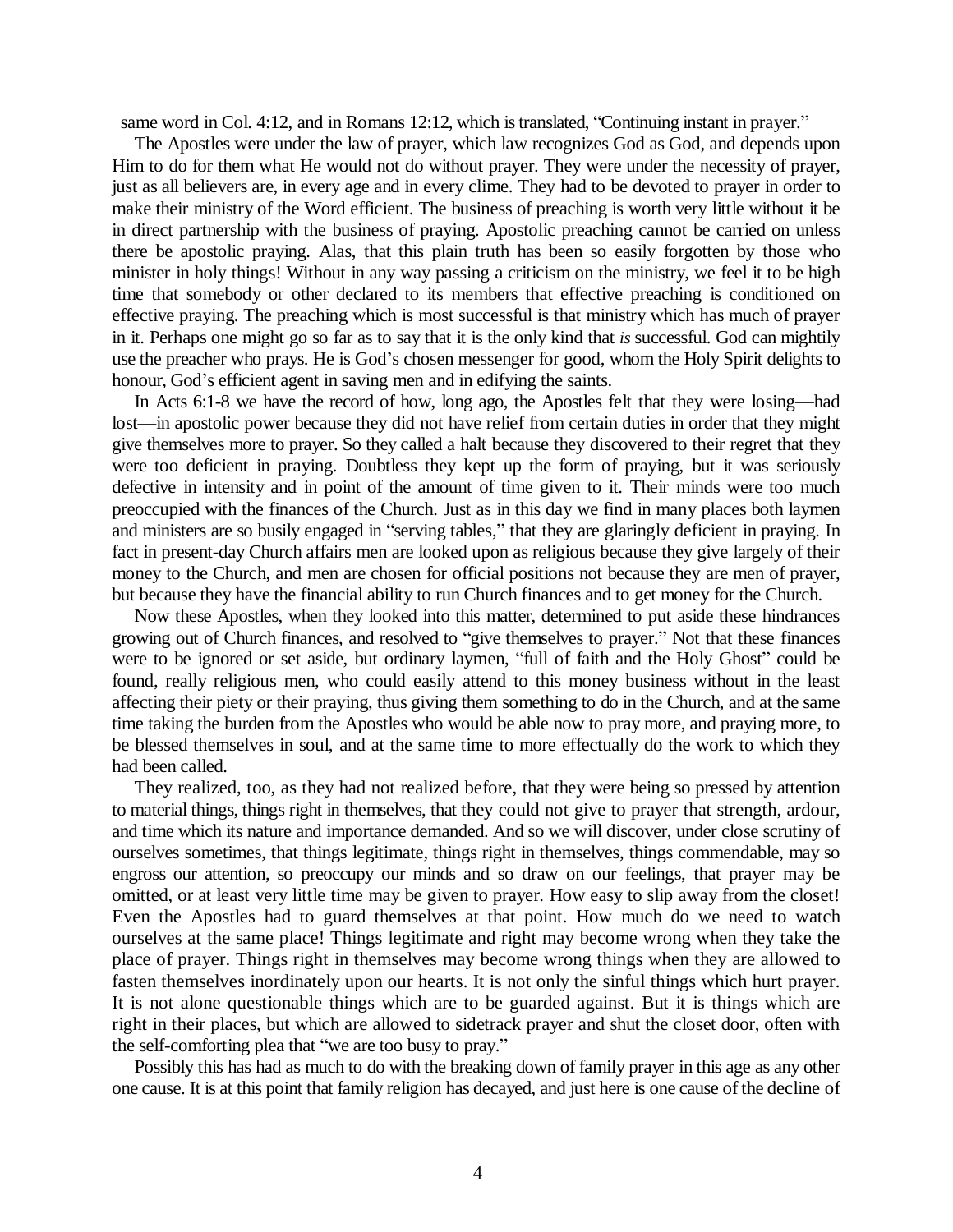the prayer meeting. Men and women are too busy with legitimate things to "give themselves to prayer." Other things are given the right of way. Prayer is set aside or made secondary. Business comes first. And this means not always that prayer is second, but that prayer is put entirely out. The Apostles drove directly at this point, and determined that even Church business should not affect their praying habits. Prayer must come first. Then would they be in deed and truth God's real agents in His world, through whom He could effectually work, because they were praying men, and thereby put themselves directly in line with His plans and purposes, which was that He works through praying men.

When the complaint came to their ears the Apostles discovered that that which they had been doing did not fully serve the divine ends of peace, gratitude, and unity, but discontent, complainings, and division were the result of their work, which had far too little prayer in it. And so prayer was put prominently to the front.

Praying men are a necessity in carrying out the divine plan for the salvation of men. God has made it so. He it is who established prayer as a divine ordinance, and this implies men are to do the praying. So that praying men are a necessity in the world. The fact that so often God has employed men of prayer to accomplish His ends clearly proves the proposition. It is altogether unnecessary to name all the instances where God used the prayers of righteous men to carry out His gracious designs. Time and space are too limited for the list. Yet one or two cases might be named. In the case of the golden calf, when God purposed to destroy the Israelites because of their great sin of idolatry, at the time when Moses was receiving the law at God's bands, the very being of Israel was imperilled, for Aaron had been swept away by the strong popular tide of unbelief and sin. All seemed lost but Moses and prayer, and prayer became more efficient and wonder-working in behalf of Israel than Aaron's magic rod. God was determined on the destruction of Israel and Aaron. His anger waxed hot. It was a fearful and a critical hour. But prayer was the levee which held back heaven's desolating fury. God's hand was held fast by the interceding of Moses, the mighty intercessor.

Moses was set on delivering Israel. It was with him a long and exhaustive struggle of praying for forty days and forty nights. Not for one moment did he relax his hold on God. Not for one moment did he quit his place at the feet of God, even for food. Not for one moment did he moderate his demand or ease his cry. Israel's existence was in the balance. Almighty God's wrath must be stayed. Israel must be saved at all hazards. And Israel was saved. Moses would not let God alone. And so, today, we can look back and give the credit of the present race of the Jews to the praying of Moses centuries ago.

Persevering prayer always wins; God yields to importunity and fidelity. He has no heart to say No to such praying as Moses did. Actually God's purpose to destroy Israel is changed by the praying of this man of God. It is but an illustration of how much just one praying is worth in this world, and how much depends upon him.

When Daniel, in Babylon, refused to obey the decree of the king not to ask any petition of any god or man for thirty days, he shut his eyes to the decree which would shut him off from his praying room, and refused to be deterred from calling upon God from fear of the consequences. So he "kneeled upon his knees three times a day´, and prayed as he had before done, leaving it all with God as to the consequences of thus disobeying the king.

There was nothing impersonal about Daniel's praying. It always had an objective, and was an appeal to a great God, who could do all things. There was no coddling of self, nor looking after subjective or reflex influences. In the face of the dreadful decree which is to precipitate him from place and power, into the lion's den, "he kneeled upon his knees three times a day, and gave thanks to God as aforetime." The gracious result was that prayer laid its hands upon an Almighty arm, which interposed in that den of vicious, cruel lions and closed their mouths and preserved His servant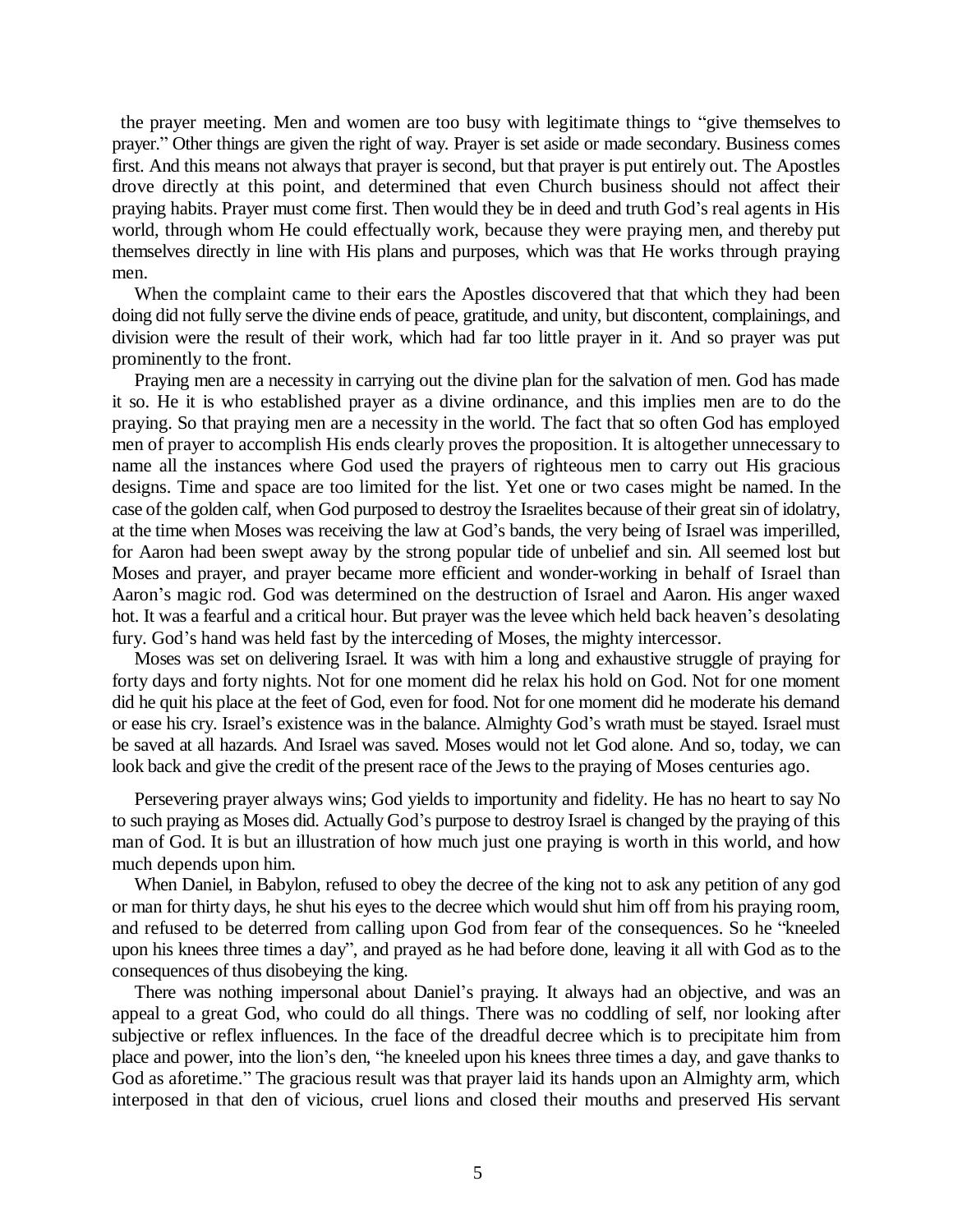Daniel, who had been true to Him and who had called upon Him for protection. Daniel's praying was an essential factor in defeating the king's decree and in discomfiting the wicked, envious rulers, who had set the trap for Daniel in order to destroy him and remove him from place and power in the kingdom.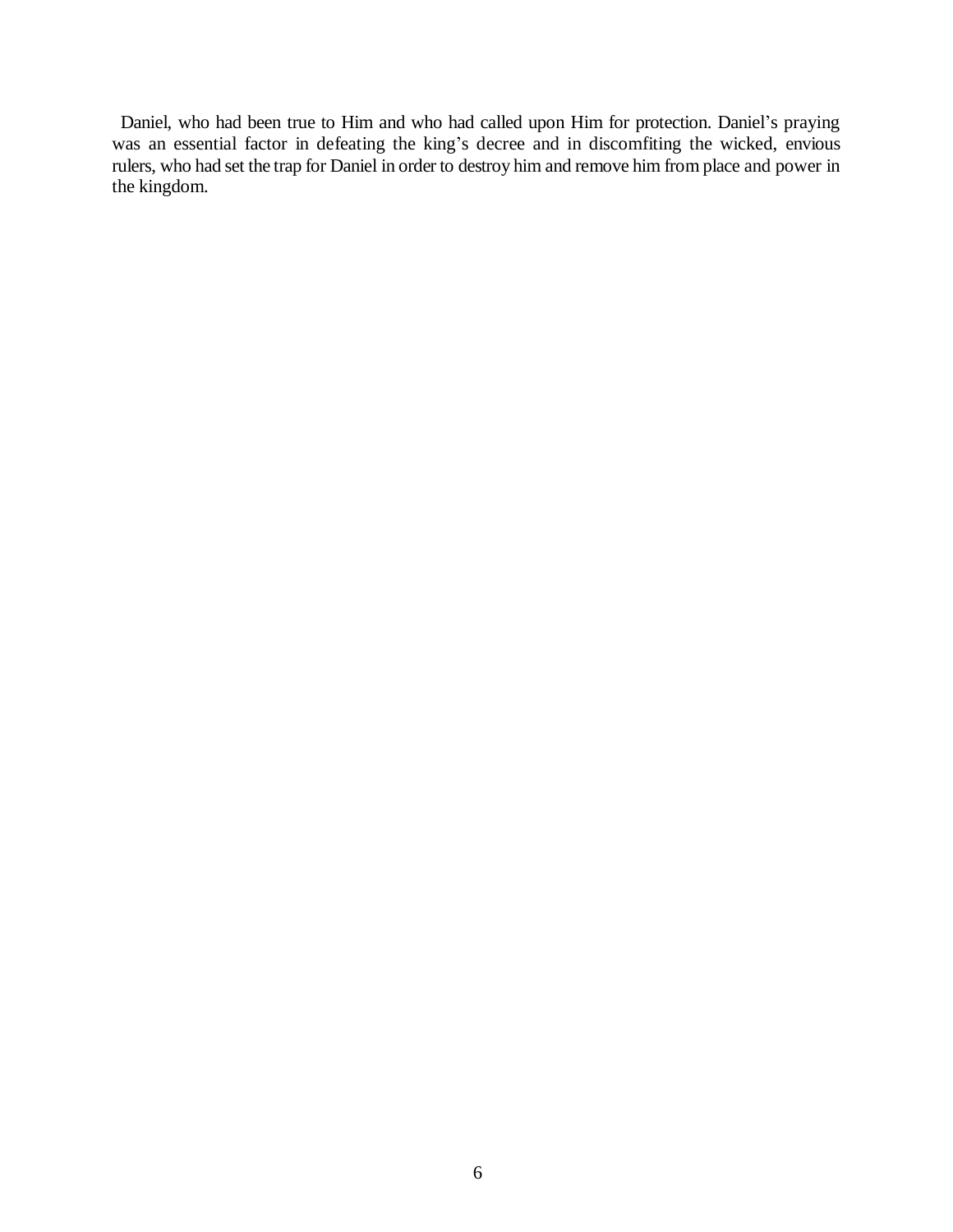## **II. PUTTING GOD TO WORK**

#### *³For from of old men have not heard, nor perceived by the ear, neither hath the eye seen a God beside thee who worketh for him that waiteth for him.*<sup>*''*—Isaiah 64:4.</sup>

The assertion voiced in the title given this chapter is but another way of declaring that God has of His own motion placed Himself under the law of prayer, and has obligated Himself to answer the prayers of men. He has ordained prayer as a means whereby He will do things through men as they pray, which He would not otherwise do. Prayer is a specific divine appointment, an ordinance of heaven, whereby God purposes to carry out His gracious designs on earth and to execute and make efficient the plan of salvation.

When we say that prayer puts God to work, it is simply to say that man has it in his power by prayer to move God to work in His own way among men, in which way He would not work if prayer was not made. Thus while prayer moves God to work, at the same time God puts prayer to work. As God has ordained prayer, and as prayer has no existence separate from men, but involves men, then logically prayer is the one force which puts God to work in earth's affairs through men and their prayers.

Let these fundamental truths concerning God and prayer be kept in mind in all allusions to prayer, and in all our reading of the incidents of prayer in the Scriptures.

If prayer puts God to work on earth, then, by the same token, prayerlessness rules God out of the world's affairs, and prevents Him from working. And if prayer moves God to work in this world's affairs, then prayerlessness excludes God from everything concerning men, and leaves man on earth the mere creature of circumstances, at the mercy of blind fate or without help of any kind from God. It leaves man in this world with its tremendous responsibilities and its difficult problems, and with all of its sorrows, burdens and afflictions, without any God at all. In reality the denial of prayer is a denial of God Himself, for God and prayer are so inseparable that they can never be divorced.

Prayer affects three different spheres of existence—the divine, the angelic and the human. It puts God to work, it puts angels to work, and it puts man to work. It lays its hands upon God, angels and men. What a wonderful reach there is in prayer! It brings into play the forces of heaven and earth. God, angels and men are subjects of this wonderful law of prayer, and all these have to do with the possibilities and the results of prayer. God has so far placed Himself subject to prayer that by reason of His own appointment, He is induced to work among men in a way in which He does not work if men do not pray. Prayer lays hold upon God and influences Him to work. This is the meaning of prayer as it concerns God. This is the doctrine of prayer, or else there is nothing whatever in prayer.

Prayer puts God to work in all things prayed for. While man in his weakness and poverty waits, trusts and prays, God undertakes the work. "For from old men have not heard, nor perceived by the ear, neither hath the eye seen a God beside thee, which worketh for him that waiteth for thee.´

Jesus Christ commits Himself to the force of prayer. "Whatsoever ye ask in My Name," He says, "that will I do, that the Father may be glorified in the Son. If ye shall ask anything in My Name, I will do it." And again: "If ye abide in Me, and My words abide in you, ye shall ask what he will and it shall be done unto you.´

To no other energy is the promise of God committed as to that of prayer. Upon no other force are the purposes of God so dependent as this one of prayer. The Word of God dilates on the results and necessity of prayer. The work of God stays or advances as prayer puts forth its strength. Prophets and apostles have urged the utility, force and necessity of prayer. "I have set watchmen upon thy walls, O Jerusalem, which shall never hold their peace day nor night. Ye that make mention of the Lord, keep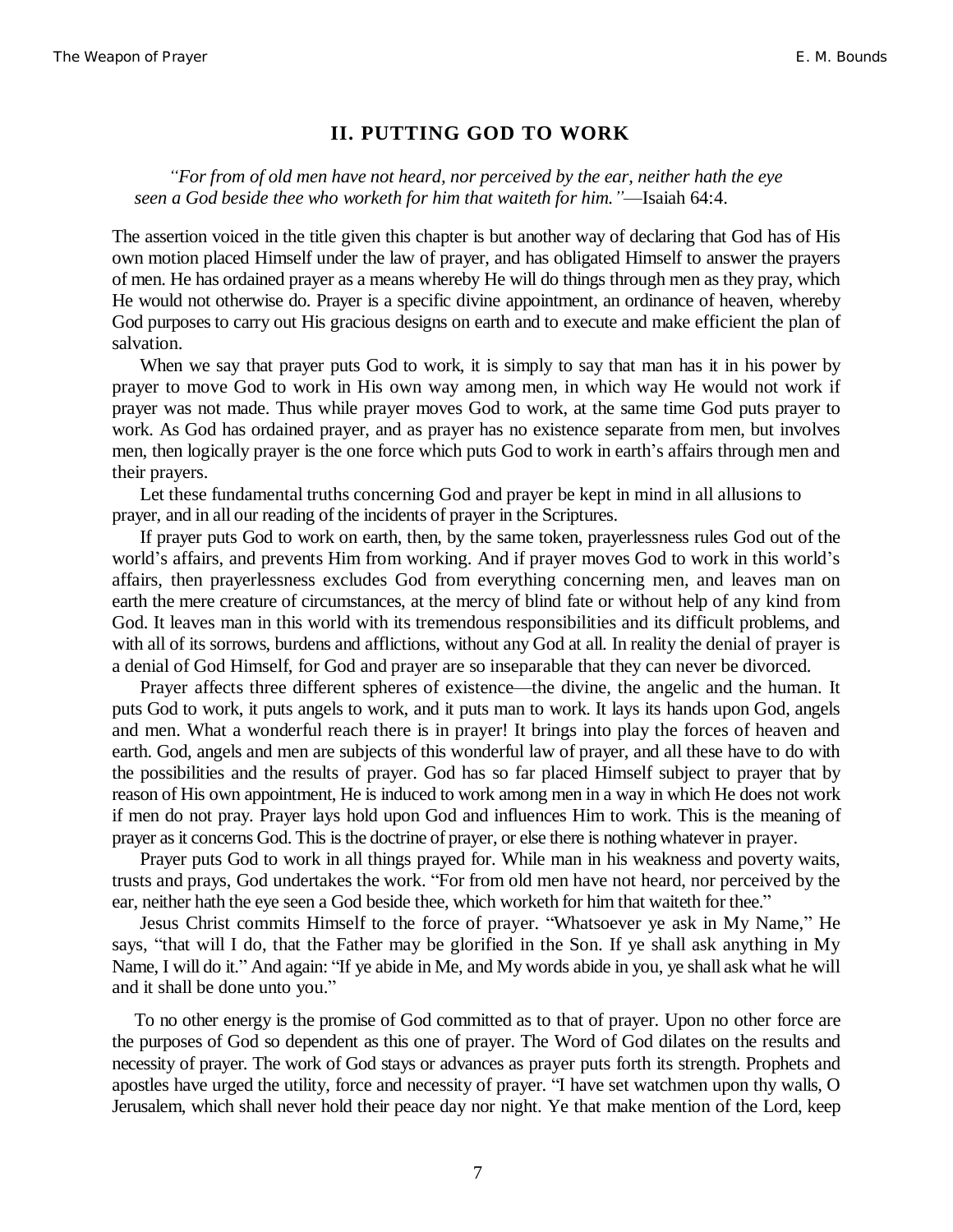not silence, and give him no rest, till he establish, and till he make Jerusalem a praise in the earth.´

Prayer, with its antecedents and attendants, is the one and only condition of the final triumph of the Gospel. It is the one and only condition which honours the Father and glorifies the Son. Little and poor praying has weakened Christ's power on earth, postponed the glorious results of His reign, and retired God from His sovereignty.

Prayer puts God's work in His hands, and keeps it there. It looks to Him constantly and depends on Him implicitly to further His own cause. Prayer is but faith resting in, acting with, and leaning on and obeying God. This is why God loves it so well, why He puts all power into its hands, and why He so highly esteems men of prayer.

Every movement for the advancement of the Gospel must be created by and inspired by prayer. In all these movements of God, prayer precedes and attends as an invariable and necessary condition.

In this relation, God makes prayer identical in force and power with Himself and says to those on earth who pray: "You are on the earth to carry on My cause. I am in heaven, the Lord of all, the Maker of all, the Holy One of all. Now whatever you need for My cause, ask Me and I will do it. Shape the future by your prayers, and all that you need for present supplies, command Me. I made heaven and earth, and all things in them. Ask largely. Open thy mouth wide, and I will fill it. It is My work which you are doing. It concerns My cause. Be prompt and fall in praying. Do not abate your asking, and I will not wince nor abate in My giving."

Everywhere in His Word God conditions His actions on prayer. Everywhere in His Word His actions and attitude are shaped by prayer. To quote all the Scriptural passages which prove the immediate, direct and personal relation of prayer to God, would be to transfer whole pages of the Scripture to this study. Man has personal relations with God. Prayer is the divinely appointed means by which man comes into direct connection with God. By His own ordinance God holds Himself bound to hear prayer. God bestows His great good on His children when they seek it along the avenue of prayer.

When Solomon closed his great prayer which he offered at the dedication of the Temple, God appeared to him, approved him, and laid down the universal principles of His action. In 2 Chron. 7:12-15 we read as follows:

*³And the Lord appeared to Solomon by night and said unto him, I have heard thy prayer, and have chosen this place to myself, for a house of sacrifice.*

*³If I shut up heaven that there be no rain, or if I command the locusts to devour the land, or if I send pestilence among the people; if my people which are called by my name, shall humble themselves and pray, and seek my face, and turn from their wicked ways, then will I hear from heaven, and will forgive their sin, and will heal their land. Now my eyes shall be open, and my ears attentive to the prayer that is made in this place.´*

In His purposes concerning the Jews in the Babylonish captivity (Jeremiah 29:10-13) God asserts His unfailing principles:

*³For thus saith the Lord, that after seventy years be accomplished, at Babylon, I will visit you, and perform my good word toward you, in causing you to return to this place. For I know the thoughts that I think toward you, saith the Lord, thoughts of peace, and not of evil, to give you an expected end. Then shall ye call upon me, and ye shall go and pray unto me, and I will hearken unto you. And ye shall seek me and find me, when ye shall search for me with all your heart.´*

In Bible terminology prayer means calling upon God for things we desire, asking things of God. Thus we read: "Call upon me and I will answer thee, and will show thee great and mighty things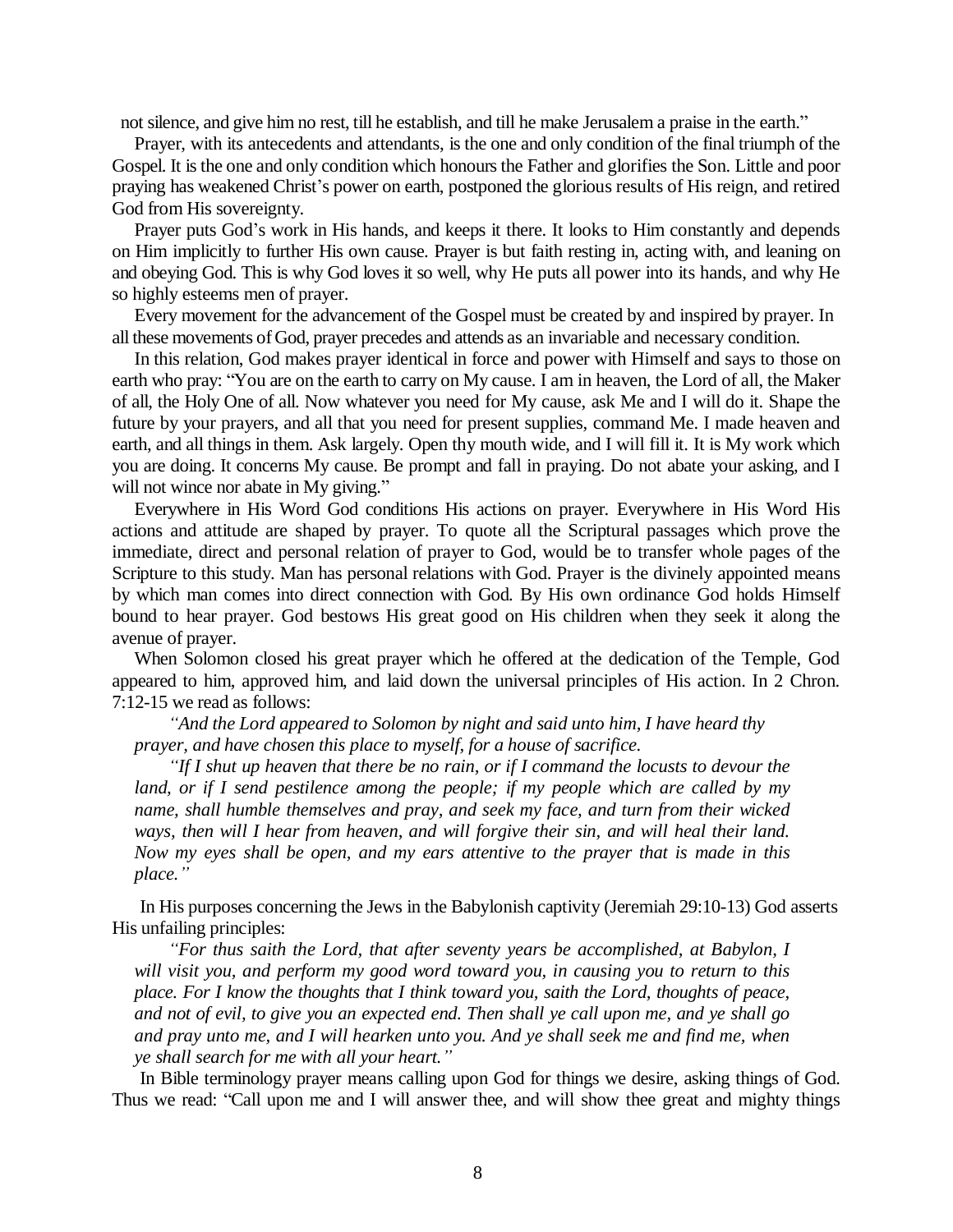which thou knowest not" (Jeremiah 33:3). "Call upon me in the day of trouble, and I will deliver thee" (Psalm 50:15). "Then shalt thou call, and the Lord shall answer; thou shalt cry, and he shall say, Here I am" (Isaiah 58:9).

Prayer is revealed as a direct application to God for some temporal or spiritual good. It is an appeal to God to intervene in life's affairs for the good of those for whom we pray. God is recognised as the source and fountain of all good, and prayer implies that all His good is held in His keeping for those who call upon Him in truth.

That prayer is an application to God, intercourse with God, and communion with God, comes out strongly and simply in the praying of Old Testament saints. Abraham's intercession for Sodom is a striking illustration of the nature of prayer, intercourse with God, and showing the intercessory side of prayer. The declared purpose of God to destroy Sodom confronted Abraham, and his soul within him was greatly moved because of his great interest in that fated city. His nephew and family resided there. That purpose of God must be changed. God's decree for the destruction of this evil city's inhabitants must be revoked.

It was no small undertaking which faced Abraham when he conceived the idea of beseeching God to spare Sodom. Abraham sets himself to change God's purpose and to save Sodom with the other cities of the plain. It was certainly a most difficult and delicate work for him to undertake to throw his influence with God in favour of those doomed cities so as to save them.

He bases his plea on the simple fact of the number of righteous men who could be found in Sodom, and appeals to the infinite rectitude of God not to destroy the righteous with the wicked. "That be far from thee to slay the righteous with the wicked. Shall not the Judge of all the earth do right?" With what deep self-abasement and reverence does Abraham enter upon his high and divine work! He stood before God in solemn awe, and meditation, and then drew near to God and spake. He advanced step by step in faith, in demand and urgency, and God granted every request which he made. It has been well said that "Abraham left off asking before God left off granting." It seems that Abraham had a kind of optimistic view of the piety of Sodom. He scarcely expected when he undertook this matter to have it end in failure. He was greatly in earnest, and had every encouragement to press his case. In his final request he surely thought that with Lot, his wife, his daughters, his sons, and his sons-in-law, he had his ten righteous persons for whose sake God would spare the city. But alas! The count failed when the final test came. There were not ten righteous people in that large population.

But this was true. If he did not save Sodom by his importunate praying, the purposes of God were stayed for a season, and possibly had not Abraham's goodness of heart over-estimated the number of pious people in that devoted city, God might have saved it had he reduced his figures still further.

This is a representative case illustrative of Old Testament praying, and disclosing God's mode of working through prayer. It shows further how God is moved to work in answer to prayer in this world even when it comes to changing His purposes concerning a sinful community. This praying of Abraham was no mere performance, no dull, lifeless ceremony, but an earnest plea, a strong advocacy, to secure a desired end, to have an influence, one person with another person.

How full of meaning is this series of remarkable intercessions made by Abraham! Here we have arguments designed to convince God, and pleas to persuade God to change His purpose. We see deep humility, but holy boldness as well, perseverance, and advances made based on victory in each petition. Here we have enlarged asking encouraged by enlarged answers. God stays and answers as long as Abraham stays and asks. To Abraham God is existent, approachable, and all powerful, but at the same time He defers to men, acts favourably on their desires, and grants them favours asked for. Not to pray is a denial of God, a denial of His existence, a denial of His nature, and a denial of His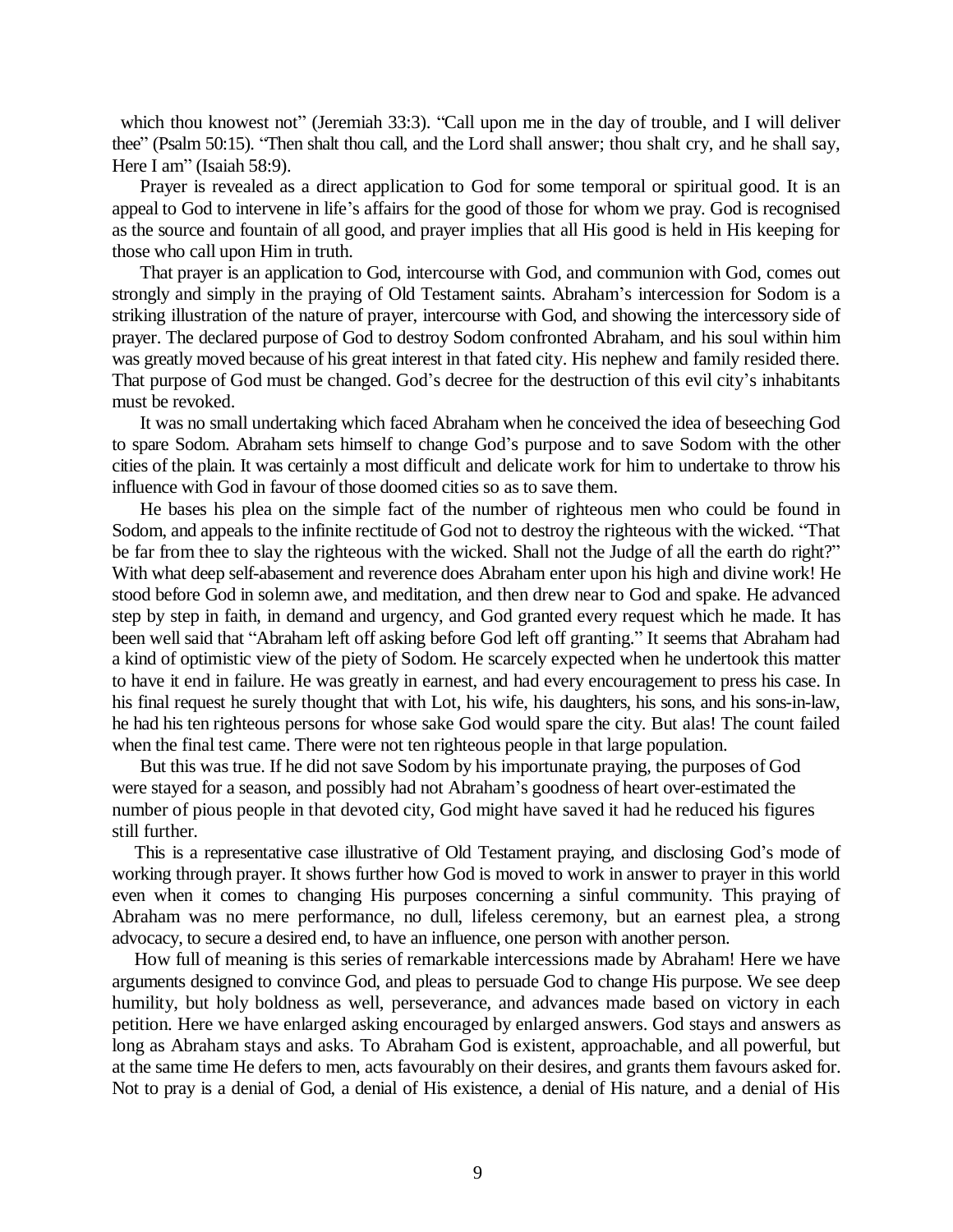purposes toward mankind.

God has specifically to do with prayer promises in their breadth, certainty and limitations. Jesus Christ presses us into the presence of God with these prayer promises, not only by the assurance that God will answer, but that no other being but God can answer. He presses us to God because only in this way can we move God to take a hand in earth's affairs, and induce Him to intervene in our behalf.

³All things whatsoever ye ask in prayer, believing, ye shall receive,´ says Jesus, and this allcomprehensive condition not only presses us to pray for all things, everything great and small, but it sets us on and shuts us up to God, for who but God can cover the illimitable of universal things, and can assure us certainly of receiving the very thing for which we may ask in all the Thesaurus of earthly and heavenly good?

It is Jesus Christ, the Son of God, who makes demands on us to pray, and it is He who puts Himself and all He has so fully in the answer. He it is who puts Himself at our service and answers our demands when we pray.

And just as He puts Himself and the Father at our command in prayer, to come directly into our lives and to work for our good, so also does He engage to answer the demands of two or more believers who are agreed as touching any one thing. "If two of you shall agree on earth as touching anything, that they shall ask, it shall be done for them of my Father which is in heaven.´ None but God could put Himself in a covenant so binding as that, for God only could fulfill such a promise and could reach to its exacting and all controlling demands. God only can answer for the promises.

God needs prayer, and man needs prayer, too. It is indispensable to God's work in this world, and is essential to getting God to work in earth's affairs. So God binds men to pray by the most solemn obligations. God commands men to pray, and so not to pray is plain disobedience to an imperative command of Almighty God. Prayer is such a condition without which the graces, the salvation and the good of God are not bestowed on men. Prayer is a high privilege, a royal prerogative and manifold and eternal are the losses by failure to exercise it. Prayer is the great, universal force to advance God's cause; the reverence which hallows God's name; the ability to do God's will, and the establishment of God's kingdom in the hearts of the children of men. These, and their coincidents and agencies, are created and affected by prayer.

One of the constitutional enforcements of the Gospel is prayer. Without prayer, the Gospel can neither be preached effectively, promulgated faithfully, experienced in the heart, nor be practiced in the life. And for the very simple reason that by leaving prayer out of the catalogue of religious duties, we leave God out, and His work cannot progress without Him.

The movements which God purposed under Cyrus, king of Persia, prophesied about by Isaiah many years before Cyrus was born, are conditioned on prayer. God declares His purpose, power, independence and defiance of obstacles in the way of Him carrying out those purposes. His omnipotent and absolutely infinite power is set to encourage prayer. He has been ordering all events, directing all conditions, and creating all things, that He might answer prayer, and then turns Himself over to His praying ones to be commanded. And then all the results and power He holds in His hands will be bestowed in lavish and unmeasured munificence to carry out prayers and to make prayer the mightiest energy in the world.

The passage in Isaiah 46 is too lengthy to be quoted in its entirety but it is well worth reading. It closes with such strong words as these, words about prayer, which are the climax of all which God has been saying concerning His purposes in connection with Cyrus:

*³Thus saith the Lord, the Holy One of Israel, and his Maker: Ask me of things to come, concerning my sons, and concerning the work of my hands command ye me. I*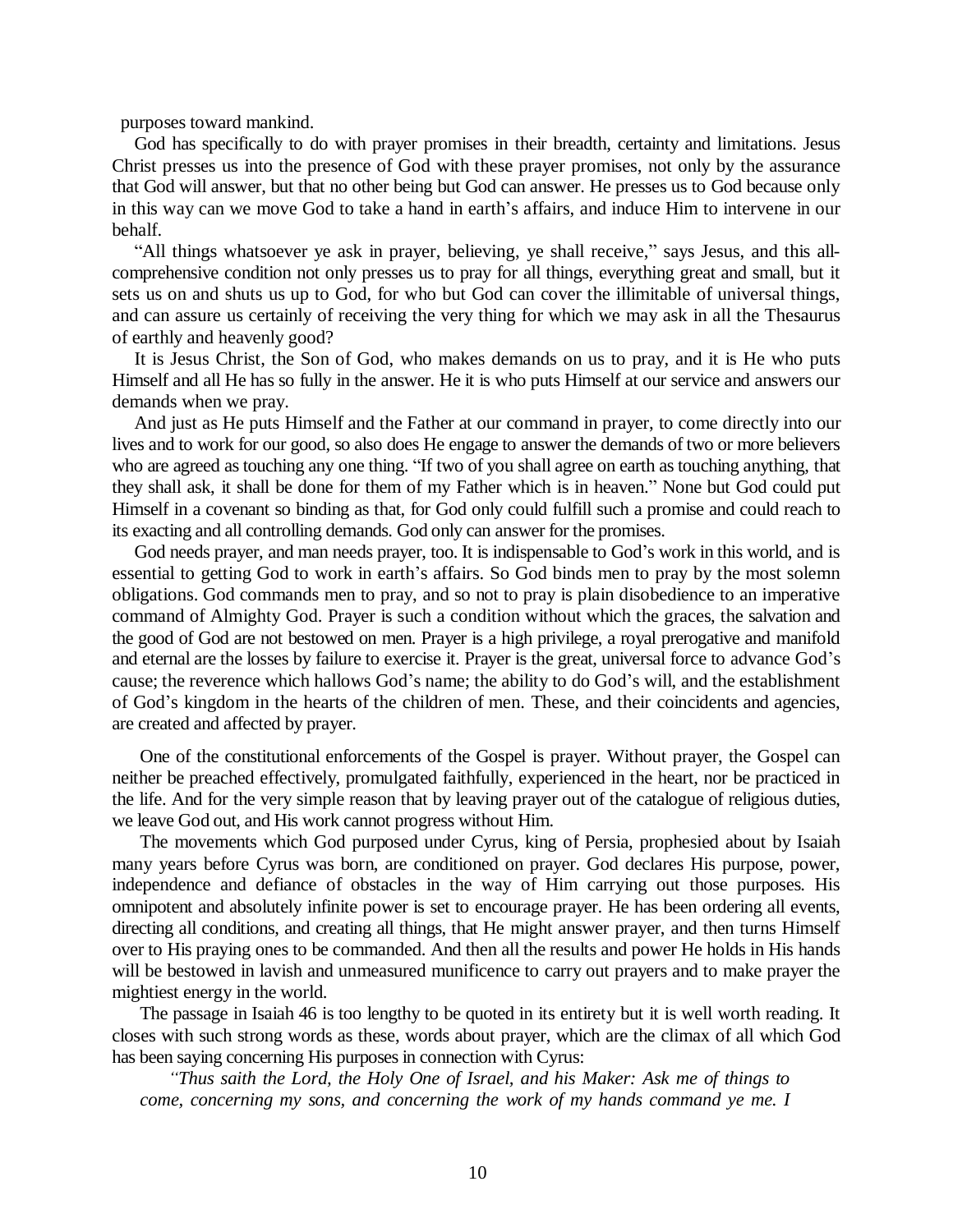#### *have made the earth, and created man upon it; I, even my hands, have stretched out the heavens, and all their hosts have I commanded.´*

In the conclusion of the history of Job, we see how God intervenes in behalf of Job and calls upon his friends to present themselves before Job that he may pray for them. "My wrath is kindled against thee and against thy two friends," is God's statement, with the further words added, "My servant Job" shall pray for you, for him will I accept," a striking illustration of God intervening to deliver Job's friends in answer to Job's prayer.

We have heretofore spoken of prayer affecting God, angels and men. Christ wrote nothing while living. Memoranda, notes, sermon writing, sermon making, were alien to Him. Autobiography was not to His taste. The Revelation of John was His last utterance. In that book we have pictured the great importance, the priceless value, and the high position which prayer obtains in the movements, history, and unfolding progress of God's Church in this world. We have this picture in Rev. 8:3, disclosing the interest the angels in heaven have in the prayers of the saints and in accomplishing the answers to those prayers:

*³And another angel came and stood at the altar, having a golden censer, and there was given unto him much incense, that he should offer it with the prayers of all saints, upon the golden altar which was before the throne. And the smoke of the incense which came with the prayers of the saints, ascended up before God, out of the angel's hand. And the angel took the censer, and filled it with fire of the altar, and cast it into the earth, and there were voices, and thunderings and lightnings and an earthquake.´*

Translated into the prose of everyday life, these words show how the capital stock by which heaven carries on the business of salvation under Christ, is made up of the prayers of God's saints on earth, and discloses how these prayers in flaming power come back to earth and produce its mighty commotions, influences and revolutions.

Praying men are essential to Almighty God in all His plans and purposes. God's secrets, councils and cause have never been committed to prayerless men. Neglect of prayer has always brought loss of faith, loss of love, and loss of prayer. Failure to pray has been the baneful, inevitable cause of backsliding and estrangement from God. Prayerless men have stood in the way of God fulfilling His Word and doing His will on earth. They tie the divine hands and interfere with God in His gracious designs. As praying men are a help to God, so prayerless men are a hindrance to Him.

We press the Scriptural view of the necessity of prayer, even at the cost of repetition. The subject is too important for repetition to weaken or tire, too vital to be trite or tame. We must feel it anew. The fires of prayer have burned low. Ashes and not flames are on its altars.

No insistence in the Scriptures is more pressing than prayer. No exhortation is oftener reiterated, none is more hearty, none is more solemn and stirring, than to pray. No principle is more strongly and broadly declared than that which urges us to prayer. There is no duty to which we are more strongly obliged than the obligation to pray. There is no command more imperative and insistent than that of praying. Art thou praying in everything without ceasing, in the closet, hidden from the eyes of men, and praying always and everywhere? That is the personal, pertinent and all-important question for every soul.

Many instances occur in God's Word showing that God intervenes in this world in answer to prayer. Nothing is clearer when the Bible is consulted than that Almighty God is brought directly into the things of this world by the praying of His people. Jonah flees from duty and takes ship for a distant port. But God follows him, and by a strange providence this disobedient prophet is cast out of the vessel, and the God who sent him to Nineveh prepares a fish to swallow him. In the fish's belly he cries out to the God against whom he had sinned, and God intervenes and causes the fish to vomit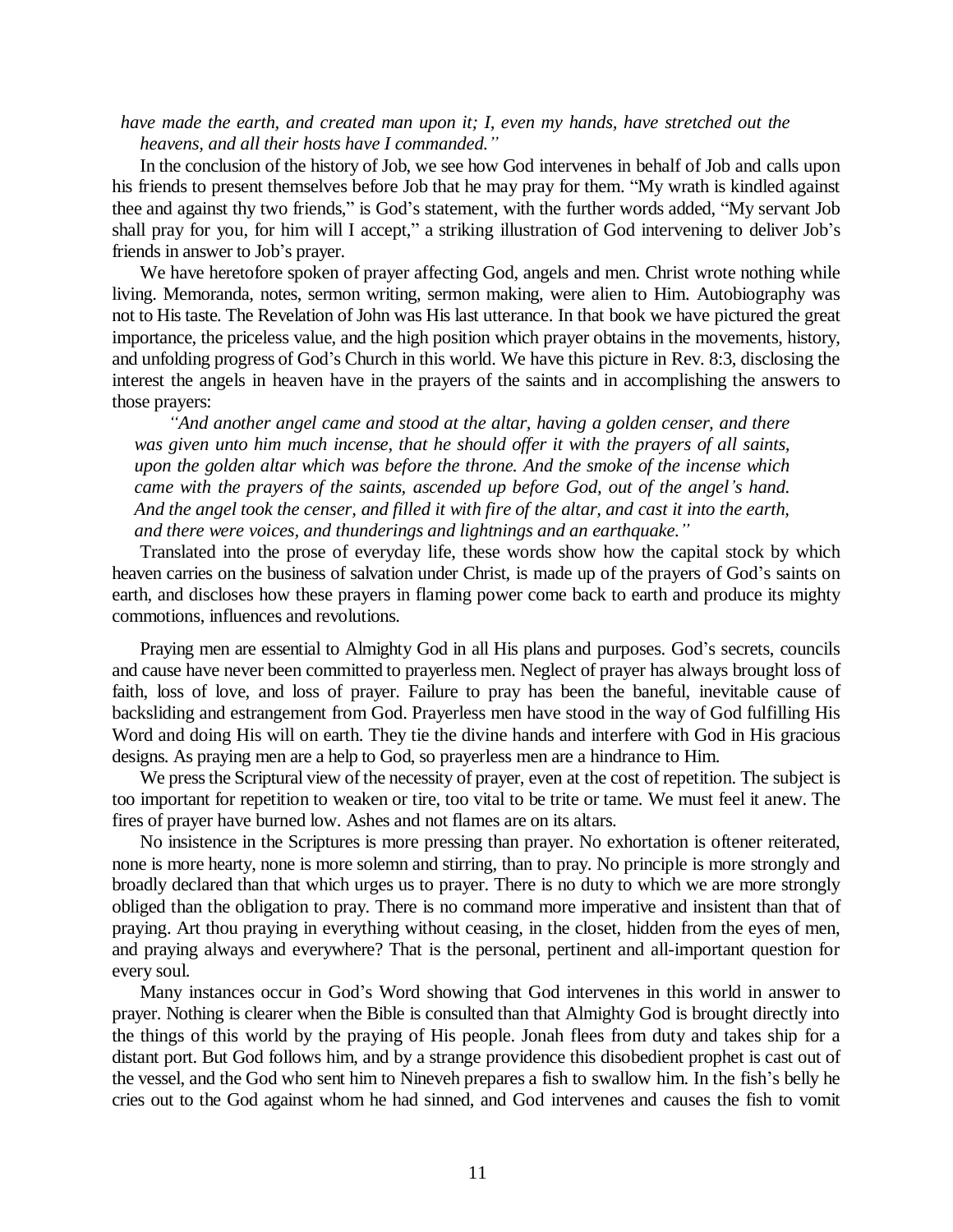Jonah out on dry land. Even the fishes of the great deep are subject to the law of prayer.

Likewise the birds of the air are brought into subjection to this same law. Elijah had foretold to Ahab the coming of that prolonged drouth, and food and even water became scarce. God sent him to the brook Cherith, and said unto him, "It shall be that thou shalt drink of the brook, and I have commanded the ravens to feed thee there. And the ravens brought bread and flesh in the morning, and bread and flesh in the evening." Can any one doubt that this man of God, who later on shut up and opened the rain clouds by prayer was not praying about this time, when so much was at stake? God interposed among the birds of the air this time and strangely moved them to take care of His servant so that he would not want food and water.

David in an evil hour, instead of listening to the advice of Joab, his prime minister, yielded to the suggestion of Satan, and counted the people, which displeased God. So God told him to choose one of three evils as a retribution for his folly and sin. Pestilence came among the people in violent form, and David betakes himself to prayer.

*³And David said unto God, Is it not I that commanded the people to be numbered? Even I it is that hath sinned and done evil indeed. But as for these sheep, what have they done? Let thy hand, I pray thee, O Lord my God, be on me, and on my father's house; but not on thy people, that they should be plagued´* (1 Chron. 21:17).

And though God had been greatly grieved at David for numbering Israel, yet He could not resist this appeal of a penitent and prayerful spirit, and God was moved by prayer to put His hand on the springs of disease and stop the fearful plague. God was put to work by David's prayer.

Numbers of other cases could be named. These are sufficient. God seems to have taken great pains in His divine revelation to men to show how He interferes in earth's affairs in answer to the praying of His saints.

The question might arise just here in some over-critical minds as to the so-called "laws of nature," who are not strong believers in prayer, as if there was a conflict between what they call the "laws of nature" and the law of prayer. These people make nature a sort of imaginary god entirely separate of Almighty God. What is nature anyway? It is but the creation of God, the Maker of all things. And what are the "laws of nature" but the laws of God, through which He governs the material world. As the law of prayer is also the law of God, there cannot possibly be any conflict between the two sets of laws, but all must work in perfect harmony. Prayer does not violate any natural law. God may set aside one law for the higher working of another law, and this He may do when He answers prayer. Or Almighty God may answer prayer working through the course of natural law. But whether or not we understand it, God is over and above all nature, and can and will answer prayer in a wise, intelligent and just manner, even though man may not comprehend it. So that in no sense is there any discord or conflict between God's several laws when God is induced to interfere with human affairs in answer to prayer.

In this connection another word might be said. We used the form of words to which there can be no objection, that prayer does certain things, but this of course implies not that prayer as a human means accomplishes anything, but that prayer only accomplishes things instrumentally. Prayer is the instrument, God is the efficient and active agent. So that prayer in itself does not interfere in earth's affairs, but prayer in the hands of men moves God to intervene and do things, which He would not otherwise do if prayer was not used as the instrument.

It is as we say, "faith hath saved thee," by which is simply meant that God through the faith of the sinner saves him, faith being only the instrument used by the sinner which brings salvation to him.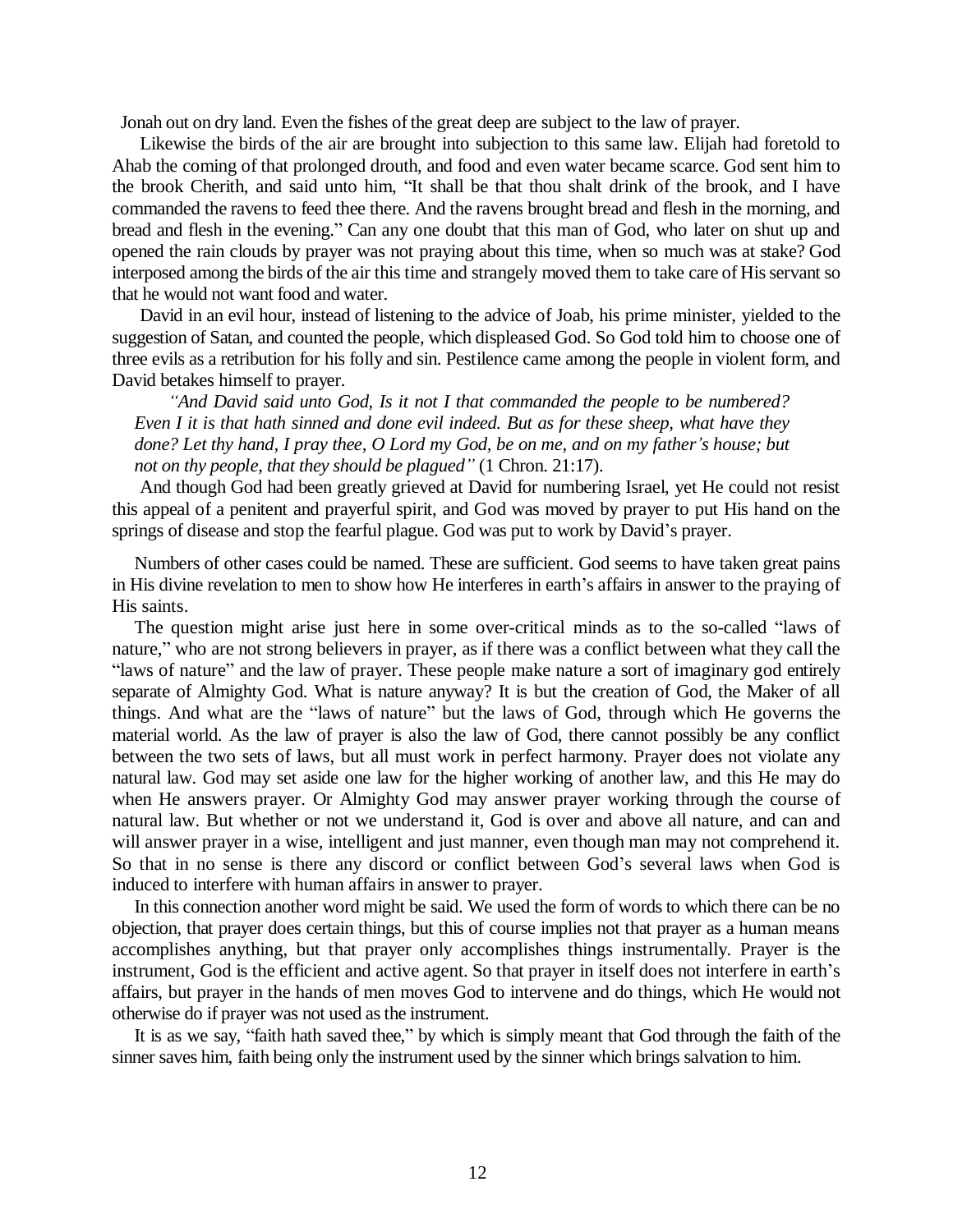#### **III. THE NECESSITY FOR PRAYING MEN**

*³Praying always with all prayer and supplication in the Spirit and watching thereunto with all perseverance and supplication for all saints.*<sup>*''*—Ephes. 6:18.</sup>

*³Without praying for us also that God would open unto us a door of utterance to speak the mystery of Christ, for which I am in bonds: that I may make it manifest as I ought to speak.*<sup>*''*</sup>—Col. 4:3.

One of the crying things of our day is for men whose faith, prayers and study of the Word of God have been vitalized, and a transcript of that Word is written on their hearts, and who will give it forth as the incorruptible seed that liveth and abideth forever. Nothing more is needed to clear up the haze by which a critical unfaith has eclipsed the Word of God than the fidelity of the pulpit in its unwavering allegiance to the Bible and the fearless proclamation of its truth. Without this the standard-bearer fails, and wavering and confusion all along the ranks follow. The pulpit has wrought its mightiest work in the days of its unswerving loyalty to the Word of God.

In close connection with this, must we have men of prayer, men in high and low places who hold to and practice Scriptural praying. While the pulpit must hold to its unswerving loyalty to the Word of God, it must, at the same time, be loyal to the doctrine of prayer which that same Word illustrates and enforces upon mankind.

Schools, colleges and education considered simply as such cannot be regarded as being leaders in carrying forward the work of God's kingdom in the world. They have neither the right, the will nor the power to do the work. This is to be accomplished by the preached Word, delivered in the power of the Holy Ghost sent down from heaven, sown with prayerful hands, and watered with the tears of praying hearts. This is the divine law, and so "nominated in the bond." We are shut up and sealed to it—we would follow the Lord.

Men are demanded for the great work of soul saving, and men must go. It is no angelic or impersonal force which is needed. Human hearts baptized with the spirit of prayer, must bear the burden of this message, and human tongues on fire as the result of earnest, persistent prayer, must declare the Word of God to dying men.

The Church, today, needs praying men to execute her solemn and pressing responsibility to meet the fearful crisis which is facing her. The crying need of the times is for men, in increased numbers—God-fearing men, praying men, Holy Ghost men, men who can endure hardness, who will count not their lives dear unto themselves, but count all things but dross for the excellency of the knowledge of Jesus Christ, the Saviour. The men who are so greatly needed in this age of the Church are those who have learned the business of praying,—learned it upon their knees, learned it in the need and agony of their own hearts.

Praying men are the one commanding need of this day, as of all other days, in which God is to have or make a showing. Men who pray are, in reality, the only religious men, and it takes a fullmeasured man to pray. Men of prayer are the only men who do or can represent God in this world. No cold, irreligious, prayerless man can claim the right. They misrepresent God in all His work, and all His plans. Praying men are the only men who have influence with God, the only kind of men to whom God commits Himself and His Gospel. Praying men are the only men in which the Holy Spirit dwells, for the Holy Spirit and prayer go hand-in-hand. The Holy Spirit never descends upon prayerless men. He never fills them, He never empowers them. There is nothing whatever in common between the Spirit of God and men who do not pray. The Spirit dwells only in a prayer atmosphere.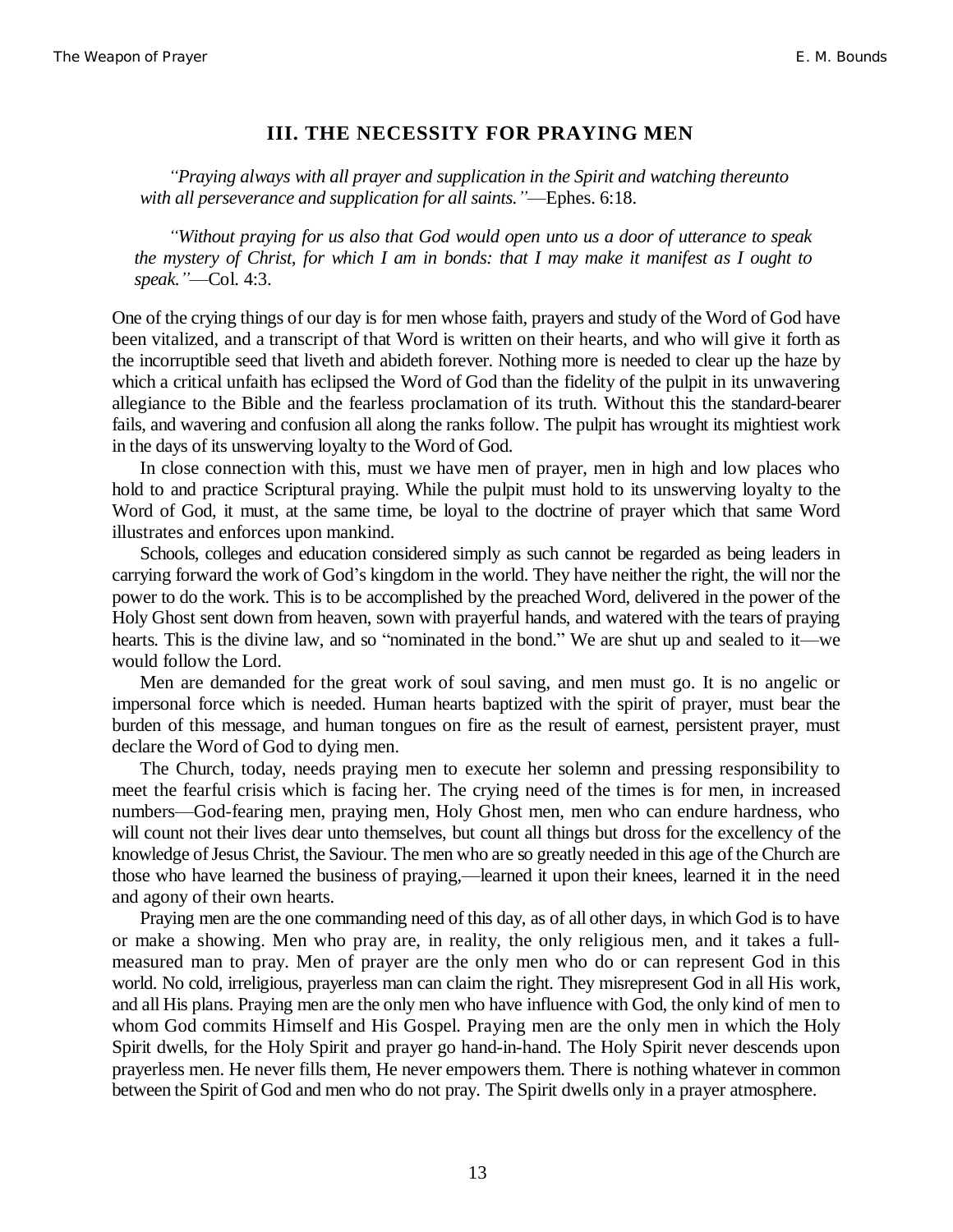In doing God's work there is no substitute for praying. The men of prayer cannot be displaced with other kinds of men. Men of financial skill, men of education; men of worldly influence—none of these can possibly be put in substitution for the men of prayer. The life, the vigour, the motive-power of God's work is formed by praying men. A vitally diseased heart is not a more fearful symptom of approaching death than non-praying men are of spiritual atrophy.

The men to whom Jesus Christ committed the fortunes and destiny of His Church were men of prayer. To no other kind of men has God ever committed Himself in this world. The Apostles were preeminently men of prayer. They gave themselves to prayer. They made praying their chief business. It was first in point of importance and first in results. God never has, and He never will, commit the weighty interests of His kingdom to prayerless men, who do not make prayer a conspicuous and controlling factor in their lives. Men never rise to any eminence of piety who do not pray. Men of piety are always men of prayer. Men are never noted for the simplicity and strength of their faith who are not preeminently men of prayer. Piety flourishes nowhere so rapidly and so rankly as in the closet. The closet is the garden of faith.

The Apostles allowed no duty, however sacred, to so engage them as to infringe upon their time and prevent them from making prayer the main thing. The Word of God was ministered by apostolic fidelity and zeal. It was spoken by men with apostolic commissions and whose heads the fiery tongues of Pentecost had baptized. The Word was pointless and powerless without they were freshly endued with power by continuous and mighty prayer. The seed of God's Word must be saturated in prayer to make it germinate. It grows readier and roots deeper when it is prayer-soaked.

The Apostles were praying men, themselves. They were teachers of prayer, and trained their disciples in the school of prayer. They urged prayer upon their disciples not only that they might attain to the loftiest eminence of faith, but that they might be the most powerful factors in advancing God's kingdom.

Jesus Christ was the divinely appointed leader of God's people, and no one thing in His life proves His eminent fitness for that office so fully as His habit of prayer. Nothing is more suggestive of thought than Christ's continual praying, and nothing is more conspicuous about Him than prayer. His campaigns were arranged, His victories gained, in the struggles and communion of His all-night praying. His praying rent the heavens. Moses and Elijah and the Transfiguration glory waited on His praying. His miracles and His teaching had their force from the same source. Gethsemane's praying crimsoned Calvary with serenity and glory. His prayer makes the history and hastens the triumphs of His Church. What an inspiration and command to prayer is Christ's life! What a comment on its worth! How He shames our lives by His praying!

Like all His followers who have drawn God nearer to the world and lifted the world nearer to God, Jesus was the man of prayer, made of God a leader and commander to His people. His leadership was one of prayer. A great leader He was, because He was great in prayer. All great leaders for God have fashioned their leadership in the wrestlings of their closets. Many great men have led and moulded the Church who have not been great in prayer, but they were great only in their plans, great for their opinions, great for their organization, great by natural gifts, by the force of genius or of character. However, they were not great for God. But Jesus Christ was a great leader for God. His was the great leadership of great praying. God was in His leadership greatly because prayer was in it greatly. We might just well express the wish that we be taught by Him to pray, and to pray more and more.

Herein has been the secret of the men of prayer in the past history of the Church. Their hearts were after God, their desires were on Him, their prayers were addressed to Him. They communed with Him, sought nothing of the world, sought great things of God, wrestled with Him, conquered all opposing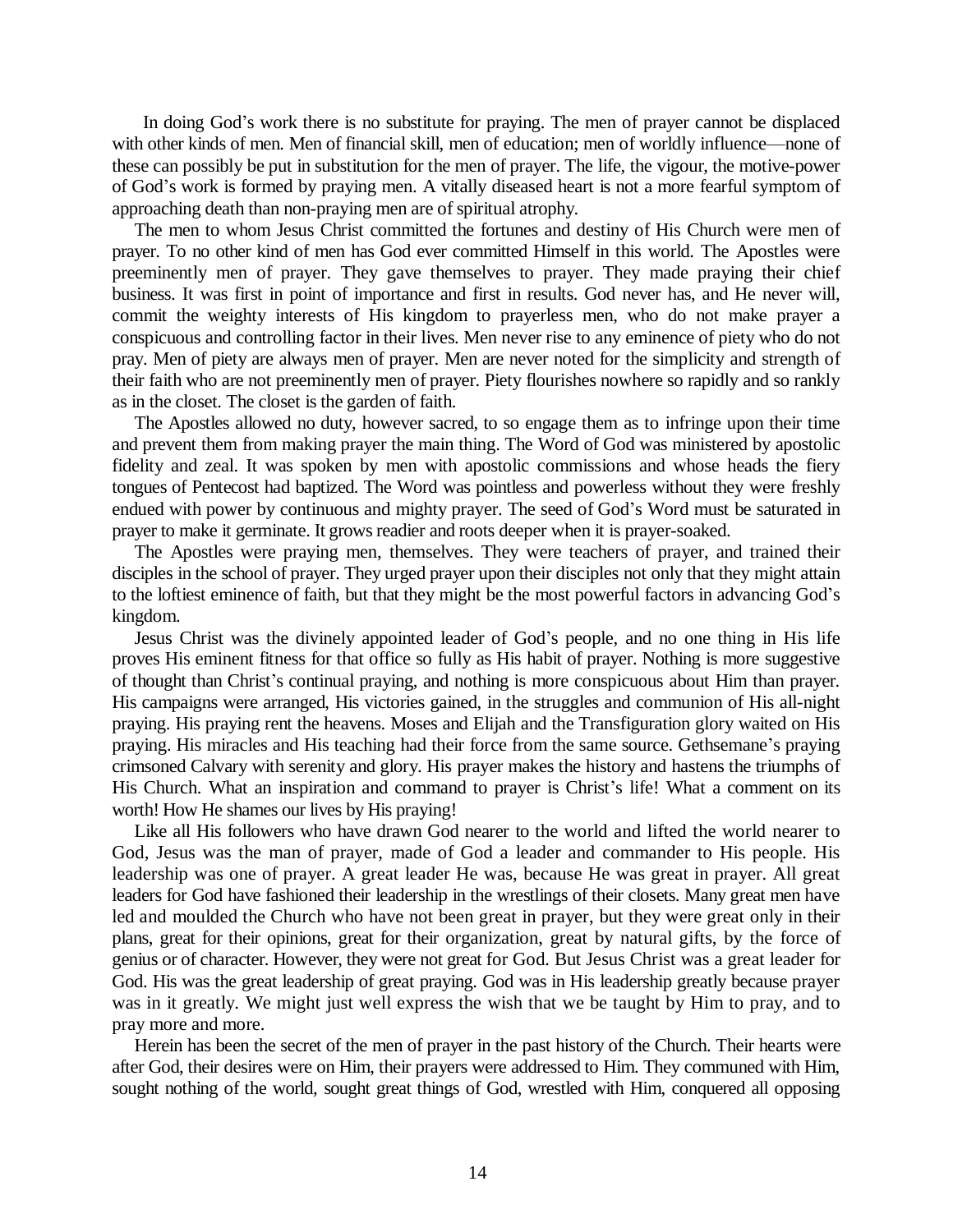forces, and opened up the channel of faith deep and broad between them and heaven. And all this was done by the use of prayer. Holy meditations, spiritual desires, heavenly drawings, swayed their intellects, enriched their emotions, and filled and enlarged their hearts. And all this was so because they were first of all men of prayer.

The men who have thus communed with God and who have sought after Him with their whole hearts, have always risen to consecrated eminence, and no man has ever risen to this eminence whose flames of holy desire have not all been dead to the world and all aglow for God and heaven. Nor have they ever risen to the heights of the higher spiritual experiences unless prayer and the spirit of prayer have been conspicuous and controlling factors in their lives.

The entire consecration of many of God's children stands out distinctly like towering mountainpeaks. Why is this? How did they ascend to these heights? What brought them so near to God? What made them so Christ-like? The answer is easy-prayer. They prayed much, prayed long, and drank deeper and deeper still. They asked, they sought, and they knocked, till heaven opened its richest inner treasures of grace to them. Prayer was the Jacob's Ladder by which they scaled those holy and blessed heights, and the way by which the angels of God came down to and ministered to them.

The men of spiritual mould and might always value prayer. They took time to be alone with God. Their praying was no hurried performance. They had many serious wants to be relieved, and many weighty pleas they had to offer. Many large supplies they must secure. They had to do much silent waiting before God, and much patient iteration and reiteration to utter to Him. Prayer was the only channel through which supplies came, and was the only way to utter pleas. The only acceptable waiting before God of which they knew anything was prayer. They valued praying. It was more precious to them than all jewels, more excellent than any good, more to be valued than the greatest good of earth. They esteemed it, valued it, prized it, and did it. They pressed it to its farthest limits, tested its greatest results, and secured its most glorious patrimony. To them prayer was the one great thing to be appreciated and used.

The Apostles above everything else were praying men, and left the impress of their prayer example and teaching upon the early Church. But the Apostles are dead, and times and men have changed. They have no successors by official entail or heirship. And the times have no commission to make other apostles. Prayer is the entail to spiritual and apostolical leadership. Unfortunately the times are not prayerful times. God's cause just now needs very greatly praying leaders. Other things may be needed, but above all else this is the crying demand of these times and the urgent first need of the Church.

This is the day of great wealth in the Church and of wonderful material resources. But unfortunately the affluence of material resources is a great enemy and a severe hindrance to strong spiritual forces. It is an invariable law that the presence of attractive and potent material forces creates a trust in them, and by the same inevitable law, creates distrust in the spiritual forces of the Gospel. They are two masters which cannot be served at one and the same time. For just in proportion as the mind is fixed on one, will it be drawn away from the other. The days of great financial prosperity in the Church have not been days of great religious prosperity. Moneyed men and praying men are not synonymous terms.

Paul in 1 Tim. 2, emphasizes the need of men to pray. Church leaders in his estimation are to be conspicuous for their praying. Prayer ought and must of necessity shape their characters, and must be one of their distinguishing characteristics. Prayer ought to be one of their most powerful elements, so much so that it cannot be hid. Prayer ought to make Church leaders notable. Character, official duty, reputation and life, all should be shaped by prayer. The mighty forces of prayer lie in its praying leaders in a marked way. The standing obligation to pray rests in a peculiar sense on Church leaders.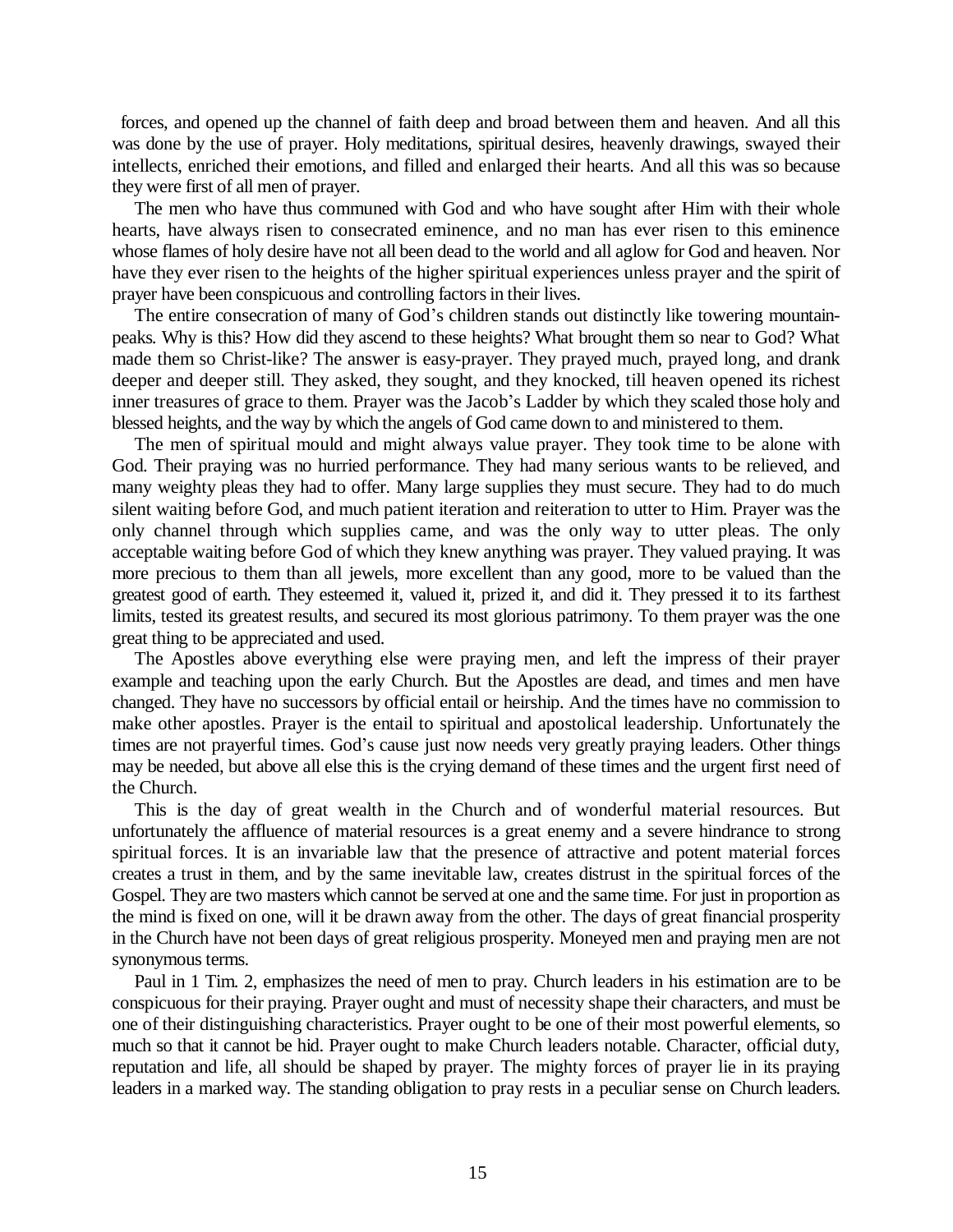Wise will the Church be to discover this prime truth and give prominence to it.

It may be laid down as an axiom, that God needs, first of all, leaders in the Church who will be first in prayer, men with whom prayer is habitual and characteristic, men who know the primacy of prayer. But even more than a habit of prayer, and more than prayer being characteristic of them, Church leaders are to be *impregnated* with prayer—men whose lives are made and moulded by prayer, whose heart and life are made up of prayer. These are the men—the only men—God can use in the furtherance of His kingdom and the implanting of His message in the hearts of men.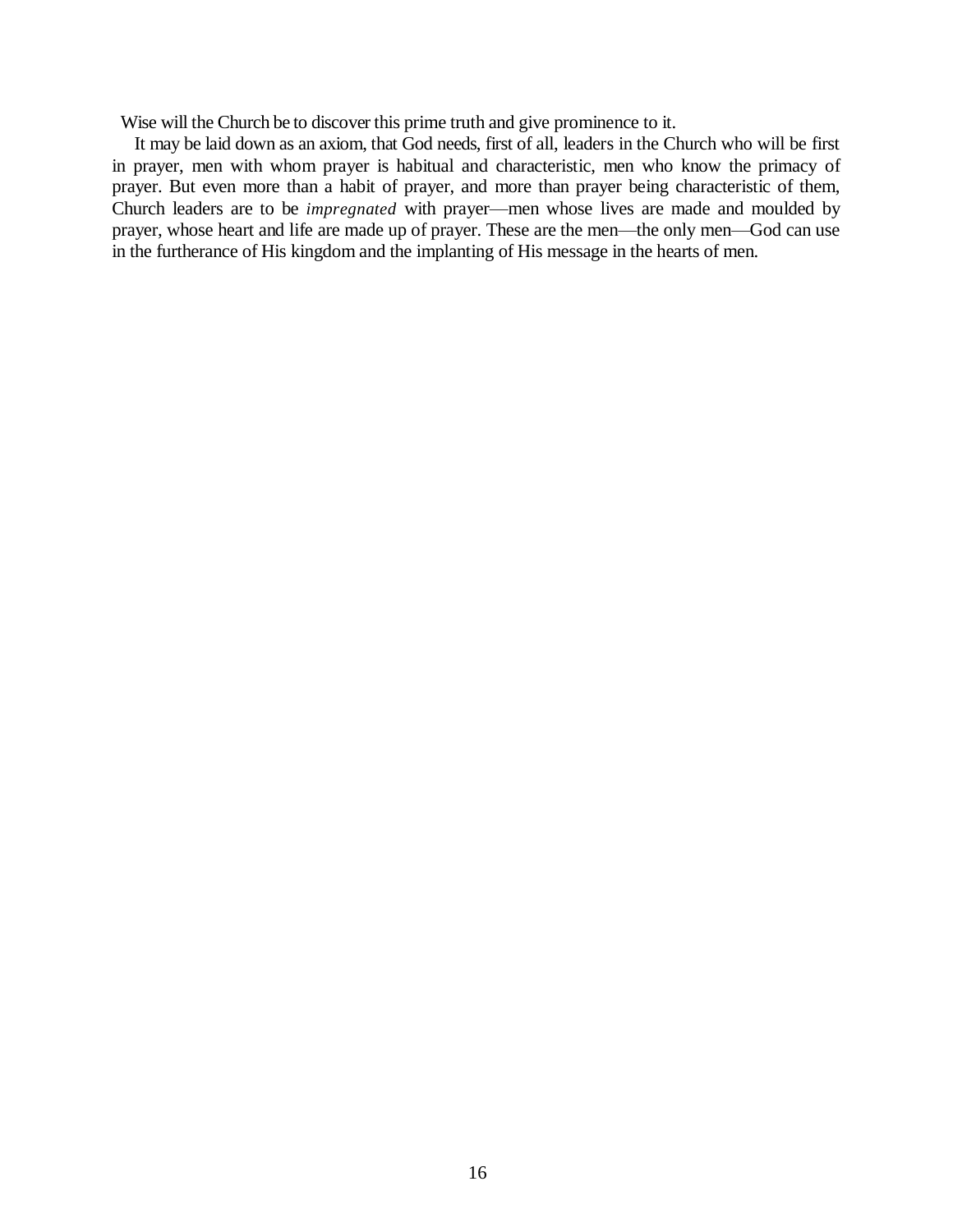#### **IV. GOD'S NEED OF MEN WHO PRAY**

*³We do what He commands. We go where He wants us to go. We speak what He wants us to speak. His will is our law. His pleasure our joy. He is, today, seeking the lost and He would have us seek with Him. He is shepherding the lambs and He wants our cooperation. He is opening doors in heathen lands, and He wants our money and our prayers.*<sup>*'*</sup>—Anon.

We proceed now to declare that it demands prayer-leadership to hold the Church to God's aims, and to fit it for God's uses. Prayer-leadership preserves the spirituality of the Church, just as prayerless leaders make for unspiritual conditions. The Church is not spiritual simply by the mere fact of its existence, nor by its vocation. It is not held to its sacred vocation by generation, nor by succession. Like the new birth, "It is not of blood, neither of the flesh, nor of the will of man, but of God."

The Church is not spiritual simply because it is concerned and deals in spiritual values. It may hold its confirmations by the thousand, it may multiply its baptisms, and administer its sacraments innumerable times, and yet be as far from fulfilling its true mission as human conditions can make it.

This present world's general attitude retires prayer to insignificance and obscurity. By it, salvation and eternal life are put in the background. It cannot be too often affirmed, therefore, that the prime need of the Church is not men of money nor men of brains, but men of prayer. Leaders in the realm of religious activity are to be judged by their praying habits, and not by their money or social position. Those who must be placed in the forefront of the Church's business, must be, first of all, men who know how to pray.

God does not conduct His work, solely, with men of education or of wealth or of business capacity. Neither can He carry on His work through men of large intellects or of great culture, nor yet through men of great social eminence and influence. All these can be made to count provided they are not regarded as being primary. These men, by the simple fact of these qualities and conditions, cannot lead in God's work nor control His cause. Men of prayer, before anything else, are indispensable to the furtherance of the kingdom of God on earth. No other sort will fit in the scheme or do the deed. Men, great and influential in other things, but small in prayer, cannot do the work Almighty God has set out for His Church to do in this, His world.

Men who represent God and who stand here in His stead, men who are to build up His kingdom in this world, must be in an eminent sense men of prayer. whatever else they may have, whatever else they may lack, they must be men of prayer. Having everything else and lacking prayer, they must fall. Having prayer and lacking all else, they can succeed. Prayer must be the most conspicuous and the most potent factor in the character and conduct of men who undertake divine commission. God's business requires men who are versed in the business of praying.

It must be kept in mind that the praying to which the disciples of Christ is called by Scriptural authority and enforcement, is a valorous calling, for manly men. The men God wants and upon whom He depends, must work at prayer just as they work at their worldly calling. They must follow this business of praying *through,* just as they do their secular pursuits. Diligence, perseverance, heartiness, and courage, must all be in it if it is to succeed.

Everything secured by Gospel promise, defined by Gospel measure, and represented by Gospel treasure are to be found in prayer. All heights are scaled by it, all doors are opened to it, all victories are gained through it, and all grace distills on it. Heaven has all its good and all its help for men who pray.

How marked and strong is the injunction of Christ which sends men from the parade of public giving and praying to the privacy of their closets, where with shut doors, and in encircling silence they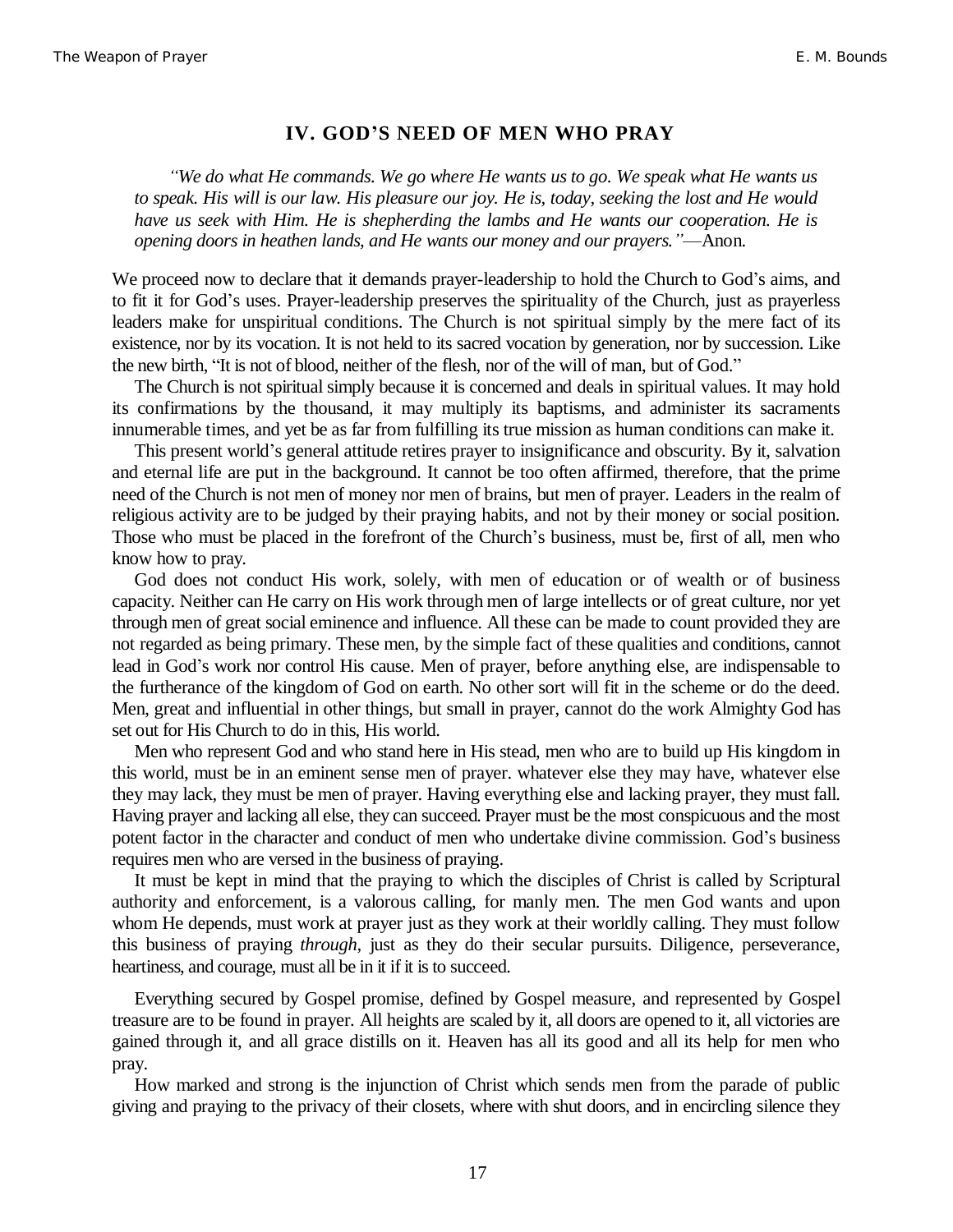are alone in prayer with God!

In all ages, those who have carried out the divine will on the earth, have been men of prayer. The days of prayer are God's halcyon days. His heart, His oath, and His glory are committed to one issuance—that every knee should bow to Him. The day of the Lord, in a preeminent sense, will be a day of universal prayer.

God's cause does not suffer through lack of divine ability, but by reason of the lack of prayerability in man. God's action is just as much bound up in prayer at this time, as it was when He said to Abimelech, "Abraham shall pray for thee, and thou shalt live." So also it was when God said to Job's friends, "My servant Job shall pray for you, for him will I accept."

God's great plan for the redemption of mankind is as much bound up to prayer for its prosperity and success as when the decree creating the movement was issued from the Father, bearing on its frontage the imperative, universal and eternal condition, "Ask of me, and I will give thee the heathen for thy inheritance and the uttermost part of the earth for thy possession.<sup>"</sup>

In many places an alarming state of things has come to pass, in that the many who are enrolled in our churches are not praying men and women. Many of those occupying prominent positions in church life are not praying men. It is greatly to be feared that much of the work of the Church is being done by those who are perfect strangers to the closet. Small wonder that the work does not succeed.

While it may be true that many in the Church say prayers, it is equally true that their praying is of the stereotyped order. Their prayers may be charged with sentiment, but they are tame, timid, and without fire or force. Even this sort of praying is done by a few straggling men to be found at prayermeetings. Those whose names are to be found bulking large in our great Church assemblies are not men noted for their praying habits. Yet the entire fabric of the work in which they are engaged has, perforce, to depend on the adequacy of prayer. This fact is similar to the crisis which would be created were a country to have to admit in the face of an invading foe that it cannot fight and have no knowledge of the weapons whereby war is to be waged.

In all God's plans for human redemption, He proposes that men *pray*. The men are to pray in every place, in the church, in the closet, in the home, on sacred days and on secular days. All things and everything are dependent on the measure of men's praying.

Prayer is the genius and mainspring of life. We pray as we live; we live as we pray. Life will never be finer than the quality of the closet. The mercury of life will rise only by the warmth of the closet. Persistent non-praying eventually will depress life below zero.

To measure and weigh the conditions of prayer, is readily to discover why men do not pray in larger numbers. The conditions are so perfect, so blessed, that it is a rare character who can meet them. A heart all love, a heart that holds even its enemies in loving contemplation and prayerful concern, a heart from which all bitterness, revenge and envy are purged—how rare! Yet this is the only condition of mind and heart in which a man can expect to command the efficacy of prayer.

There are certain conditions laid down for authentic praying. Men are to pray, "lifting up holy hands"; hands here being the symbol of life. Hands unsoiled by stains of evil doing are the emblem of a life unsoiled by sin. Thus are men to come into the presence of God, thus are they to approach the throne of the Highest, where they can "obtain mercy and find grace to help in time of need." Here, then, is one reason why men do not pray. They are too worldly in heart and too secular in life to enter the closet; and even though they enter there, they cannot offer the "fervent, effectual prayer of the righteous man, which availeth much.´

Again, "hands" are the symbols of supplication. Outstretched hands stand for an appeal for help. It is the silent yet eloquent attitude of a helpless soul standing before God, appealing for mercy and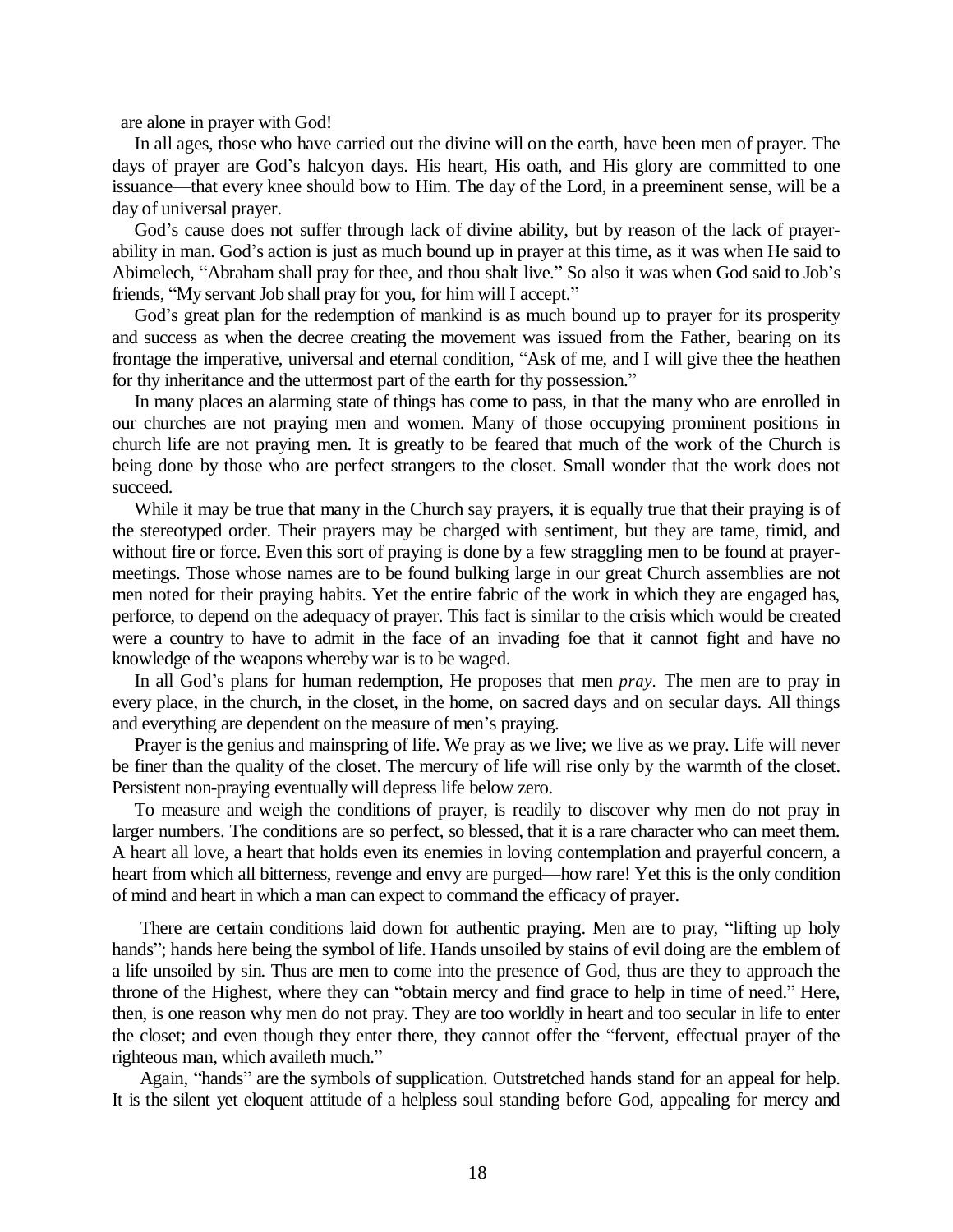grace. "Hands," too, are symbols of activity, power and conduct. Hands outstretched to God in prayer must be "holy hands," unstained hands. The word "holy" here means undefiled, unspotted, untainted, and religiously observing every obligation. How far remote is all this from the character of the sinloving, worldly-minded, fleshly disposed men, soiled by fleshly lusts, spotted by worldly indulgence, unholy in heart and conduct! "He who seeks equity must do equity," is the maxim of earthly courts. So he who seeks God's good gifts must practice God's good deeds. This is the maxim of heavenly courts.

Prayer is sensitive, and always affected by the character and conduct of him who prays. Water cannot rise above its own level, and a spotless prayer cannot flow from a spotted heart. Straight praying is never born of crooked conduct. The men, what men are, behind their praying, that gives character to their supplication. The craven heart cannot do brave praying. Soiled men cannot make clean, pure supplication.

It is neither words, nor thoughts nor ideas, nor feelings, which shape praying, but character and conduct. Men must walk in upright fashion in order to be able to pray well. Bad character and unrighteous living break down praying until it be-comes a mere shibboleth. Praying takes its tone and vigour from the life of the man or the woman exercising it. when character and conduct are at a low ebb, praying can but barely live, much less thrive.

The man of prayer, whether layman or preacher, is God's right-hand man. In the realm of spiritual affairs, he creates conditions, inaugurates movements, brings things to pass.

By the fact and condition of their creation and redemption, all men are under obligation to pray. Every man *can* pray, and every man *should* pray. But when it comes to the affairs of the Kingdom, let it be said, at once, that a prayerless man in the Church of God is like a paralyzed organ of the physical body. He is out of place in the communion of saints, out of harmony with God, and out of accord with His purposes for mankind. A prayerless man handicaps the vigour and life of the whole system like a demoralized soldier is a menace to the force of which he forms part, in the day of battle. The absence of prayer lessens all the life-forces of the soul, cripples faith, sets aside holy living, shuts out heaven. Between praying saints and non-praying men, in Holy Scripture, the line is sharply drawn. Of Fletcher of Madeley—one of the praying saints—it is written that

*³He was far more abundant in his public labours than the greater part of his companions in the holy ministry. Yet these bore but little proportion to those internal exercises of prayer and supplication to which he was wholly given up in private, which were almost uninterruptedly maintained from hour to hour. He lived in the spirit of prayer, and whatever employment in which he was engaged, this spirit of prayer was constantly manifested through them all.*

*³Without this he neither formed any design, nor entered upon any duty. Without this he neither read nor conversed. Without this, he neither visited nor received a visitor. There have been seasons of supplications in which he appeared to be carried out far beyond the ordinary limits of devotion, when, like his Lord upon the Mount of Transfiguration, while he continued to pour out his mighty prayer, the fashion of his countenance has been changed, and his face has appeared as the face of an angel.´*

O God, raise up more men of praying like John Fletcher! How we do need, in this our day, men through whom God can work!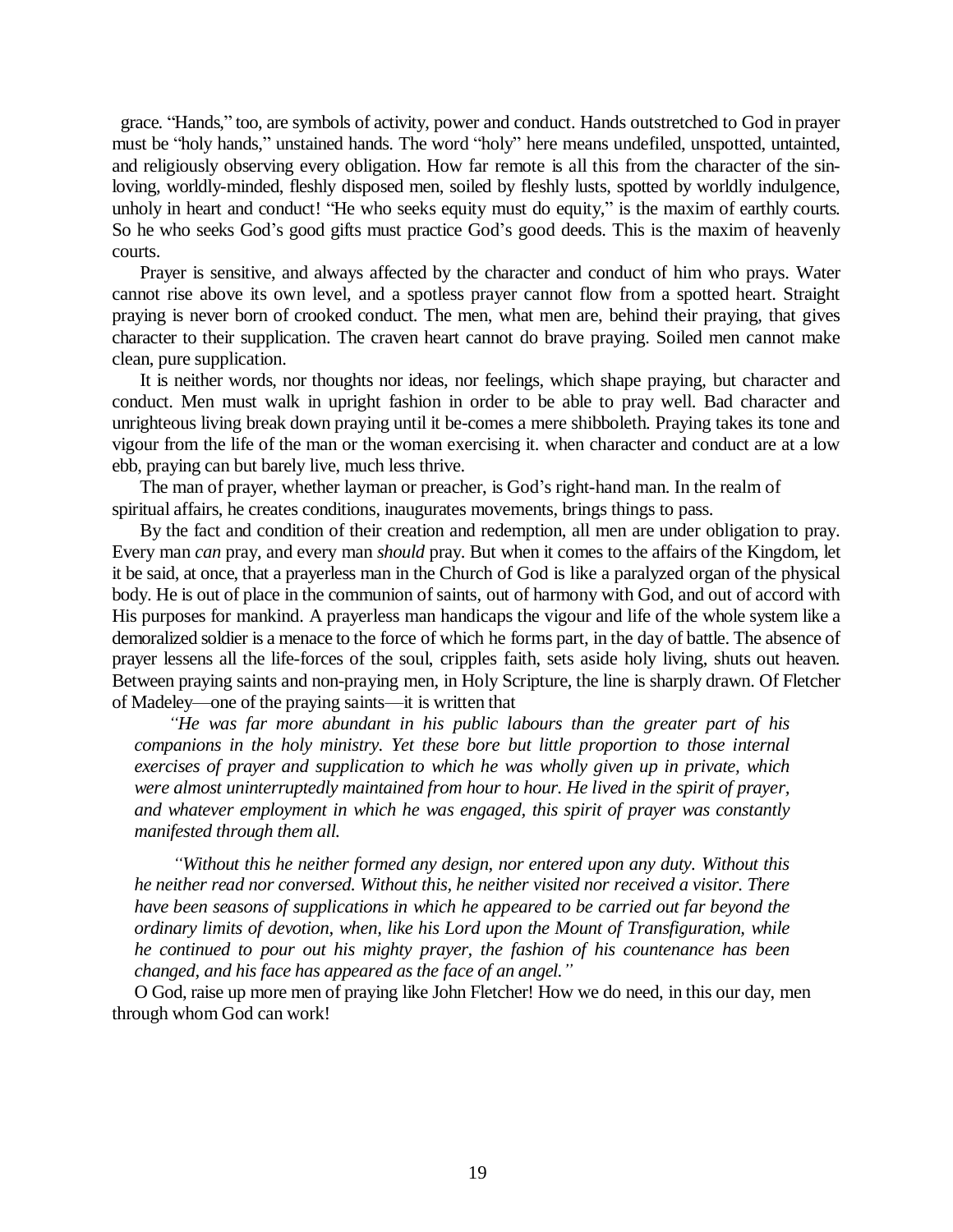#### **V. PRAYERLESS CHRISTIANS**

*³If there was ever a time when Peter, James and John needed to remain awake it was in Gethsemane. If James had persisted in keeping awake it might have saved his decapitation a few years later. If Peter had stirred himself to really intercede for himself and others he would not have denied his Christ that night in the palace of Caiaphas.*<sup>*'*</sup>—H. W. Hodge.

There is great need in this day for Christian business men to inform their mundane affairs with the spirit of prayer. There is a great army of successful merchants of almost every kind who are members of Christ's Church and it is high time these men attended to this matter. This is but another version of the phrase, "putting God into business," the realization and restraint of His presence and of His fear in all the secularities of life. We need the atmosphere of the prayer-closet to pervade our public sales-rooms and counting-houses. The sanctity of prayer is needed to impregnate business. We need the spirit of Sunday carried over to Monday and continued until Saturday. But this cannot be done by prayerless men, but by men of prayer. We need business men to go about their concerns with the same reverence and responsibility with which they enter the closet. Men are badly needed who are devoid of greed, but who, with all their hearts carry God with them into the secular affairs of life.

Men of the world imagine prayer to be too impotent a thing to come into rivalry with business methods and worldly practices. Against such a misleading doctrine Paul sets the whole commands of God,. the loyalty to Jesus Christ, the claims of pious character, and the demands of the salvation of the world. Men must pray, and put strength and heart into their praying. This is part of the primary business of life, and to it God has called men, first of all.

Praying men are God's agents on earth, the representative of government of heaven, set to a specific task on the earth. While it is true that the Holy Spirit, the angels of God, are agents of God in carrying forward the redemption of the human race, yet among them there must be praying men. For such men God has great use. He can make much of them, and in the past has done wonderful things through them. These are His instruments in carrying out God's great purposes on the earth. They are God's messengers, His watchmen, shepherds, workmen, who need not be ashamed. Fully equipped for the great work to which they are appointed, they honour God and bless the world.

Above all things beside, Christian men and women must, primarily, be leaders in prayer. No matter how conspicuous they may be in other activities, they fail if they are not conspicuous in prayer. They must give their brain and heart to prayer. Men who make and shape the program of Christ's Church, who map out its line of activity, should, themselves, be shaped and made by prayer. Men controlling the Church finances, her thought, her action—should all be men of prayer.

The progress to consummation of God's work in this world has two basic principles—God's ability to give and man's ability to ask. Failure in either one is fatal to the success of God's work on earth. God's inability to do or to give would put an end to redemption. Man's failure to pray would, just as surely, set a limit to the plan. But God's ability to do and to give has never failed and *cannot* fail; but man's ability to ask can fail, and often does. Therefore the slow progress which is being made toward the realization of a world won for Christ lies entirely with man's limited asking. There is need for the entire Church of God, on the earth, to betake itself to prayer. The Church upon its knees would bring heaven upon the earth.

The wonderful ability of God to do for us is thus expressed by Paul in one of his most comprehensive statements, "And God is able to make all grace abound toward you," he says, "that ye, always, having all sufficiency in all things, may abound to every good work.´

Study, I pray you, that remarkable statement—"God is able to make all grace abound." That is,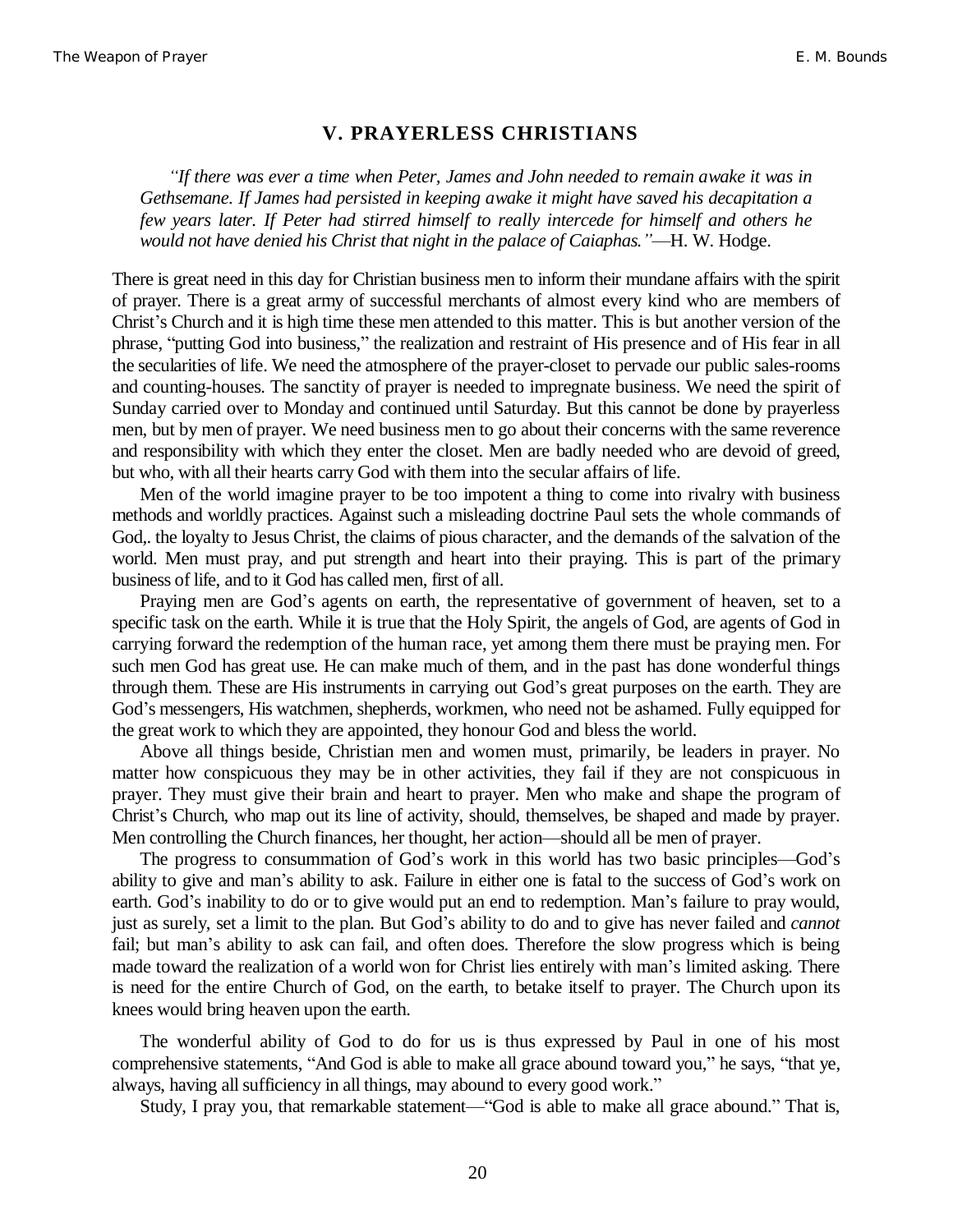He is able to give such sufficiency, that we may abound—overflow—to every good work. Why are we not more fully fashioned after this overflowing order? The answer is—lack of prayer-ability. "We have not because we ask not." We are feeble, weak and impoverished because of our failure to pray. God is restrained in doing because we are restrained by reason of our non-praying. All failures in securing heaven are traceable to lack of prayer or misdirected petition.

Prayer must be broad in its scope—it must plead for others. Intercession for others is the hallmark of all true prayer. When prayer is confined to self and to the sphere of one's personal needs, it dies by reason of its littleness, narrowness and selfishness. Prayer must be broad and unselfish or it will perish. Prayer is the soul of a man stirred to plead with God for men. In addition to being interested in the eternal interests of one's own soul it must, in its very nature, be concerned for the spiritual and eternal welfare of others. One's ability to pray for self, finds its climax in the compassion its concern expresses for others.

In 1 Tim. 1, the Apostle Paul urges with singular and specific emphasis, that those who occupy positions of influence and places of authority, are to give themselves to prayer. "I will, therefore, that the men pray everywhere.<sup>"</sup> This is the high calling of the men of the Church, and no calling is so engaging, so engrossing and so valuable that we can afford to relieve Christian men from the allimportant vocation of secret prayer. Nothing whatever can take the place of prayer. Nothing whatever can atone for the neglect of praying. This is uppermost, first in point of importance and first in point of time. No man is so high in position, or in grace, to be exempt from an obligation to pray. No man is too big to pray, no matter who he is, nor what office he fills. The king on his throne is as much obligated to pray as the peasant in his cottage. None is so high and exalted in this world or so lowly and obscure as to be excused from praying. The help of every one is needed in prosecuting the work of God, and the prayer of each praying man helps to swell the aggregate. The leaders in place, in gifts and in authority are to be chiefs in prayer.

Civil and Church rulers shape the affairs of this world. And so civil and Church rulers themselves need to be shaped personally in spirit, heart and conduct, in truth and righteousness, by the prayers of God's people. This is in direct line with Paul's words:

## *³I exhort therefore,´ he says, ³that, first of all, supplications, prayers, intercessions, and giving of thanks be made for all men, for rulers and all that are in authority.´*

It is a sad day for righteousness when church politics instead of holy praying, shapes the administration of the Kingdom and elevates men to place and power. Why pray for all men? Because God wills the salvation of all men. God's children on earth must link their prayers to God's will. Prayer is to carry out the will of God. God wills the salvation of all men. His heart is set on this one thing. Our prayers must be the creation and exponent of God's will. We are to grasp humanity in our praying as God grasps humanity in His love, His interest and His plans to redeem humanity. Our sympathies, prayers, wrestling and ardent desires must run parallel with the will of God, broad, generous, world-wide and Godlike. The Christian man must in all things, first of all, be conformed to the will of God, but nowhere shall this royal devotion be more evident than in the salvation of the race of men. This high partnership with God, as His vicegerents on earth, is to have its fullest, richest, and most efficient exercise in prayer for all men.

Men are to pray for all men, are to pray especially for rulers in Church and state, "that we may lead a quiet and peaceable life in all godliness and honesty.´ Peace on the outside and peace on the inside. Praying calms disturbing forces, allays tormenting fears, brings conflict to an end. Prayer tends to do away with turmoil. But even if there be external conflicts, it is well to have deep peace within the citadel of the soul. "That we may lead a quiet and peaceable life." Prayer brings the inner calm and furnishes the outward tranquillity. Praying rulers and praying subjects were they world-wide would allay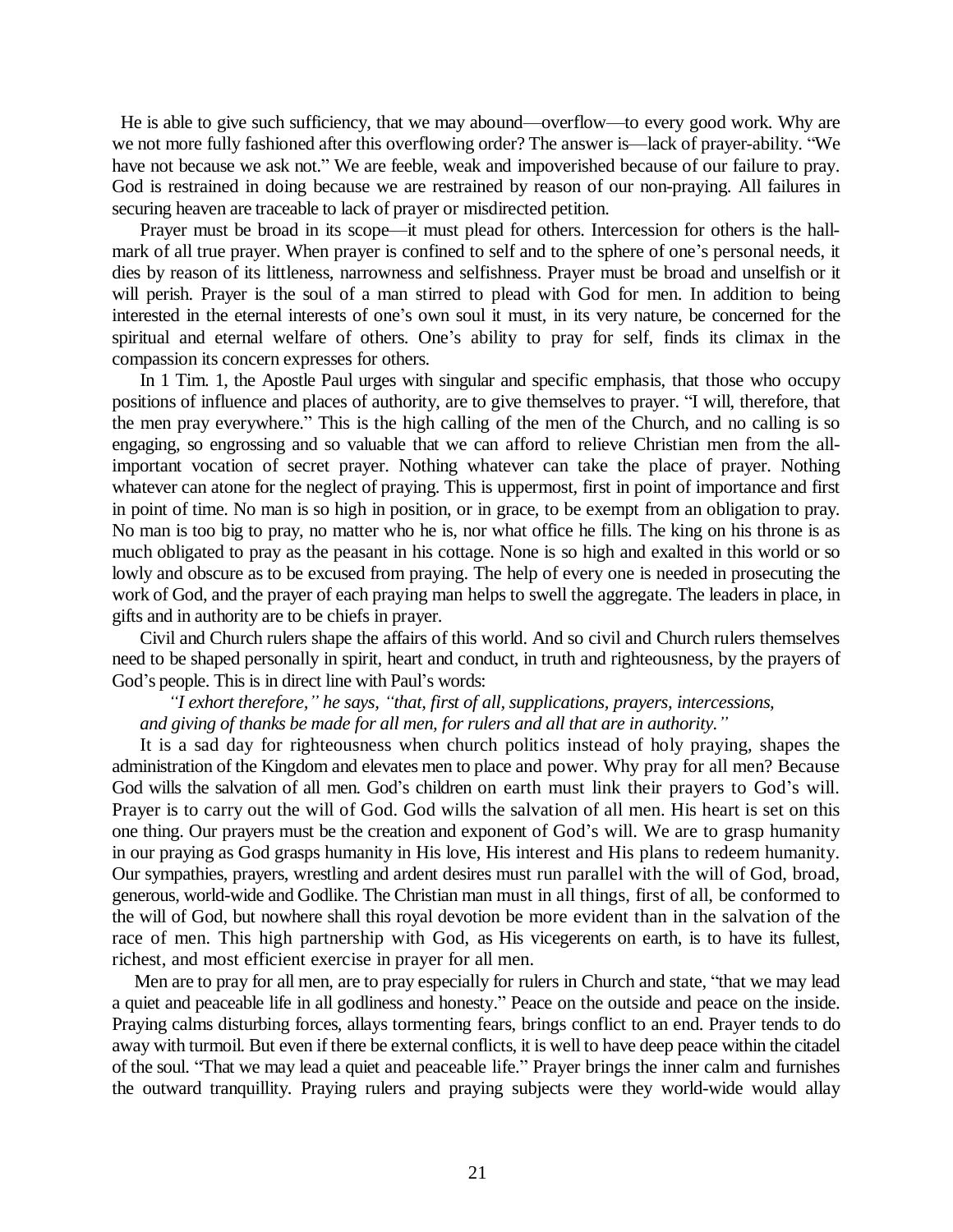turbulent forces, make wars to cease, and peace to reign.

Men must pray for all men that we may lead lives "in all godliness and honesty." That is with godliness and gravity. Godliness is to be like God. It is to be godly, to have God-likeness, having the image of God stamped upon the inner nature, and showing the same likeness in conduct and in temper. Almighty God is the very highest model, and to be like Him is to possess the highest character. Prayer moulds us into the image of God, and at the same time tends to mould others into the same image just in proportion as we pray for others. Prayer means to be God-like, and to be Godlike is to love Christ and love God, to be one with the Father and the Son in spirit, character and conduct. Prayer means to stay with God till you are like Him. Prayer makes a godly man, and puts within him "the mind of Christ," the mind of humility, of self-surrender, of service, of pity, and of prayer. If we really pray, we will become more like God, or else we will quit praying.

"Men are to pray everywhere," in the closet, in the prayer-meeting, about the family altar, and to do it, "lifting up holy hands, without wrath and doubting." Here is not only the obligation laid upon the men to pray, but instructions as to how they should pray. "Men must pray without wrath." That is, without bitterness against their neighbours or brethren; without the obstinacy and pertinacity of a strong will, and hard feelings, without an evil desire or emotion kindled by nature's fires in the carnal nature. Praying is not to be done by these questionable things, nor in company with such evil feelings, but "without" them, aloof and entirely separate from them. This is the sort of praying the men are called upon to do, the sort which God hears and the kind which prevails with God and accomplishes things. Such praying in the hands of Christian men become divine agencies in God's hands for carrying on God's gracious purposes and executing His designs in redemption.

Prayer has a higher origin than man's nature. This is true whether man's nature as separate from the angelic nature, or man's carnal nature unrenewed and unchanged be meant. Prayer does not originate in the realms of the carnal mind. Such a nature is entirely foreign to prayer simply because "the carnal" mind is enmity against God." It is by the new Spirit that we pray, the new spirit sweetened by the sugar of heaven perfumed with the fragrance of the upper world, and invigorated by a breath from the crystal sea. The "new spirit" is native to the skies, panting after the heavenly things, inspired by the breath of God. It is the praying temper from which all the old juices of the carnal, unregenerate nature have been expelled, and the fire of God has created the flame which has consumed worldly lusts, and the juices of the Spirit have been injected into the soul, and the praying is entirely divorced from wrath.

Men are also to pray "without doubting." The Revised Version puts it, "without disputings." Faith in God, belief in God's Word, they must have "without question." No doubting or disputing must be in the mind. There must be no opinions, nor hesitancy, no questioning, no reasoning, no intellectual quibbling, no rebellion, but a strict, stead-fast loyalty of spirit to God, a life of loyalty in heart and intellect to God's Word.

God has much to do with believing men, who have a living, transforming faith in Jesus Christ. These are God's children. A father loves his children, supplies their needs, hears their cries and answers their requests. A child believes his father, loves him, trusts in him, and asks him for what he needs, believing without doubting that his father will hear his requests. God has everything to do with answering the prayer of His children. Their troubles concern Him, and their prayers awaken Him. Their voice is sweet to Him. He loves to hear them pray, and He is never happier than to answer their prayers.

Prayer is intended for God's ear. It is not man, but God who hears and answers prayer. Prayer covers the whole range of man's need. Hence, "in everything, by prayer and supplication," are "requests to be made known unto God." Prayer includes the entire range of God's ability. "Is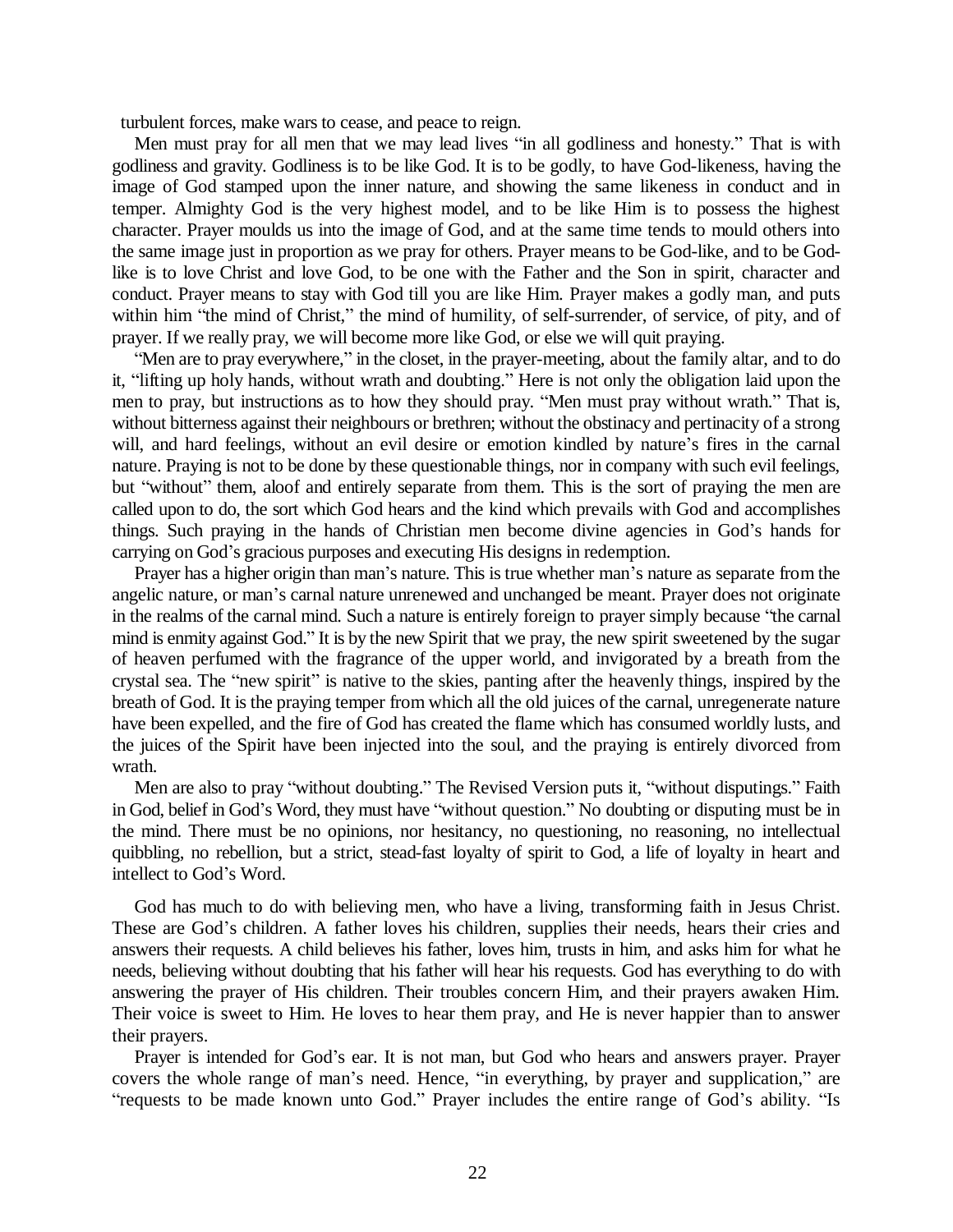anything too hard for God?" Prayer belongs to no favoured segment of man's need, but reaches to and embraces the entire circle of his wants, simply because God is the God of the whole man. God has pledged Himself to supply the needs of the whole man, physical, intellectual and spiritual. "But my God shall supply all your need according to his riches in glory by Christ Jesus.<sup>"</sup> Prayer is the child of grace, and grace is for the whole man, and for every one of the children of men.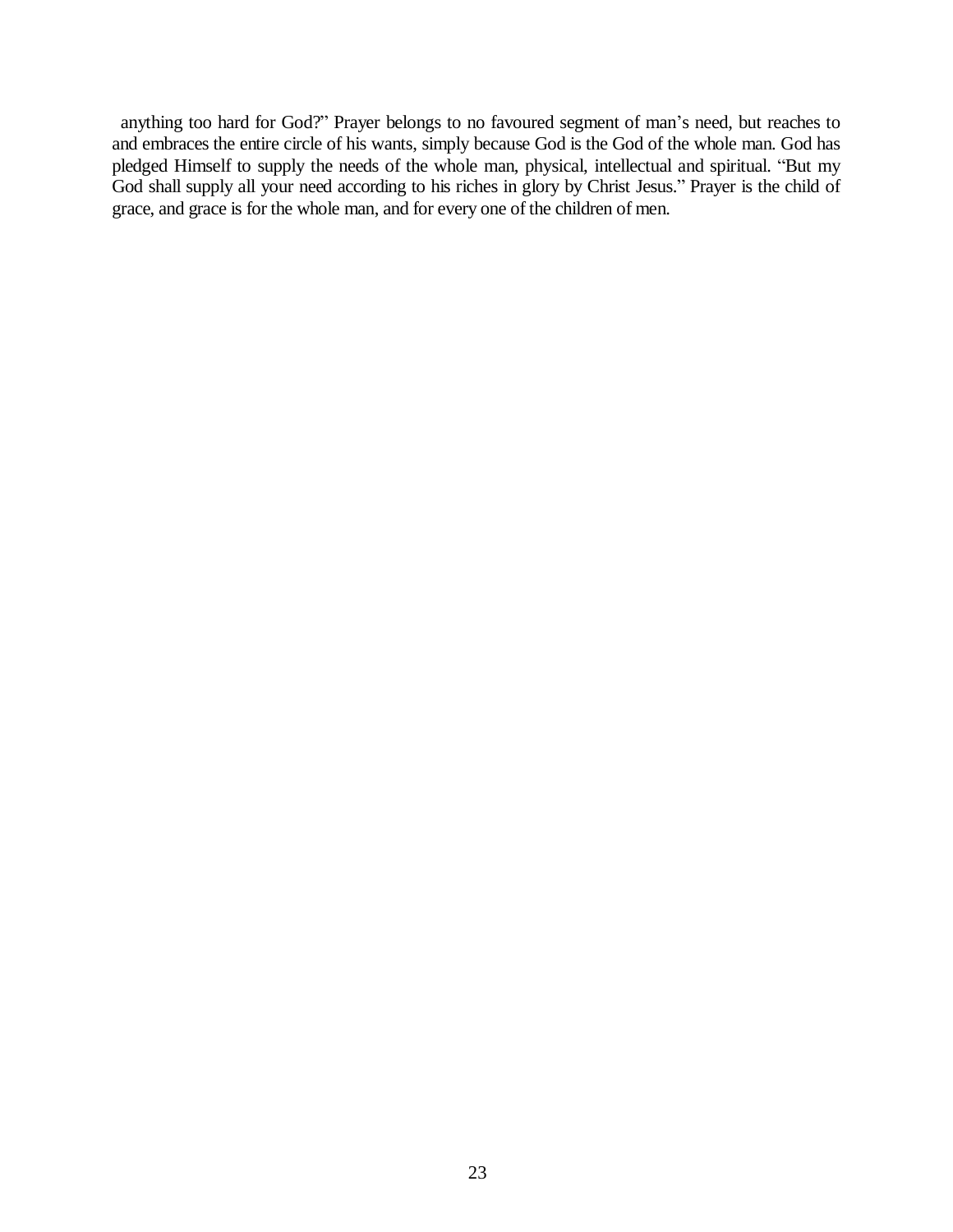#### **VI. PRAYING MEN AT A PREMIUM**

*³Our Redeemer was in the Garden of Gethsemane. His hour was come. He felt as if He would be strengthened somewhat, if He had two or three disciples near Him. His three chosen disciples were within a stone*'s cast of the scene of His agony; but they were all *asleep that the Scripture might be fulfilled²µI have trodden the winepress alone, and of the people there was none with Me.¶ The eight, in the distance, were good and true disciples; but they were only ordinary men, or men with a commonplace call.*<sup>*'*</sup>—Alexander Whyte.

No insistence in the Bible is more pressing than the injunction it lays upon men to pray. No exhortation contained therein is more hearty, more solemn, and more stirring. No principle is more strongly inculcated than that "men ought always to pray and not to faint." In view of this enjoinder it is pertinent to inquire as to whether Christian people are praying men and women in anything like body and bulk? Is prayer a fixed course in the schools of the Church? In the Sunday school, the home, the colleges, have we any graduates in the school of prayer? Is the Church producing those who have diplomas from the great university of prayer? This is what God requires, what He commands, and it is those who possess such qualifications that He must have to accomplish His purposes and to carry out the work of His Kingdom on earth.

And it is earnest praying that had need to be done. Languid praying, without heart or strength, with neither fire nor tenacity, defeats its own avowed purpose. The prophet of olden times laments that in a day which needed strenuous praying there was no one who "stirred up himself to take hold of God." Christ charges us "not to faint" in our praying. Laxity and indifference are great hindrances to prayer, both to the practice of praying and the process of receiving; it requires a brave, strong, fearless and insistent spirit to engage in successful prayer. Diffuseness, too, interferes with effectiveness. Too many petitions break tension and unity, and breed neglect. Prayers should be specific and urgent. Too many words, like too much width, breeds shallows and sand-bars. A single objective which absorbs the whole being and inflames the entire man, is the properly constraining force in prayer.

It is easy to see how prayer was a decreed factor in the dispensations preceding the coming of Jesus, and how that their leaders had to be men of prayer; how that God's mightiest revelation of Himself was a revelation made through prayer. And, finally, how that Jesus Christ, in His personal ministry, and in His relation to God, was great and constant in prayer. His labours and dispensation overflowed with fullness in proportion to His prayers. The possibilities of His praying were unlimited and the possibilities of His ministry were in keeping. The necessity of His praying was equaled only by the constancy with which He practiced it during His early life.

The dispensation of the Holy Spirit is a dispensation of prayer, in a preeminent sense. Here prayer has an essential and vital relation. Without depreciating the possibilities and necessities of prayer in all the preceding dispensations of God in the world it must be declared that it is in this latter dispensation that the engagements and demands of prayer are given their greatest authority, their possibilities rendered unlimited and their necessity insuperable.

These days of ours have sore need of a generation of praying men, a band of men and women through whom God can bring His great and His greatest movements more fully into the world. The Lord our God is not straitened within Himself, but He *is* straitened in us, by reason of our little faith and weak praying. A breed of Christian is greatly needed who will seek tirelessly after God,—who will give Him no rest, day and night, until He hearken to their cry. The times demand praying men who are all athirst for God's glory, who are broad and unselfish in their desires, quenchless for God, who seek Him late and early, and who will give themselves no rest until the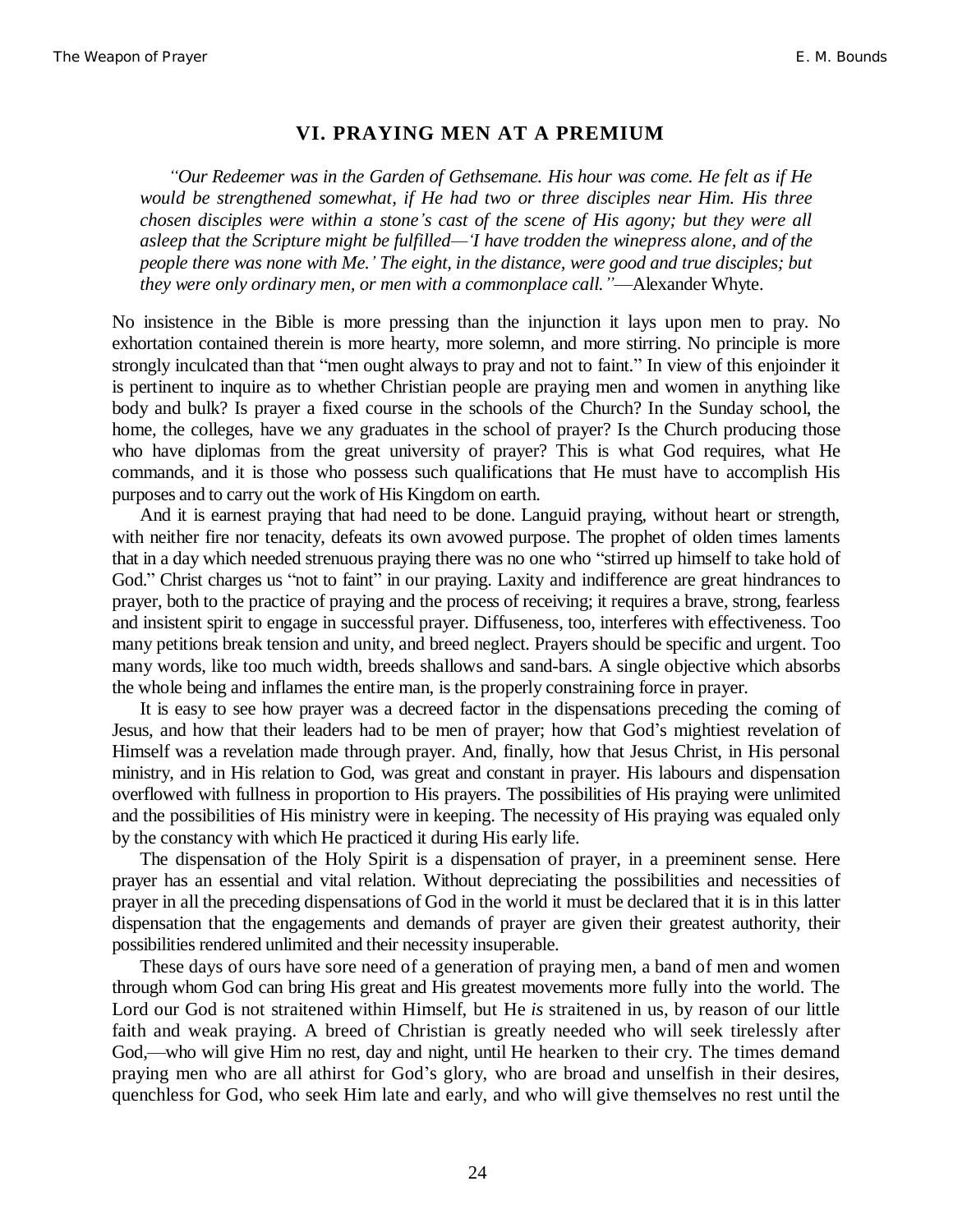whole earth be filled with His glory.

Men and women are needed whose prayers will give to the world the utmost power of God; who will make His promises to blossom with rich and full results. God is waiting to hear us and challenges us to bring Him to do this thing by our praying. He is asking us, today, as He did His ancient Israel, to "prove Him now herewith." Behind God's Word is God Himself, and we read: ³Thus saith the Lord, the Holy One of Israel, his Maker: Ask of me of things to come and concerning my sons, and concerning the work of my bands, command ye me.´ As though God places Himself in the hands and at the disposal of His people who pray—as indeed He does.

The dominant element of all praying is faith, that is conspicuous, cardinal and emphatic. Without such faith it is impossible to please God, and equally impossible to pray.

There is a current conception of spiritual duties which tends to separate the pulpit and the pew, as though the pulpit bore the entire burden of spiritual concerns, and while the pew was concerned only with duties that relate to the lower sphere of the secular and worldly. Such a view needs drastic correction. God's cause, its obligations, efforts and successes, lie with equal pressure on pulpit and pew.

But the man in the pew is not taxed with the burden of prayer as he ought to be, and as he *must* be, ere any new visitation of power come to the Church. The Church never will be wholly for God until the pews are filled with praying men. The Church cannot be what God wants it to be until those of its members who are leaders in business, politics, law, and society, are leaders in prayer.

God began His early movements in the world with men of prayer. He chose such a man to be the father of that race who became His chosen people in the world for hundreds of years, to whom He committed His oracles, and from whom sprang the Promised Messiah. Abraham, a leader of God's cause, was preeminently a praying man. When we consider his conduct and character, we readily see how prayer ruled and swayed this great leader of God's people in the wilderness. "Abraham planted a grove in Beersheba, and called there on the name of the Lord, the everlasting God," and it is an outstanding fact that wherever he pitched his tent and camped for a season, with his household, there he erected the altar of sacrifice and of prayer. His was a personal and a family religion, in which prayer was a prominent and abiding factor.

Prayer is the medium of divine revelation. It is through prayer that God reveals Himself to the spiritual soul today, just as in the Old Testament days He made His revelations to the men who prayed. God shows Himself to the man who prays. "God is with thee in all that thou doest." This was the clear conviction of those who would fain make a covenant with Abraham, and the reason for this tribute was the belief commonly held concerning the patriarch that, not only was he a man of prayer, but a man whose prayers God would answer. This is the summary and secret of divine rule in the Church. In all ages God has ruled the Church by prayerful men. When prayer fails, the divine rulership falls. As we have seen, Abraham, the father of the faithful, was a prince and a priest in prayer. He had remarkable influence with God. God stays His vengeance while Abraham prays. His mercy is suspended and conditioned on Abraham's praying. His visitations of wrath are removed by the praying of this ruler in Israel. The movements of God are influenced by the prayers of Abraham, the friend of God. Abraham's righteous prayerfulness permits him to share the secrets of God's counsels, while the knowledge of these secrets draws out and intensifies his praying. With Abraham, the altar of sacrifice is hard by the altar of prayer. With him the altar of prayer sanctifies the altar of sacrifice. To Abimelech God said, "Abraham is a prophet, and he shall pray for thee, and thou shalt live."

Christian people *must* pray for men. On one occasion, Samuel said unto the people, "Moreover as for me, God forbid that I should sin against the Lord in ceasing to pray for you." Fortunate for these sinful people who had rejected God, and desired a human king, that they had in Israel a man of prayer.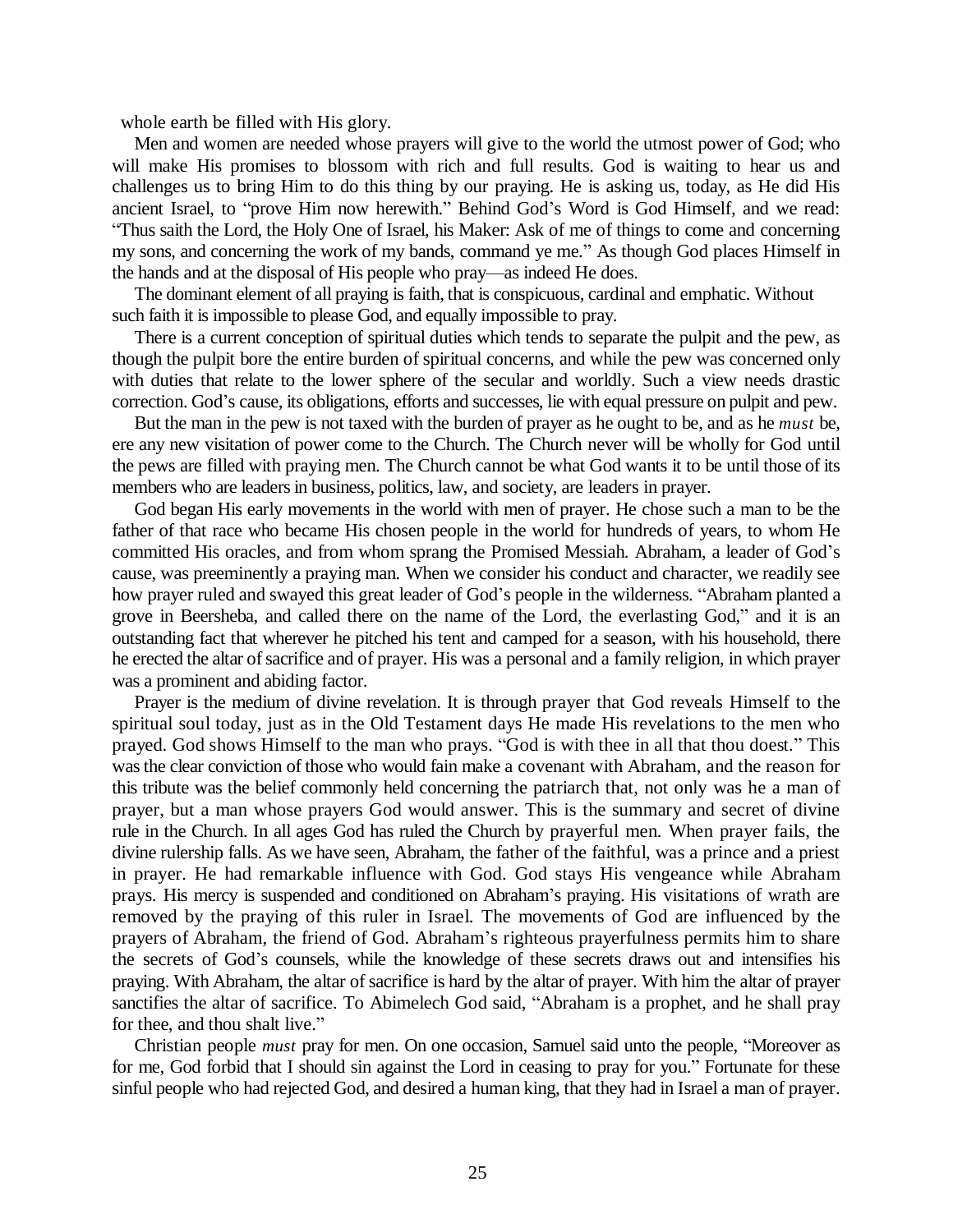The royal way to enlarge personal grace is to pray for others. Intercessory prayer is a means of grace to those who exercise it. We enter the richest fields of spiritual growth and gather its priceless riches in the avenues of intercessory prayer. To pray for men is of divine nomination, and represents the highest form of Christian service.

Men must pray, and men must be prayed for. The Christian must pray for all things, of course, but prayers for men are infinitely more important, just as men are infinitely more important than things. So also prayers for men are far more important than prayers for things because men more deeply concern God's will and the work of Jesus Christ than things. Men are to be cared for, sympathized with and prayed for, because sympathy, pity, compassion and care accompany and precede prayer for men, when they are not called out for things.

All this makes praying a real business, not child's play, not a secondary affair, nor a trivial matter but a serious business. The men who have made a success of praying have made a business of praying. It is a process demanding the time, thought, energy and hearts of mankind. Prayer is business for time, business for eternity. It is a man's business to pray, transcending all other business and taking precedence over all other vocations, professions or occupations. Our praying concerns ourselves, all men, their greatest interests, even the salvation of their immortal souls. Praying is a business which takes hold of eternity and the things beyond the grave. It is a business which involves earth and heaven. All worlds are touched and worlds are influenced by prayer. It has to do with God and men, angels and devils.

Jesus was preeminently a leader in prayer, and His praying is an incentive to prayer. How prominently prayer stands out in His life! The leading events of His earthly career are distinctly marked by prayer. The wonderful experience and glory of the Transfiguration was preceded by prayer, and was the result of the praying of our Lord. What words He used as He prayed we know not, nor do we know for what He prayed. But doubtless it was night, and long into its hours the Master prayed. It was while He prayed the darkness fled, and His form was lit with unearthly splendour. Moses and Elijah came to yield to Him not only the palm of law and prophecy, but the palm of praying. None other prayed as did Jesus nor had any such a glorious manifestation of the divine presence or heard so clearly the revealing voice of the Father, "This is my beloved Son; hear ye him." Happy disciples to be with Christ in the school of prayer!

How many of us have failed to come to this glorious Mount of Transfiguration because we were unacquainted with the transfiguring power of prayer! It is the going apart to pray, the long, intense seasons of prayer, in which we engage which makes the face to shine, transfigures the character, makes even dull, earthly garments to glisten with heavenly splendour. But more than this: it is real praying which makes eternal things real, close and tangible, and which brings the glorified visitors and the heavenly visions. Transfigured lives would not be so rare if there were more of this transfigured praying. These heavenly visits would not be so few if there was more of this transfigured praying.

How difficult it appears to be for the Church to understand that the whole scheme of redemption depends upon men of prayer! The work of our Lord, while here on the earth, as well of the Apostle Paul was, by teaching and example, to develop men of prayer, to whom the future of the Church should be committed. How strange that instead of learning this simple and all important lesson, the modern Church has largely overlooked it! We have need to turn afresh to that wondrous Leader of spiritual Israel, our Lord Jesus Christ, who by example and precept enjoins us to prayer and to the great Apostle to the Gentiles, who by virtue of his praying habits and prayer lessons is a model and an example to God's people in every age and clime.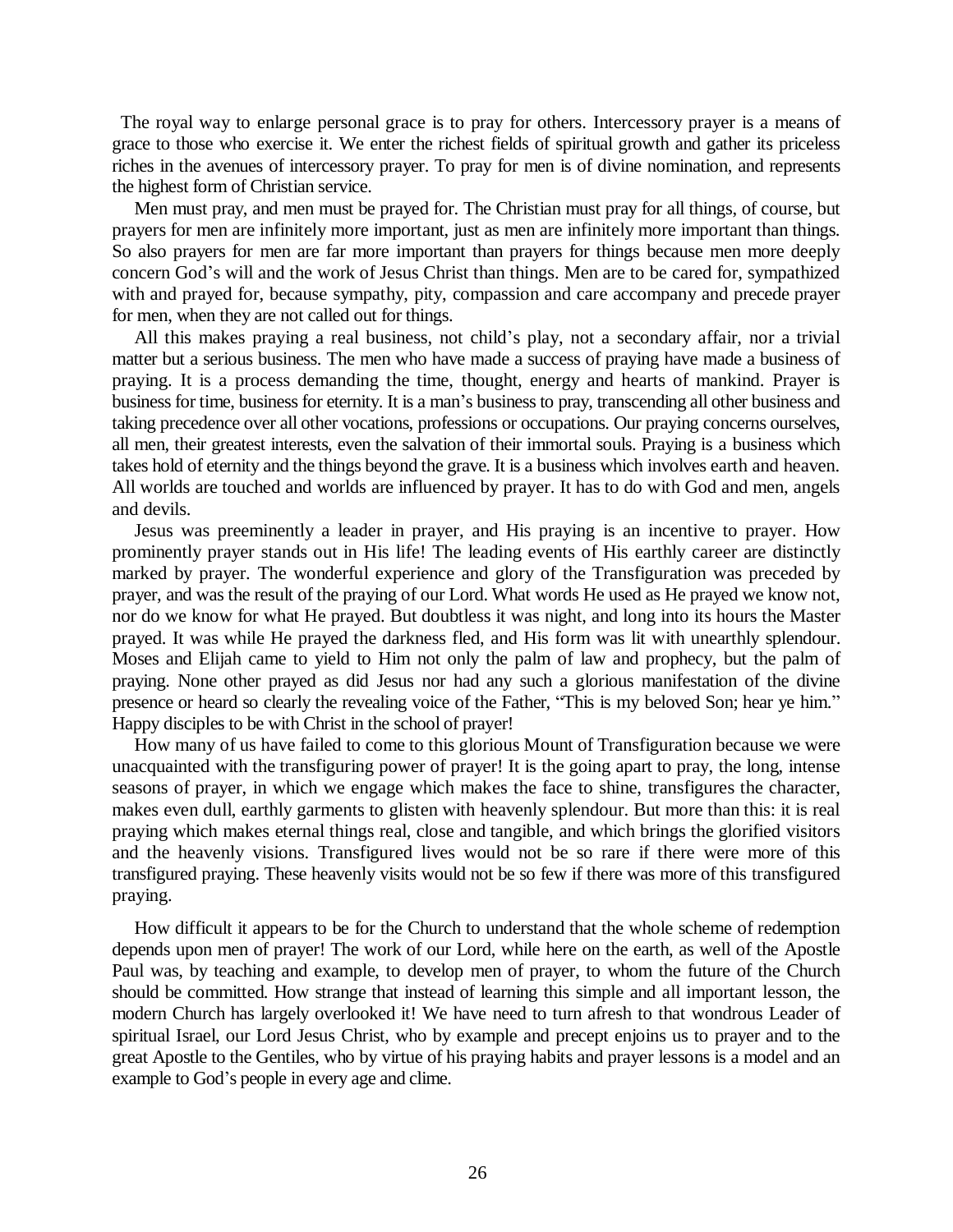#### **VII. THE MINISTRY AND PRAYER**

*³Of course the preacher is above all others distinguished as a man of prayer. He prays as an ordinary Christian, else he were a hypocrite. He prays more than ordinary Christians else he were disqualified for the office he has undertaken If you as ministers are not very prayerful you are to be pitied. If you become lax in sacred devotion, not only will you need to be pitied but your people also, and the day cometh in which you will be ashamed and confounded. Our seasons of fastings and prayer at the Tabernacle have been high days indeed; never has heaven's gate stood wider; never have our hearts been nearer the central glory.´*²Charles Haddon Spurgeon.

Preachers are God's leaders. They are divinely called to their holy office and high purpose and, primarily, are responsible for the condition of the Church. Just as Moses was called of God to lead Israel out of Egypt through the wilderness into the Promised Land, so, also, does God call His ministers to lead His spiritual Israel through this world unto the heavenly land. They are divinely commissioned to leadership, and are by precept and example to teach God's people what God would have them be. Paul's counsel to the young preacher Timothy is in point: "Let no man despise thy youth," he says, "but be thou an example of the believers, in word, conversation, in charity, in spirit, in faith, in purity.´

God's ministers shape the Church's character, and give tone and direction to its life. The prefacing sentence of the letter to each of the seven churches in Asia reads, "To the angel of the Church," seeming to indicate that the angel—the minister—was in the same state of mind and condition of life as the membership and that these "angels" or ministers were largely responsible for the spiritual condition of things existing in each Church. The "angel" in each case was the preacher, teacher, or leader. The first Christians knew full well and felt this responsibility. In their helplessness, consciously felt, they cried out, "And who is sufficient for things?" as the tremendous responsibility pressed upon their hearts and heads. The only reply to such a question was, "God only.´ So they were necessarily compelled to look beyond themselves for help and throw themselves on prayer to secure God. More and more as they prayed, did they feel their responsibility, and more and more by prayer did they get God's help. They realized that their sufficiency was of God.

Prayer belongs in a very high and important sense to the ministry. It takes vigour and elevation of character to administer the prayer-office. Praying prophets have frequently been at a premium in the history of God's people. In every age the demand has been for leaders in Israel who pray. God's watchmen must always and everywhere be men of prayer.

It ought to be no surprise for ministers to be often found on their knees seeking divine help under the responsibility of their call. These are the true prophets of the Lord, and these are they who stand as mouthpieces of God to a generation of wicked and worldly-minded men and women. Prayer preachers are boldest, the truest and the swiftest ministers of God. They mount up highest and are nearest to Him who has called them. They advance more rapidly and in Christian living are most like God.

In reading the record of the four evangelists, we cannot but be impressed by the supreme effort made by our Lord to rightly instruct the twelve Apostles in the things which would properly qualify them for the tremendous tasks which would be theirs after He had gone back to the bosom of the Father. His solicitude was for the Church that she should have men, holy in life and in heart, and who would know full well from whence came their strength and power in the work of the ministry. A large part of Christ's teaching was addressed to these chosen Apostles, and the training of the twelve occupied much of His thought and consumed much of His time. In all that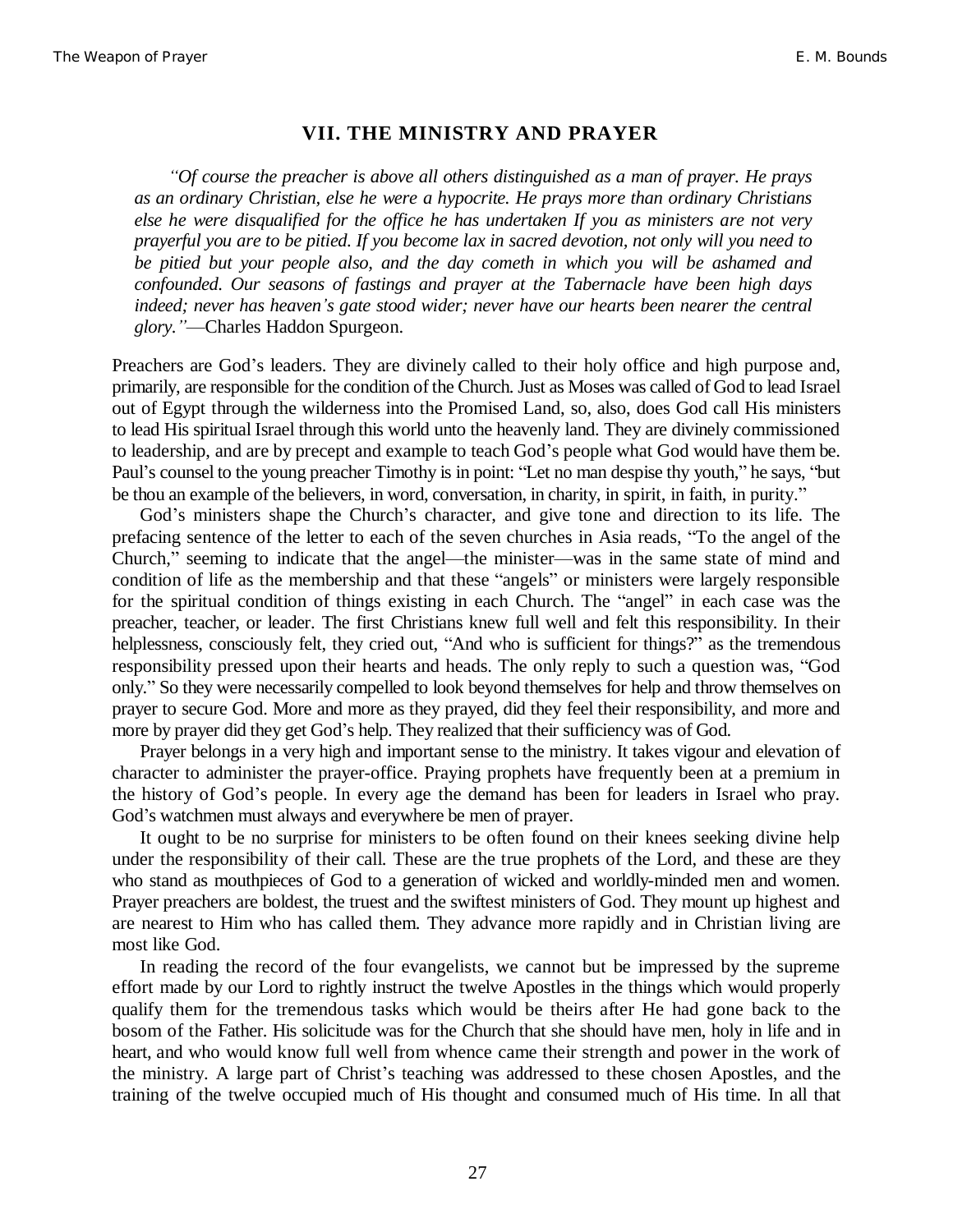training, prayer was laid down as a basic principle.

We find the same thing to be true in the life and work of the Apostle Paul. While he addressed himself to the edification of the churches to whom he ministered and wrote, it was in his mind and purpose to rightly instruct and prepare ministers to whom would be committed the interests of God's people. The two epistles to Timothy were addressed to a young preacher, while that to Titus was also written to a young minister. And Paul's design appears to have been to give to each of them such instruction as would be needed rightly to do the work of the ministry to which they had been called by the Spirit of God. Underlying these instructions was the foundation-stone of prayer, since by no means would they be able to "show themselves approved unto God, workmen that needeth not to be ashamed, rightly dividing the word of truth," unless they were men of prayer.

The highest welfare of the Church of God on earth depends largely upon the ministry, and so Almighty God has always been jealous of His watchmen—His preachers. His concern has been for the character of the men who minister at His altars in holy things. They must be men who lean upon Him, who look to Him, and who continually seek Him for wisdom, help and power effectively to do the work of the ministry. And so He has designed men of prayer for the holy office, and has relied upon them successively to perform the tasks He has assigned them.

God's great works are to be done as Christ did them; are to be done, indeed, with increased power received from the ascended and exalted Christ. These works are to be done by prayer. Men must do God's work in God's way, and to God's glory, and prayer is a necessity to its successful accomplishment.

The thing far above all other things in the equipment of the preacher is prayer. Before everything else, he must be a man who makes a specialty of prayer. A prayerless preacher is a misnomer. He has either missed his calling, or has grievously failed God who called him into the ministry. God wants men who are not ignoramuses, who "study to show themselves approved." Preaching the Word is essential; social qualities are not to be underestimated, and education is good; but under and above all else, prayer must be the main plank in the platform of the man who goes forth to preach the unsearchable riches of Christ to a lost and hungry world. The one weak spot in our Church institutions lies just here. Prayer is not regarded as being the primary factor in church life and activity, and other things, good in their places, are made primary. First things need to be put first, and the first thing in the equipment of a minister is prayer.

Our Lord is the pattern for all preachers, and, with Him, prayer was the law of life. By it He lived. It was the inspiration of His toil, the source of His strength, the spring of His joy. With our Lord prayer was no sentimental episode, nor an afterthought, nor a pleasing, diverting prelude, nor an interlude, nor a parade or form. For Jesus, prayer was exacting, all-absorbing, paramount. It was the call of a sweet duty to Him, the satisfying of a restless yearning, the preparation for heavy responsibilities, and the meeting of a vigorous need. This being so, the disciple must be as his Lord, the servant as his Master. As was the Lord Himself, so also must be those whom He has called to be His disciples. Our Lord Jesus Christ chose His twelve Apostles only after He had spent a night in praying; and we may rest assured that He sets the same high value on those He calls to His ministry, in this our own day and time.

No feeble or secondary place was given to prayer in the ministry of Jesus. It comes first emphatic, conspicuous, controlling. Of prayerful habits, of a prayerful spirit, given to long solitary communion with God, Jesus was above all else, a man of prayer. The crux of His earthly history, in New Testament terminology, is condensed to a single statement, to be found in Hebrews 5:7:

*³Who in the days of his flesh, when he had offered up prayers and supplications with strong crying and tears, unto him that was able to save him from death, and was*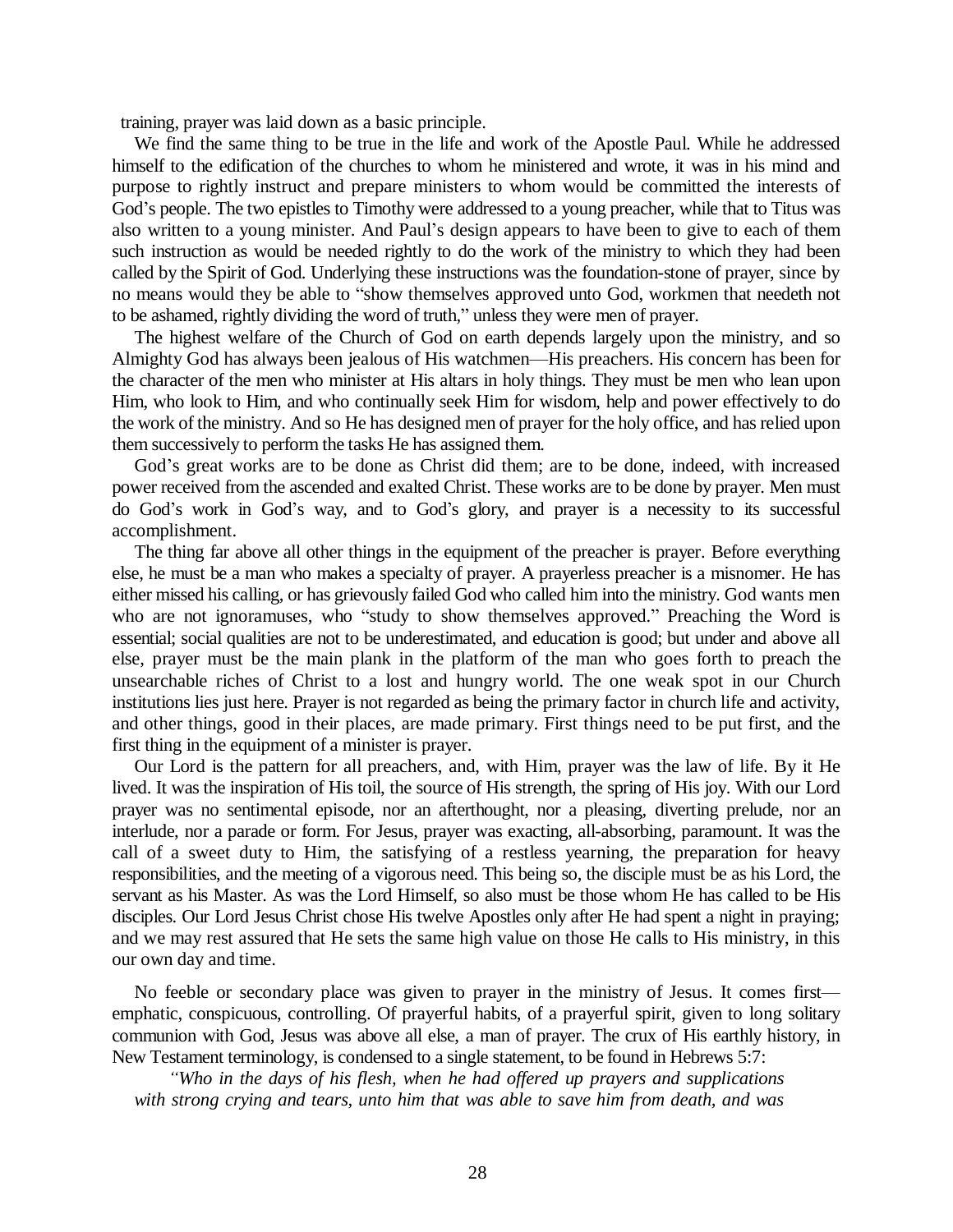#### *heard in that he feared.´*

As was their Lord and Master, whose they are and whom they serve, so let His ministers be. Let Him be their pattern, their example, their leader and teacher. Much reference is made in some quarters about "following Christ," but it is confined to the following of Him in modes and ordinances, as if salvation were wrapped up in the specific way of doing a thing. "The path of prayer Thyself hath trod," is the path along which we are to follow Him, and in no other. Jesus was given as a leader to the people of God, and no leader ever exemplified more the worth and necessity of prayer. Equal in glory with the Father, anointed and sent on His special mission by the Holy Spirit, His incarnate birth, His high commission, His royal anointing—all these were His but they did not relieve Him from the exacting claims of prayer. Rather did they tend to impose these claims upon Him with greater authority. He did not ask to be excused from the burden of prayer; He gladly accepted it, acknowledged its claims and voluntarily subjected Himself to its demands.

His leadership was preeminent, and His praying was preeminent. Had it not been, His leadership had been neither preeminent nor divine. If, in true leadership, prayer had been dispensable, then certainly Jesus could have dispensed with it. But He did not, nor can any of His followers who desire effectiveness in Christian activity do other than follow their Lord.

While Jesus Christ practiced praying Himself, being personally under the law of prayer, and while His parables and miracles were but exponents of prayer, He laboured directly to teach His disciples the specific art of praying. He said little or nothing about how to preach or what to preach. But He spent His strength and time in teaching men how to speak to God, how to commune with Him, and how to be with Him. He knew full well that he who has learned the craft of talking to God, will be well versed in talking to men. We may turn aside for a moment to observe that this was the secret of the wonderful success of the early Methodist preachers, who were far from being learned men. But with all their limitations, they were men of prayer, and they did great things for God.

All ability to talk to men is measured by the ability with which a preacher can talk to God for men. He "who ploughs not in his closet, will never reap in his pulpit."

The fact must ever be kept in the forefront and emphasized that Jesus Christ trained His disciples to pray. This is the real meaning of that saying, "The Training of the Twelve." It must be kept in mind that Christ taught the world's preachers more about praying than He did about preaching. Prayer was the great factor in the spreading of His Gospel. Prayer conserved and made efficient all other factors. Yet He did not discount preaching when He stressed praying, but rather taught the utter dependence of preaching on prayer.

"The Christian's trade is praying," declared Martin Luther. Every Jewish boy had to learn a trade. Jesus Christ learned two, the trade of a carpenter, and that of praying. The one trade subserved earthly uses; the other served His divine and higher purposes. Jewish custom committed Jesus when a boy to the trade of a carpenter; the law of God bound Him to praying from His earliest years, and remained with Him to the end.

Christ is the Christian's example, and every Christian must pattern after Him. Every preacher must be like his Lord and Master, and must learn the trade of praying. He who learns well the trade of praying masters the secret of the Christian art, and becomes a skilled workman in God's workshop, one who needeth not to be ashamed, a worker together with his Lord and Master.

"Pray without ceasing," is the trumpet call to the preachers of our time. If the preachers will get their thoughts clothed with the atmosphere of prayer, if they will prepare their sermons on their knees, a gracious outpouring of God's Spirit will come upon the earth.

The one indispensable qualification for preaching is the gift of the Holy Spirit, and it was for the bestowal of this indispensable gift that the disciples were charged to tarry in Jerusalem. The absolute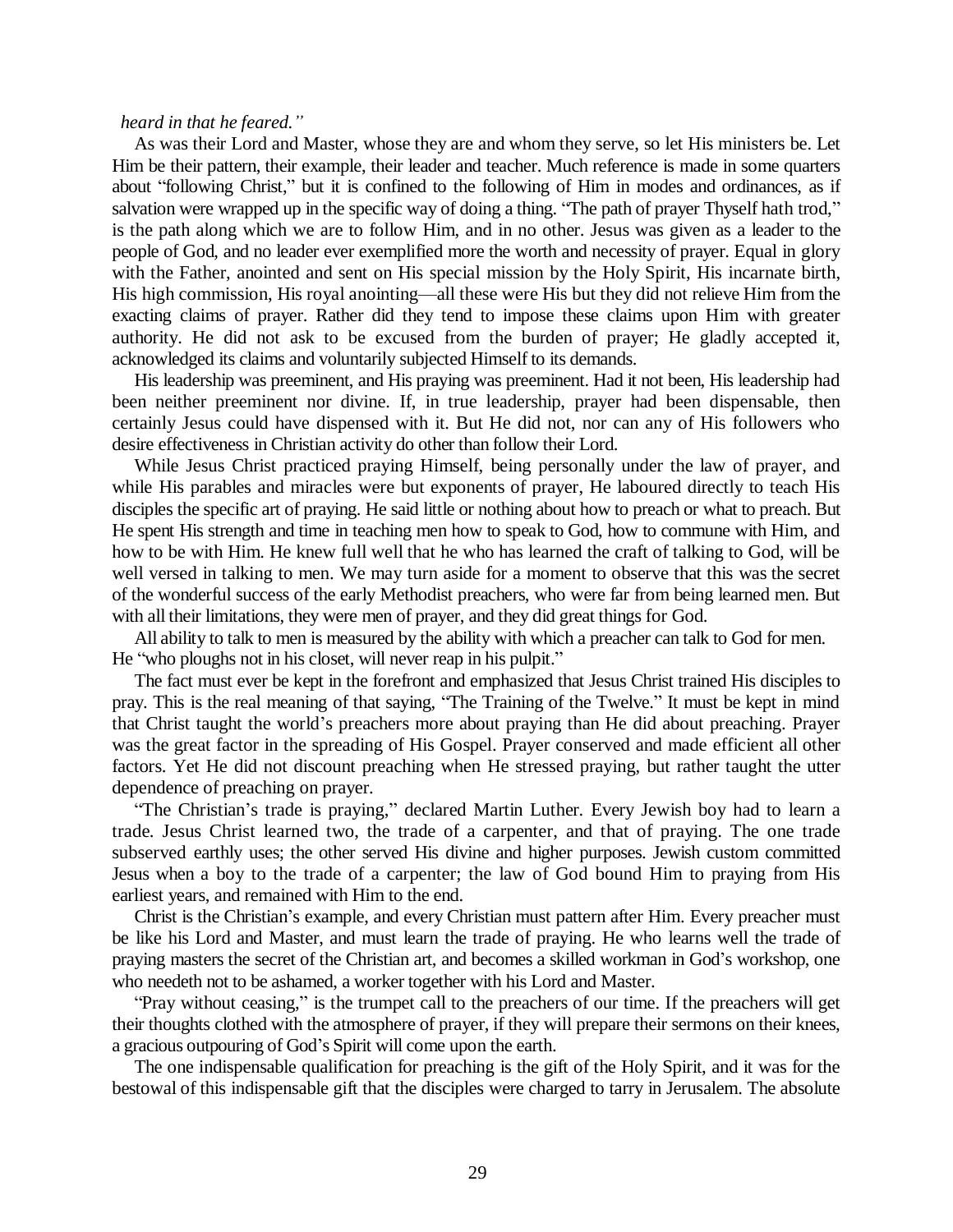necessity there is for receiving this gift if success is to attend the efforts of the ministry, is found in the command the first disciples had to stay in Jerusalem till they received it, and also with the instant and earnest prayerfulness with which they sought it. In obedience to their Lord's command to tarry in that city till they were endued with power from on high, they immediately, after He left them for heaven, entered on securing it by continued and earnest prayer. "These all with one accord, continued steadfastly in prayer, with the women, and Mary the mother of Jesus and with his brethren." To this same thing John refers in his First Epistle. "Ye have an unction from the Holy One," he says. It is this divine unction that preachers of the present day should sincerely desire, pray for, remaining unsatisfied till the blessed gift be richly bestowed.

Another allusion to this same important procedure is made by our Lord shortly after His resurrection, when He said to His disciples: "And ye shall receive power after that the Holy Ghost is come upon you." At the same time Jesus directed the attention of His disciples to the statement of John the Baptist concerning the Spirit, the identical thing for which He had commanded them to tarry in the city of Jerusalem—"power from on high." Alluding to John the Baptist's words Jesus said, ³For John indeed baptized with water, but ye shall be baptized with the Holy Ghost not many days hence." Peter at a later date said of our Lord: "God anointed him with the Holy Ghost and with power."

These are the divine statements of the mission and ministry of the Holy Spirit to preachers of that day and the same divine statements apply with equal force to the preachers of *this* day. God's ideal minister is a God-called, divinely anointed, Spirit-touched man, separated unto God's work, set apart from secularities and questionable affairs, baptized from above, marked, sealed and owned by the Spirit, devoted to his Master and His ministry. These are the divinely-appointed requisites for a preacher of the Word; without them, he is inadequate, and inevitably unfruitful.

Today, there is no dearth of preachers who deliver eloquent sermons on the need and nature of revival, and advance elaborate plans for the spread of the kingdom of God, but the praying preachers are far more rare and the greatest benefactor this age can have is a man who will bring the preachers, the Church and the people back to the practice of real praying. The reformer needed just now is the praying reformer. The leader Israel requires is one who, with clarion voice, will call the ministry back to their knees.

There is considerable talk of the coming revival in the air, but we need to have the vision to see that the revival we need and the only one that can be worth having is one that is born of the Holy Spirit, which brings deep conviction for sin, and regeneration for those who seek God's face. Such a revival comes at the end of a season of real praying, and it is utter folly to talk about or expect a revival without the Holy Spirit operating in His peculiar office, conditioned on much earnest praying. Such a revival will begin in pulpit and pew alike, will be promoted by both preacher and lay-man working in harmony with God.

The heart is the lexicon of prayer; the life the best commentary on prayer, and the outward bearing its fullest expression. The character is made by prayer; the life is perfected by prayer. And this the ministry needs to learn as thoroughly as the laymen. There is but one rule for both.

So averse was the general body of Christ's disciples to prayer, having so little taste for it, and having so little sympathy with Him in the deep things of prayer, and its mightier struggles, that the Master had to select a circle of three more apt scholars—Peter, James and John—who had more of sympathy, and relish for this divine work, and take them aside that they might learn the lesson of prayer. These men were nearer to Jesus, fuller of sympathy, and more helpful to Him because they were more prayerful.

Blessed, indeed, are those disciples whom Jesus Christ, in this day, calls into a more intimate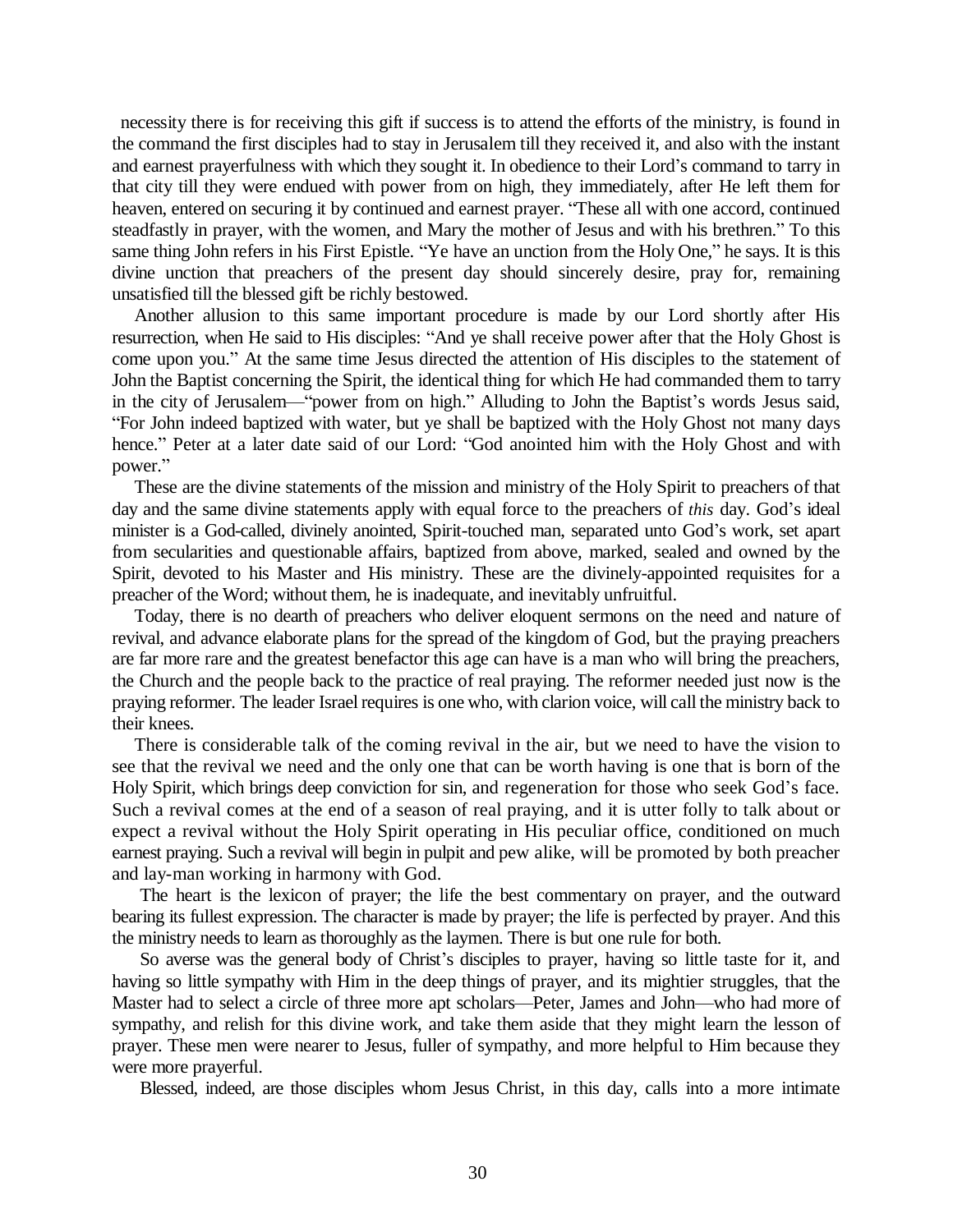fellowship with Him, and who, readily responding to the call, are found much on their knees before Him. Distressing, indeed, is the condition of those servants of Jesus who, in their hearts, are averse to the exercise of the ministry of prayer.

All the great eras of our Lord, historical and spiritual, were made or fashioned by His praying. In like manner His plans and great achievements were born in prayer and impregnated by the spirit thereof. As was the Master, so also must His servant be; as his Lord did in the great eras of His life, so should the disciple do when faced by important crises. "To your knees, O Israel!" should be the clarion-call to the ministry of this generation.

The highest form of religious life is attained by prayer. The richest revelations of God—Father, Son, and Spirit—are made, not to the learned, the great or the "noble" of earth, but men of prayer. ³For ye see your calling, brethren, that not many wise men after the flesh, not many mighty, not many noble, are called," to whom God makes known the deep things of God, and reveals the higher things of His character, but to the lowly, inquiring, praying ones. And again must it be said, his is as true of preachers as of laymen. It is the spiritual man who prays, and to praying ones God makes His revelations through the Holy Spirit.

Praying preachers have always brought the greater glory to God, have moved His Gospel onward with its greatest, speediest rate and power. A non-praying preacher and a non-praying Church may flourish outwardly and advance in many aspects of their life. Both preacher and church may become synonyms for success, but unless it rest on a praying basis all success will eventually crumble into deadened life and ultimate decay.

"Ye have not because ye ask not," is the solution of all spiritual weakness both in the personal life and in the pulpit. Either that or it is, "Ye ask and receive not because ye ask amiss." Real praying lies at the foundation of all real success of the ministry in the things of God. The stability, energy and facility with which God's kingdom is established in this world are dependent upon prayer. God has made it so, and so God is anxious for men to pray. Especially is He concerned that His chosen ministers shall be men of prayer, and so gives that wonderful statement in order to encourage His ministers to pray, which is found in Matthew 6:9:

*³But I say unto you, Ask, and it shall be given you; seek, and ye shall find; knock, and it shall be opened unto you. For every one that asketh, receiveth, and he that seeketh, findeth; and to him that knocketh, it shall be opened.´*

Thus both command and direct promise give accent to His concern that they shall pray. Pause and think on these familiar words. "Ask, and it shall be given you." That itself would seem to be enough to set us all, laymen and preachers, to praying, so direct, simple and unlimited. These words open all the treasures of heaven to us, simply by asking for them.

If we have not studied the prayers of Paul, primarily a preacher to the Gentiles, we can have but a feeble view of the great necessity for prayer, and how much it is worth in the life and the work of a minister of the Gospel. Furthermore, we shall have but a very limited view of the possibilities of the Gospel to enrich and make strong and perfect Christian character, as well as to equip preachers for their high and holy task. Oh, when will we learn the simple yet all important lesson that the one great thing needed in the life of a preacher to help him in his personal life, to keep his soul alive to God, and to give efficacy to the Word preached by him, is real, constant prayer!

Paul with prayer uppermost in his mind, assures the Colossians that "Epaphras is always labouring fervently for you in prayers, that ye may stand complete and perfect in all the will of God.<sup>"</sup> To this high state of grace, "complete in all the will of God," he prays they may come. So prayer was the force which was to bring them to that elevated, vigorous and stable state of heart. This is in line with Paul's teaching to the Ephesians, "And he gave some pastors and teachers, for the perfecting of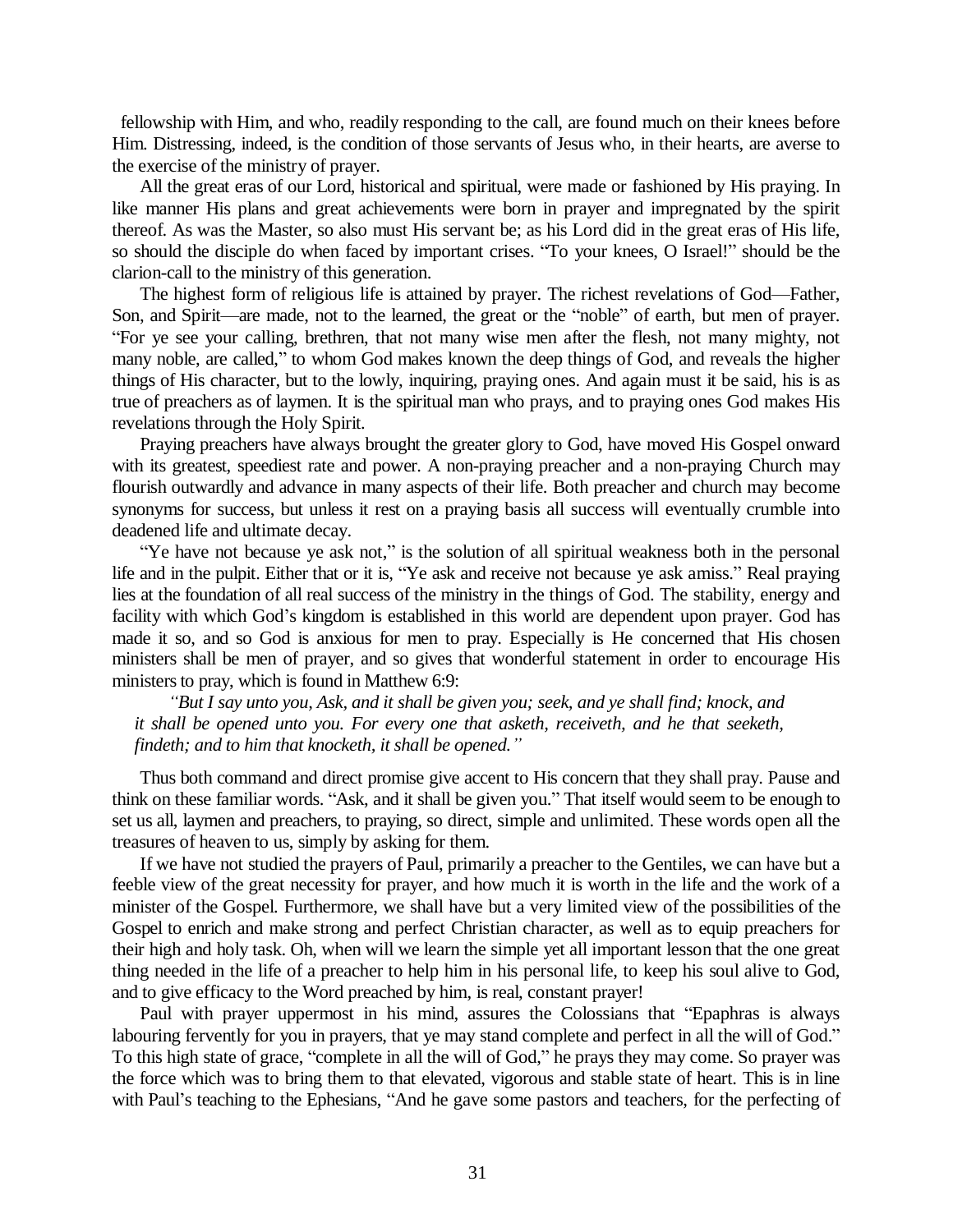the saints, for the work of the ministry, for the edifying of the body of Christ," where it is evidently affirmed that the whole work of the ministry is not merely to induce sinners to repent, but it is also the "perfecting of the saints." And so Epaphras "laboured fervently in prayers" for this thing. Certainly he was himself a praying man, in thus so earnestly praying for these early Christians.

The Apostles put out their force in order that Christians should honour God by the purity and consistency of their outward lives. They were to reproduce the character of Jesus Christ. They were to perfect His image in themselves, imbibe His temper and reflect His carriage in all their tempers and conduct. They were to be imitators of God as dear children, to be holy as He was holy. Thus even laymen were to preach by their conduct and character, just as the ministry preached with their mouths.

To elevate the followers of Christ to these exalted heights of Christian experience, they were in every way true in the ministry of God's Word, in the ministry of prayer, in holy consuming zeal, in burning exhortation, in rebuke and reproof. Added to all these, sanctifying all these, invigorating all these, and making all of them salutary, they centered and exercised constantly the force of mightiest praying. "Night and day praying exceedingly," that is, praying out of measure, with intense earnestness, superabundantly, beyond measure, exceeding abundantly.

*³Night and day praying exceeding abundantly, that we might see your face, and might perfect that which is lacking in your faith. Now God himself, and our Father, and our Lord Jesus Christ, direct our way unto you.*

*³And the Lord make you to increase and abound in love one toward another, and toward all men, even as we do toward you; to the end he may establish your hearts unblamable in holiness before God, even our Father, at the coming of our Lord Jesus Christ with all his saints.´*

It was after this fashion that these Apostles—the first preachers in the early Church—laboured in prayer. And only those who labour after the same fashion are the true successors of these Apostles.

This is the true, the Scriptural "apostolical succession," the succession of simple faith, earnest desire for holiness of heart and life, and zealous praying. These are the things today which make the ministry strong, faithful and efficient, "workmen who needeth not to be ashamed, rightly dividing the word of truth."

Jesus Christ, God's Leader and Commander of His people, lived and suffered under this law of prayer. All His personal conquests in His life on earth were won by obedience to this law, while the conquests which have been won by His representatives since He ascended to heaven, were gained only when this condition of prayer was heartily and fully met. Christ was under this one prayer condition. His Apostles were under the same prayer condition. His saints are under it, and even His angels are under it. By every token, therefore, preachers are under the same prayer law. Not for one moment are they relieved or excused from obedience to the law of prayer. It is their very life, the source of their power, the secret of their religious experience and communion with God.

Christ could do nothing without prayer. Christ could do all things by prayer. The Apostles were helpless without prayer—and were absolutely dependent upon it for success in defeating their spiritual foes. They could do all things by prayer.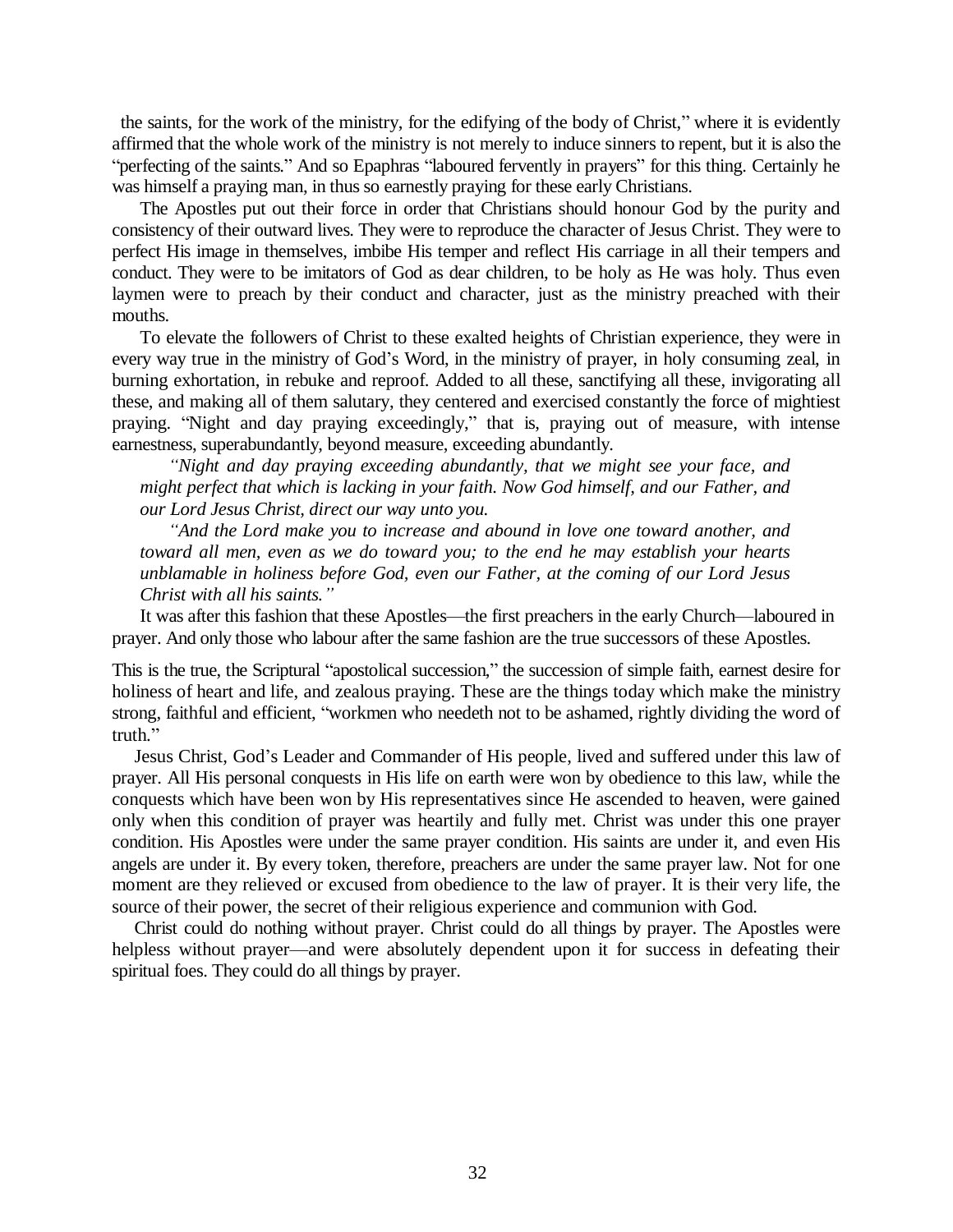#### **VIII. PRAYERLESSNESS IN THE PULPIT**

*³Henry Martyn laments that µwant of private devotional reading and shortness of prayer through incessant sermon-making had produced much strangeness between God and his soul.¶ He judges that he had dedicated too much time to public ministrations and too little to private communion with God. He was much impressed with the need of setting apart times for fasting and to devote times to for solemn prayer. Resulting from this he records 'Was assisted this morning to pray for two hours.*  $\degree$ <sup>\*\*</sup>—E. M. B.

All God's saints came to their sainthood by the way of prayer. The saints could do nothing without prayer. We can go further and say that the angels in heaven can do nothing without prayer, but can do all things by praying. These messengers of the Highest are largely dependent on the prayers of the saints for the sphere and power of their usefulness, which open avenues for angelic usefulness and create missions for them on the earth. And as it is with all the Apostles, saints and angels in heaven, so is it of preachers. "The angels of the churches" can do nothing without prayer which opens doors of usefulness and gives power and point to their words.

How can a preacher preach effectively, make impressions on hearts and minds, and have fruits to his ministry, who does not get his message first-hand from God? How can he deliver a rightful message without having his faith quickened, his vision cleared, and his heart warmed by his closeting with God?

It would be well for all of us, in this connection, to read again Isaiah's vision recorded in the seventh chapter of his prophecy when, as he waited, and confessed and prayed before the throne, the angel touched his lips with a live coal from God's altar:

*³Then flew one of the seraphim unto me,´ he says, ³having a live coal in his hand, which he had taken with the tongs from off the altar; and he laid it upon my mouth, and said, Lo, this hath touched thy lips, and thy iniquity is taken away and thy sin is purged.´*

Oh, the need there is for present-day preachers to have their lips touched with a live coal from the altar of God! This fire is brought to the mouths of those prophets who are of a prayerful spirit, and who wait in the secret place for the appointed angel to bring the living flame. Preachers of the same temper as Isaiah received visits from the angel who brings live coals to touch their lips. Prayer always brings the living flame to unloose tongues, to open doors of utterance, and to open great and effectual doors of doing good. This, above all else, is the great need of the prophets of God.

As far as the abiding interests of religion are concerned, a pulpit without a closet will always be a barren thing. Blessed is the preacher whose pulpit and closet are hard by each other, and who goes from the one into the other. To consecrate no place to prayer, is to make a beggarly showing, not only in praying, but in holy living, for secret prayer and holy living are so closely joined that they can never be dissevered. A preacher or a Christian may live a decent, religious life, without secret prayer, but decency and holiness are two widely different things. And the former is attained only by secret prayer.

A preacher may preach in an official, entertaining and learned way, without prayer, but between this kind of preaching and the sowing of God's precious seed there is distance not easily covered.

We cannot declare too often or too strongly that prayer, involving all of its elements, is the one prime condition of the success of Christ's kingdom, and that all else is secondary and incidental. Prayerful preachers, prayerful men and prayerful women only can press this Gospel with aggressive power. They only can put in it conquering forces. Preachers may be sent out by the thousand, their equipments be ever so complete, but unless they be men skilled in the trade of prayer, trained to its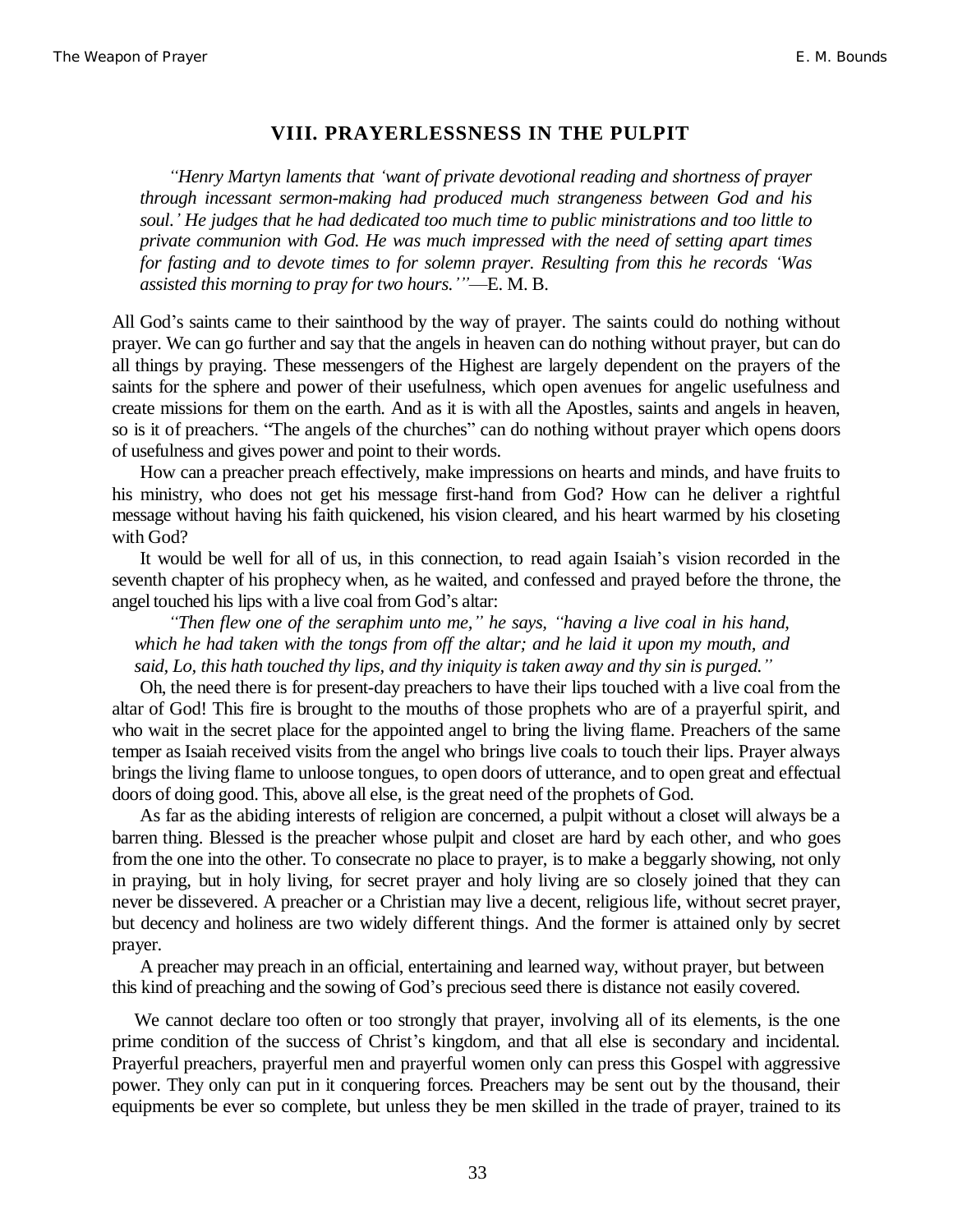martial and exhaustive exercise, their going will be lacking in power and effectiveness. Moreover, except the men and women who are behind these preachers, who furnish their equipment, are men and women in whose characters prayer has become to be serious labour, their outlay will be a vain and bootless effort.

Prayer should be the inseparable accompaniment of all missionary effort, and must be the one equipment of the missionaries as they go out to their fields of labour, and enter upon their delicate and responsible tasks. Prayer and missions go hand in hand. A prayerless missionary is a failure before he goes out, while he *is* out, and when he returns to his native land. A prayerless board of missions, too, needs to learn the lesson of the necessity of prayer.

Prayer enthrones God as sovereign and elevates Jesus Christ to sit with Him, and had Christian preachers used to its full the power of prayer, long ere this the "kingdoms of this world would have become the kingdom of God and of his Christ." Added to all the missionary addresses, the money raised for missions, to the scores being sent out to needy fields, is prayer. Missions have their root in prayer, must have prayer in all of its plans, and prayer must precede, go with and follow all of its missionaries and labourers.

In the face of all difficulties which face the Church in its great work on earth, and the almost superhuman and complex obstacles in the way of evangelizing the world, God encourages us by His strongest promises: "Call unto me and I will answer thee, and show great and mighty things which thou knowest not." The revelations of God to him who is of a prayerful spirit go far beyond the limits of the praying. God commits Himself to answer the specific prayer, but He does not stop there. He says, "Ask of me things to come concerning my sons, and concerning the work of my hands, command ye me." Think over that remarkable engagement of God to those who pray, "Command ye me," He actually places Himself at the command of praying preachers and a praying Church. And this is a sufficient answer to all doubts, fears and unbelief, and a wonderful inspiration to do God's work in His own way, which means by the way of prayer.

And as if to still fortify the faith of His ministry and of His Church, to hedge about and fortify against any temptation to doubt or discouragement, He declares by the mouth of the great Apostle to the Gentiles, "He is able to do exceeding abundantly above all that ye can ask or think."

It is unquestionably taught that preachers in going forward with their God-appointed tasks, in their prayers, can command God, which is to command His ability, His presence and His power. "Certainly I will be with thee," is the reply to every sincere inquiring minister of God. All of God's called men in the ministry are privileged to stretch their prayers into regions where neither words nor thought can go, and are permitted to expect from Him beyond their praying, and for their praying, God Himself, and then in addition, "great and mighty things which thou knowest not."

Real heart-praying, live-praying, praying by the power of the Spirit, direct, specific, ardent, simple praying—this is the kind of praying which legitimately belongs to the pulpit. This is the kind demanded just now by the men who stand in the pulpit. There is no school in which to learn to pray in public but in the closet. Preachers who have learned to pray in the closet, have mastered the secret of pulpit praying. It is but a short step from secret praying to effectual, live, pulpit praying.

Good pulpit praying follows from good secret praying. A closed closet with the preacher makes for cold, spiritless, formal praying in the pulpit. Study how to pray, O preacher, but not by studying the forms of prayer, but by attending the school of prayer on your knees before God. Here is where we learn not only to pray before God, but learn also how to pray in the presence of men. He who has learned the way to the closet has discovered the way to pray when he enters the pulpit.

How easily we become professional and mechanical in the most sacred undertakings! Henry Martyn learned the lesson so hard to learn, that the cultivation and perfection of personal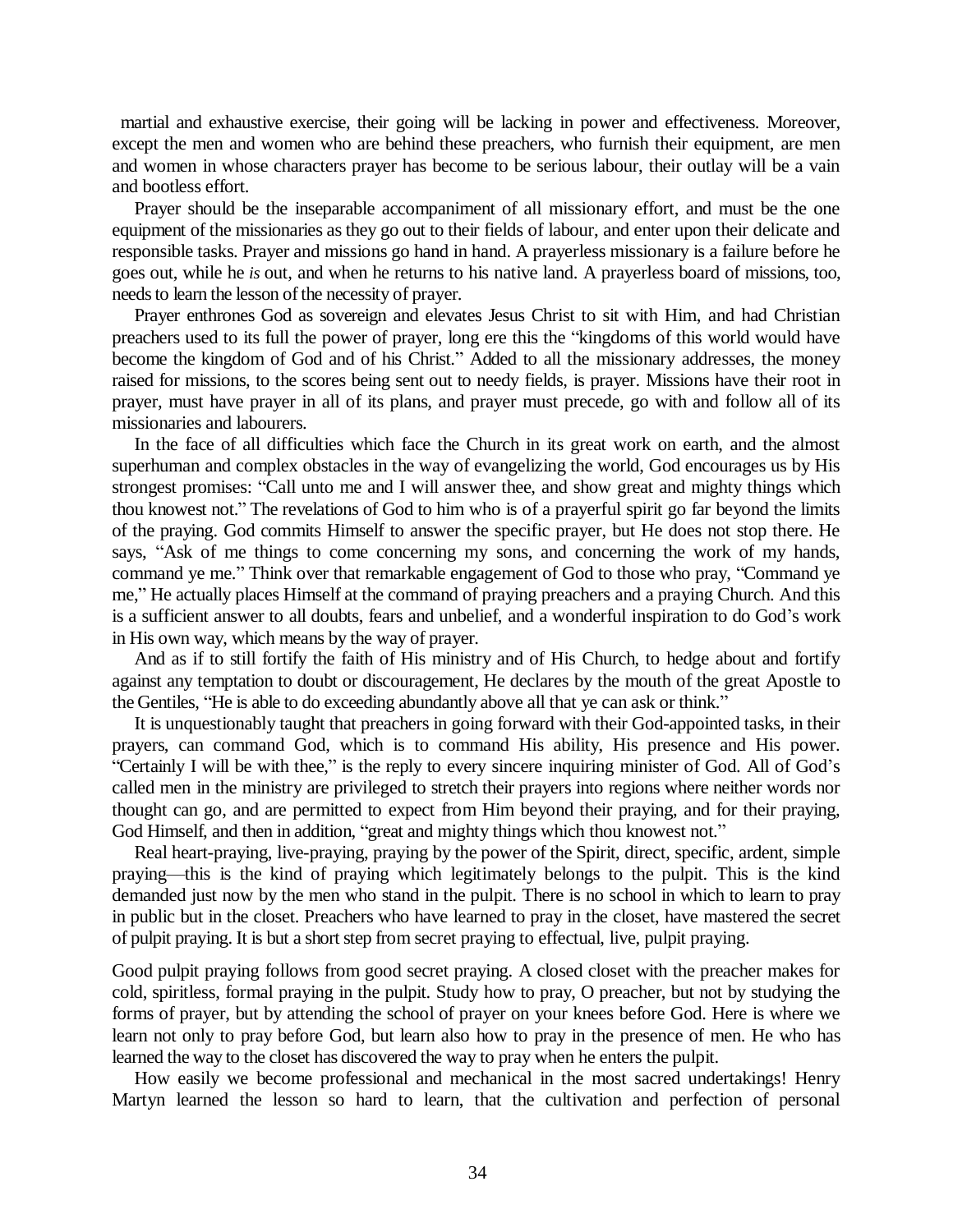righteousness was the great and prime factor in the preacher's true success. So likewise he that learns the lesson so hard to learn, that live, spiritual, effective pulpit praying is the outgrowth of regular secret praying, has learned his lesson well. More-over: his work, as a preacher, will depend upon his praying.

The great need of the hour is for good pray-ers in the pulpit as well as good preachers. Just as live, spiritual preaching is the kind which impresses and moves men, so the same kind of pulpit praying moves and impresses God. Not only is the preacher called to preach well, but also he must be called to pray well. Not that he is called to pray after the fashion of the Pharisees, who love to stand in public and pray that they may be seen and heard of men. The right sort of pulpit praying is far removed from Pharisaical praying, as far distant as light is from darkness, as great as heat is from cold, as life is from death.

Where are we? What are we doing? Preaching is the very loftiest work possible for a man to do. And praying goes hand-in-hand with preaching. It is a mighty, a lofty work. Preaching is a life-giving work sowing the seeds of eternal life. Oh, may we do it well, do it after God's order, do it successfully! May we do it divinely well, so that when the end comes, the solemn close of earthly probation, we may hear from the Great Judge of all the earth, "Well done, good and faithful servant, enter thou into the joy of thy Lord."

When we consider this great question of preaching, we are led to exclaim, "With what reverence, simplicity and sincerity ought it to be done!" What truth in the inward parts is demanded in order that it be done acceptably to God and with profit to men! How real, true and loyal those who practise it ought to be! How great the need to pray as Christ prayed, with strong cryings, and tears, with godly fear! Oh, may we as preachers do the real thing of preaching, with no sham, with no mere form of words, with no dull, cold, professional utterances, but give ourselves to prayerful preaching and prayerful praying! Preaching which gives life is born of praying which gives life. Preaching and praying always go together, like Siamese twins, and can never be separated without death to one or the other, or death to both.

This is not the time for kid-glove methods nor sugar-coated preaching. This is no time for playing the gentleman as a preacher nor for putting on the garb of the scholar in the pulpit, if we propose to disciple all nations, destroy idolatry, crush the rugged and defiant forces of Mohammedanism, and overcome and destroy the tremendous forces of evil now opposing the kingdom of God in this world. Brave men, true men, praying men—afraid of nothing but God, are the kind needed just now. There will be no smiting the forces of evil which now hold the world in thralldom, no lifting of the degraded hordes of paganism, to light and eternal life, by any but praying men. All others are merely playing at religion, make-believe soldiers, with no armour and no ammunition, who are absolutely helpless in the face of a wicked and gainsaying world. None but soldiers and bond servants of Jesus Christ can possibly do this tremendous work. "Endure hardness as a good soldier of Jesus Christ," cries the great Apostle. This is no time to think of self, to consult with dignity, to confer with flesh and blood, to think of ease, or to shrink from hardship, grief and loss. This is the time for toil, suffering, and self-denial. We must lose all for Christ in order to gain all for Christ. Men are needed in the pulpit, as well as in the pew, who are "bold to take up, firm to sustain, the consecrated cross.´ Here is the sort of preachers God wants. And this sort are born of much praying. For no man is sufficient for these things who is a prayerless preacher. Praying preachers alone can meet the demand and will be equal to the emergency.

The Gospel of Jesus has neither relish nor life in it when spoken by prayerless lips or handled by prayerless hands. Without prayer the doctrines of Christ degenerate into dead orthodoxy. Preaching them without the aid of the Spirit of God, who comes into the preacher's messages only by prayer, is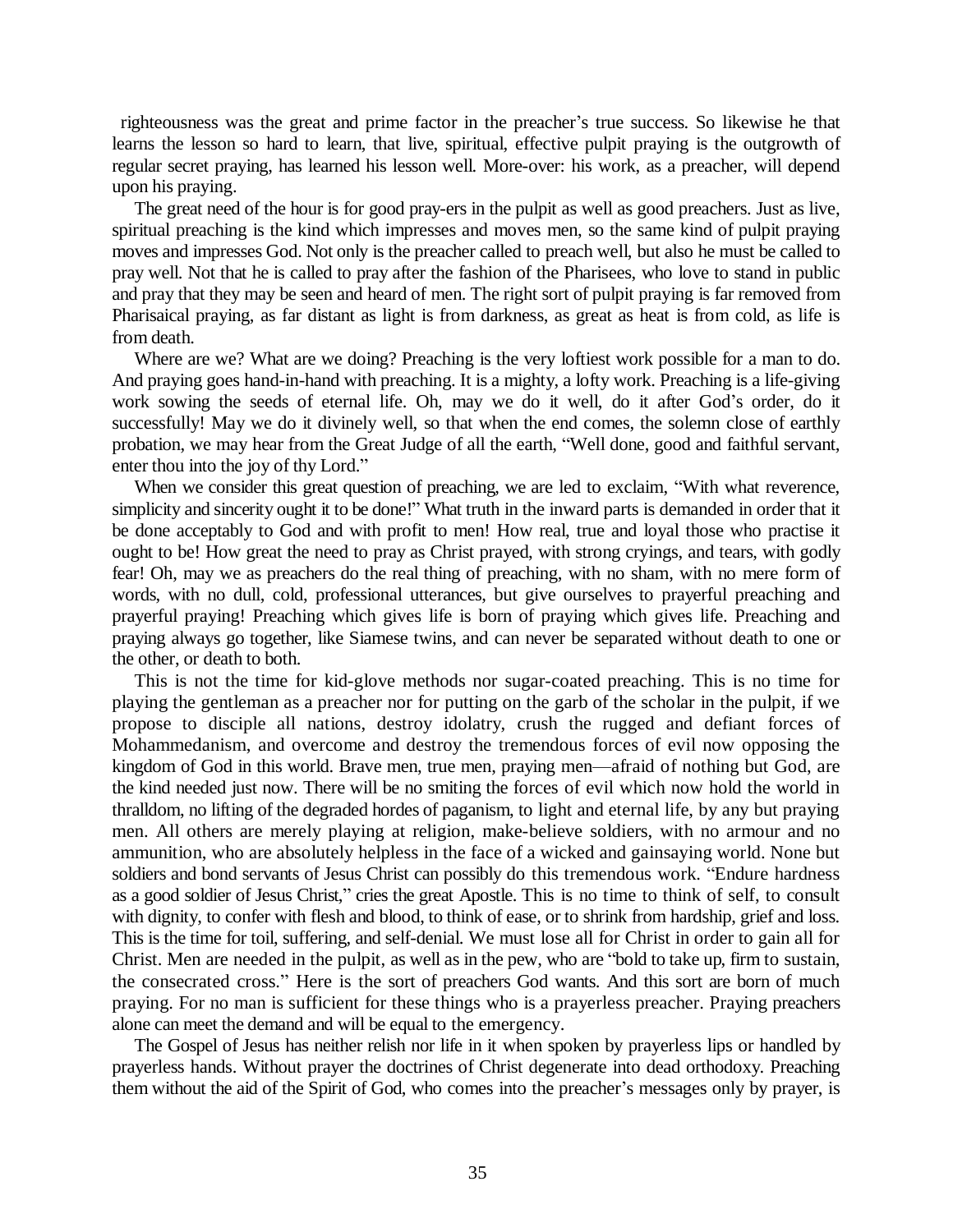nothing more than mere lecturing, with no life, no grip, no force in the preaching. It amounts to nothing more than live rationalism or sickly sentimentalism. "But we will give ourselves continually to prayer and to the ministry of the Word," was the settled and declared purpose of the apostolic ministry. The kingdom of God waits on prayer, and prayer puts wings on the Gospel and power into it. By prayer it moves forward with conquering force and rapid advance.

If prayer be left out of account, the preacher rises to no higher level than the lecturer, the politician or the secular teacher. That which distinguishes him from all other public speakers is the fact of prayer. And as prayer deals with God, this means that the preacher has God with him, while other speakers do not need God with them to make their public messages effective. The preacher above everything else is a spiritual man, a man of the Spirit, who deals with spiritual things. And this implies that he has to do with God in His pulpit work in a high and holy sense. This can be said of no other public speaker. And so prayer must necessarily go with the preacher and his preaching. Pure intellectuality is the only qualification for other public speakers. Spirituality which is born of prayer belongs to the preacher.

In the Sermon on the Mount Jesus Christ often speaks of prayer. It stands out prominently in His utterances on that occasion. The lesson of prayer which He taught was one of hallowing God's name, of pushing God's kingdom. We are to long for the coming of the kingdom of God. It is to be longed for, and must be first in our intercourse with God. God's will must have its royal way in the hearts and wills of those who pray. The point of urgency is made by our Lord that men are to pray in earnest, by asking, seeking, knocking, in order to hallow God's name, bring His will to pass, and to forward His kingdom among men.

And let it be kept in mind that while this prayer-lesson has to do with all men, it has a peculiar application to the ministry, for it was the twelve would-be preachers who made the request of our Lord Jesus Christ, "Lord, teach us to pray, as John also taught his disciples." So that primarily these words were spoken first to twelve men just entering upon their work as ministers. Jesus was talking as Luke records it, to preachers. So He speaks to the preachers of this day. How He pressed these twelve men into the ministry of prayer! The present-day ministry needs the same lesson to be taught them, and needs the same urgency pressing them to prayer as their habit of life.

Notwithstanding all he may claim for himself, nor how many good things may be put down to his credit, a prayerless preacher will never learn well God's truth, which He is called upon to declare with all fidelity and plainness of speech. Blind and blinding still will he be if he lives a prayerless life. A prayerless ministry cannot know God's truth, and not knowing it, cannot teach it to ignorant men. He who teaches us the path of prayer, must first of all walk in the same path. A preacher cannot teach what he does not know. A blind leader of the blind will be the preacher who is a stranger to prayer. Prayer opens the preacher's eyes, and keeps them open to the evil of sin, the peril of it, and the penalty it incurs. A blind leader leading the blind will be the vocation of him who is prayerless in his own life.

The best and the greatest offering which the Church and the ministry can make to God is an offering of prayer. If the preachers of the twentieth century will learn well the lesson of prayer, and use it fully in all its exhaustless efficiency, the millennium will come to its noon ere the century closes.

The Bible preacher prays. He is filled with the Holy Spirit, filled with God's Word, and is filled with faith. He has faith in God, faith in God's only begotten Son, his personal Saviour, and he has implicit faith in God's Word. He cannot do otherwise than pray. He cannot be other than a man of prayer. The breadth of his life and the pulsations of his heart are prayer. The Bible preacher lives by prayer, loves by prayer, and preaches by prayer. His bended knees in the place of secret prayer advertise what kind of preacher he is.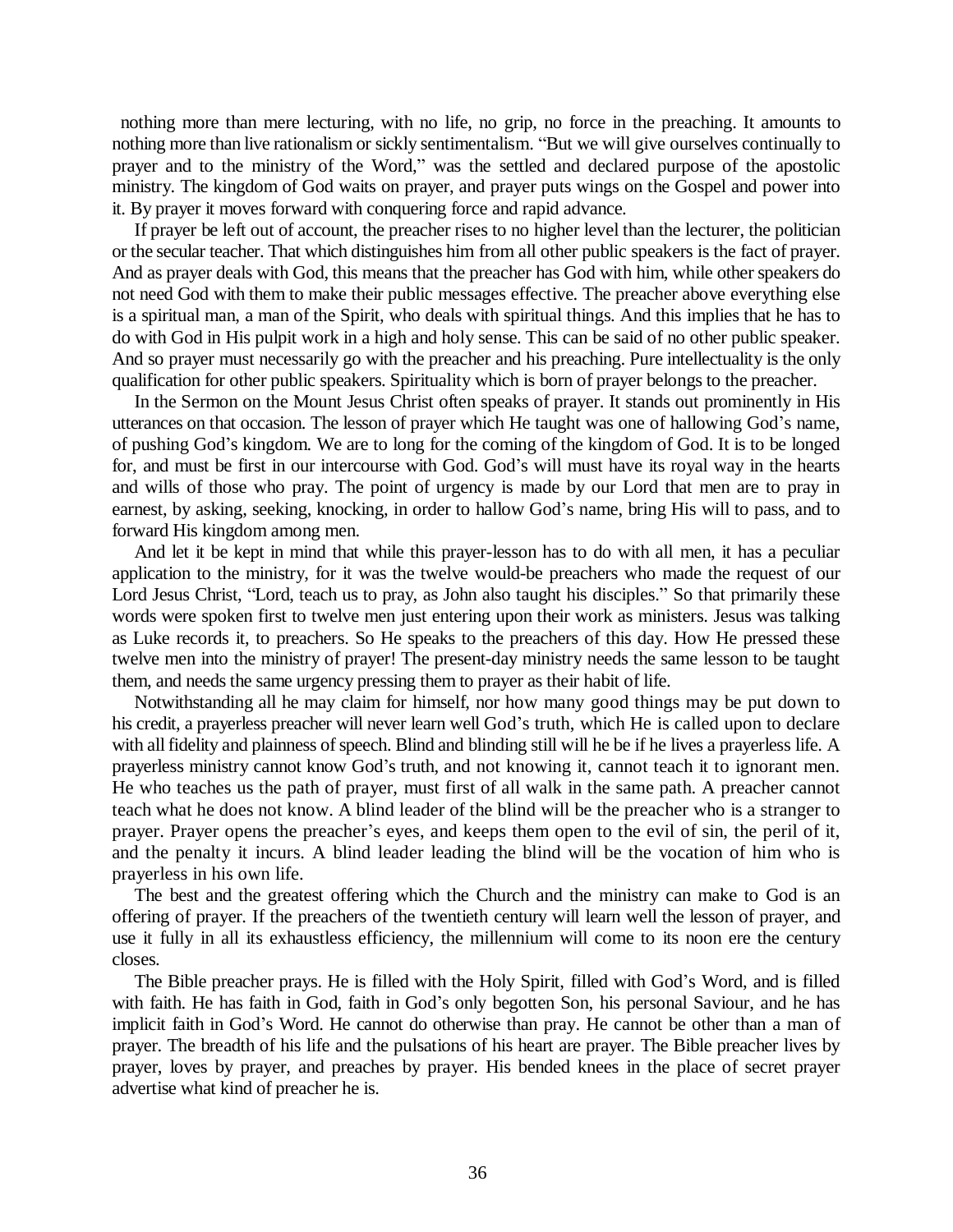Preachers may lose faith in God, in Jesus Christ as their personal and present Saviour, become devoid of the peace of God and let the joy of salvation go out of their hearts, and yet be unconscious of it. How needful for the preacher to be continually examining himself, and inquiring into his personal relations to God and into his religious state! The preachers, like the philosophers of old, may defer to a system; and earnestly contend for it after they have lost all faith in its great facts. Men may in the pulpit with hearts of unbelief, minister at the altars of the Church, while alien to the most sacred and vital principles of the Gospel.

It is a comparatively easy task for preachers to become so absorbed in the material and external affairs of the Church as to lose sight of their own souls, forget the necessity of prayer so needful to keep their own souls alive to God, and lose the inward sweetness of a Christian experience.

The prayer which makes much of our preaching must itself be made much of. The character of our praying will determine the character of our preaching. Serious praying will give serious weight to preaching. Prayer makes preaching strong, gives it unction and makes it stick. In every ministry, weighty for good, prayer has always been a serious business prophetic of good.

It cannot be said with too much emphasis, the preacher must be preeminently a man of prayer.

He must learn to pray, and he must have such an estimate of prayer and its great worth that he feels he cannot afford to omit it from the catalogue of his private duties. His heart must be attuned to prayer, while he himself touches the highest note of prayer. In the school of prayer only can the heart learn to preach. No gifts, no learning, no brain-force, can atone for the failure to pray. No earnestness, no diligence, no study, no amount of social service, will supply its lack. Talking to men for God may be a great thing, and may be very commendable. But talking to God for men, is far more valuable and commendable.

The power of Bible preaching lies not simply or solely in superlative devotion to God's Word, and jealous passion for God's truth. All these are essential, valuable, helpful. But above all these things, there must be the sense of the divine presence, and the consciousness of the divine power of God's Spirit on the preacher and in him. He must have an anointing, an empowering, a sealing of the Holy Spirit, for the great work of preaching, making him akin to God's voice, and giving him the energy of God's right hand, so that this Bible preacher can say, "Thy words were found, and I did eat them; and thy word was unto me the joy and rejoicing of my heart. For I am called by thy name, O Lord of hosts."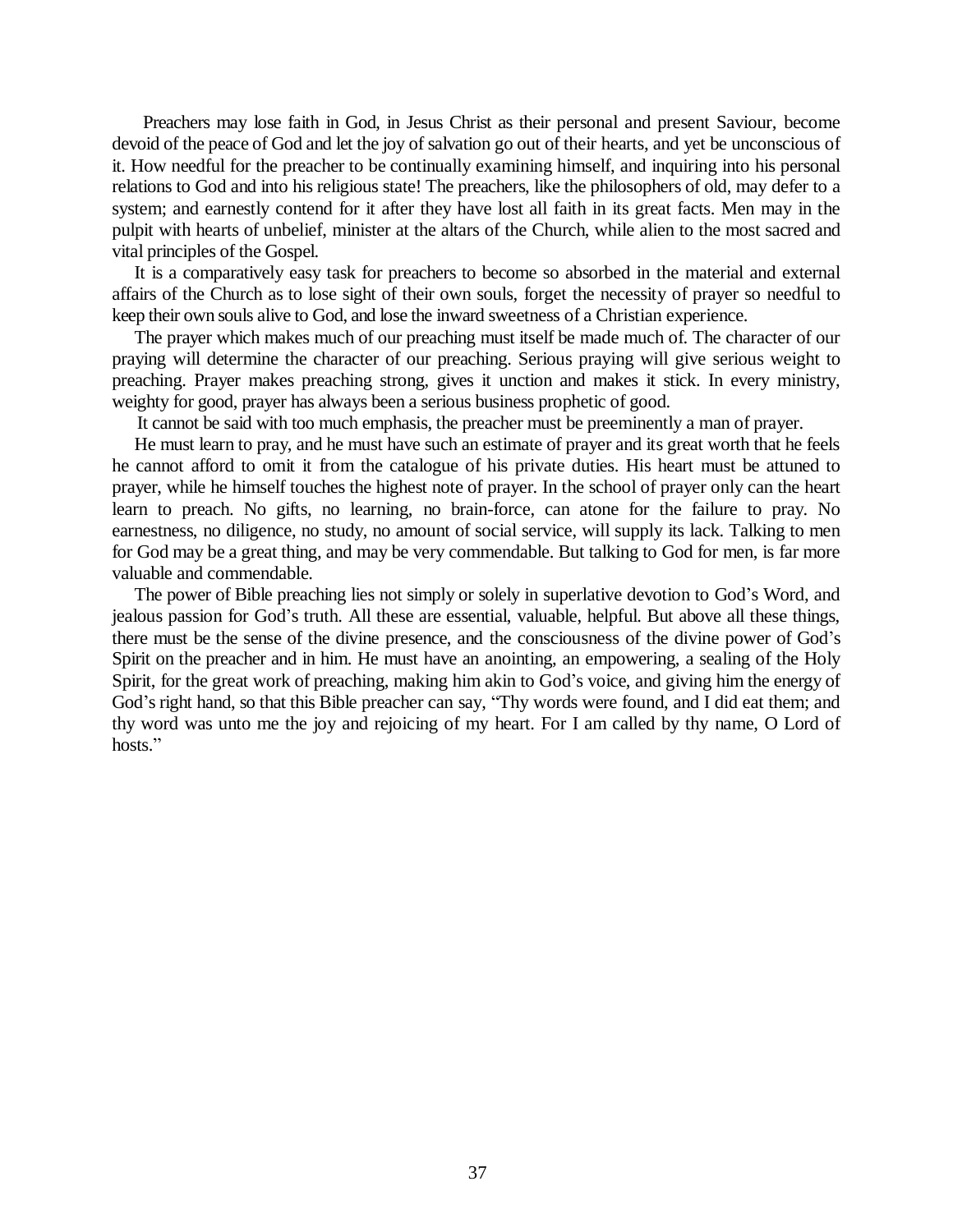## **IX. PRAYER-EQUIPMENT FOR PREACHERS**

*³Go back! Back to that upper room; back to your knees; back to searching of heart and habit, thought and life; back to pleading, praying, waiting, till the Spirit of the Lord floods the soul with light, and you are endued with power from on high. Then go forth in the power of Pentecost, and the Christ-life shall be lived, and the works of Christ shall be done. You shall open blind eyes, cleanse foul hearts, break men¶s fetters, and save men¶s souls. In the power of the indwelling Spirit, miracles become the commonplace of daily living.*<sup>*'*</sup>—Samuel Chadwick.

Almost the last words uttered by our Lord before His ascension to heaven, were those addressed to the eleven disciples, words which, really, were spoken to, and having directly to do with, preachers, words which indicate very clearly the needed fitness which these men must have to preach the Gospel, beginning at Jerusalem: "But tarry ye in the city of Jerusalem," says Jesus, "till ye be endued with power from on high."

Two things are very clearly set forth in these urgent directions. First, the power of the Holy Ghost for which they must tarry. This was to be received after their conversion, an indispensable requisite, equipping them for the great task set before them. Secondly, the "promise of the Father," this "power from on high," would come to them after they had waited in earnest, continuous prayer. A reference to Acts 1:14 will reveal that these same men, with the women, "continued with one accord in prayer and supplication," and so continued until the Day of Pentecost, when the power from on high descended upon them.

This "power from on high," as important to those early preachers as it is to present-day preachers, was not the force of a mighty intellect, holding in its grasp great truths, flooding them with light, and forming them into verbal shapeliness and beauty. Nor was it the acquisition of great learning, or the result of an address, faultless and complete by rule of rhetoric. None of these things. Nor was this spiritual power held then, nor is it held now, in the keeping of any earthly sources of power. The effect and energy of all human forces are essentially different in source and character, and do not at all result from this "power from on high." The transmission of such power is directly from God, a bestowal, in rich measure, of the force and energy which pertains only to God, and which is transmitted to His messengers only in answer to a longing, wrestling attitude of his soul before his Master, conscious of his own impotency and seeking the omnipotency of the Lord he serves, in order more fully to understand the given Word and to preach the same to his fellow-men.

The "power from on high" may be found in combination with all sources of human power, but is not to be confounded with them, is not dependent upon them, and must never be superseded by them. Whatever of human gift, talent or force a preacher may possess it is not to be made paramount, or even conspicuous. It must be hidden, lost, overshadowed by this "power from on high." The forces of intellect and culture may all be present, but without this inward, heaven-given power, all spiritual effort is vain and unsuccessful. Even when lacking the other equipment but having this "power from on high,´ a preacher cannot but succeed. It is the one essential, all-important vital force which a messenger of God must possess to give wings to his message, to put life into his preaching, and to enable him to speak the Word with acceptance and power.

A word is necessary here. Distinctions need to be kept in mind. We must think clearly upon this question. "Power from on high" means "the unction of the Holy One" resting on and abiding in the preacher. This is not so much a power which bears witness to a man being the child of God as it is a preparation for delivering the Word to others. Unction must be distinguished from pathos. Pathos may exist in a sermon while unction is entirely absent. So also, may unction be present and pathos absent.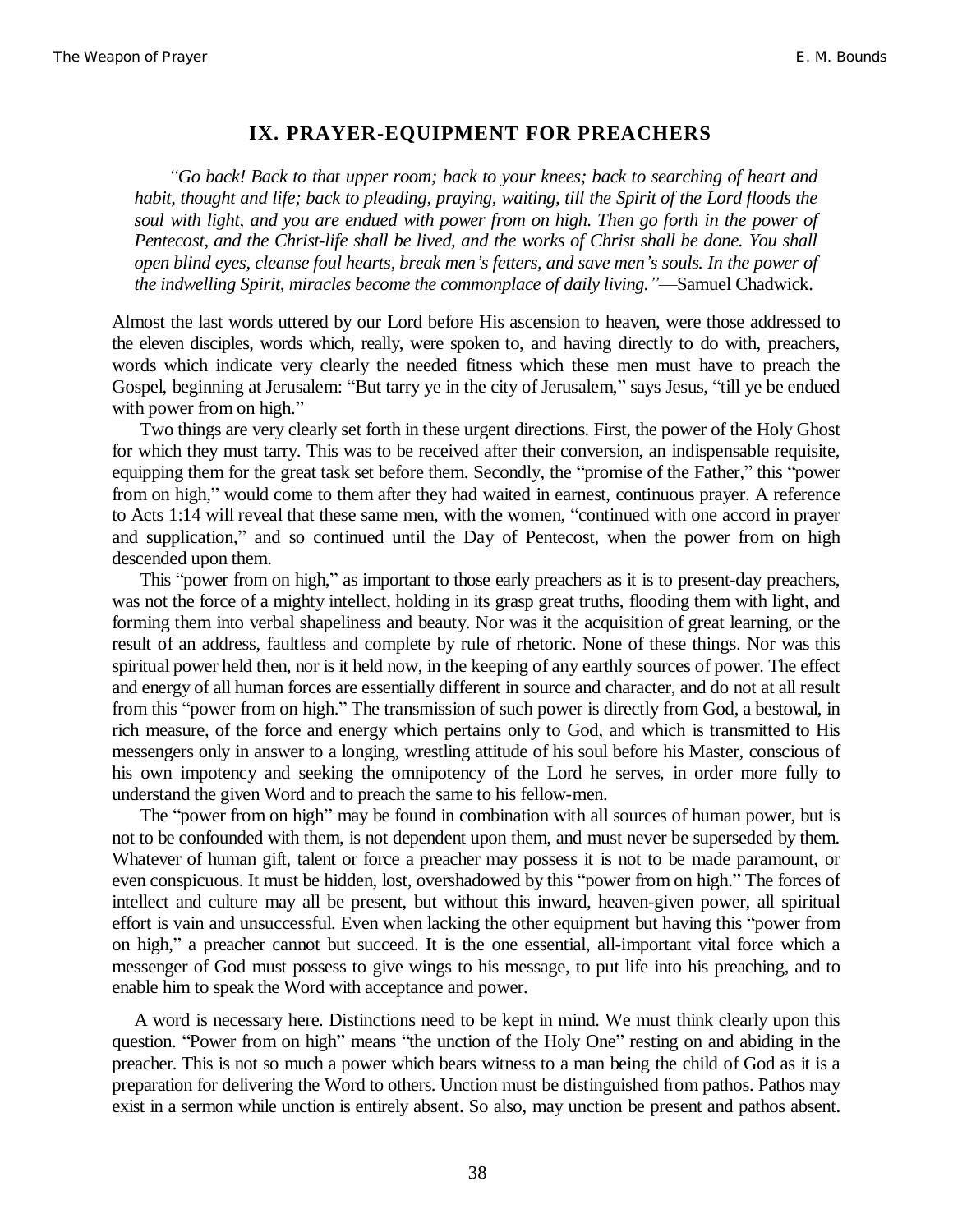Both may exist together; but they are not to be confused, nor be made to appear to be the same thing. Pathos promotes emotion, tender feeling, sometimes tears. Quite often it results from the relation of an affecting incident, or when the tender side is peculiarly appealed to. But pathos is neither the direct nor indirect result of the Holy Spirit resting upon the preacher as he preaches.

But unction is. Here we are given the evidence of the workings of an undefinable agency in the preacher, which results directly from the presence of this "power from on high," deep, conscious, lifegiving and carrying, giving power and point to the preached Word. It is the element in a sermon which arouses, stirs, convicts and moves the souls of sinners and saints. This is what the preacher requires, the great equipment for which he should wait and pray. This "unction of the Holy One" delivers from dryness, saves from superficiality, and gives authority to preaching. It is the one quality which distinguishes the preacher of the Gospel from other men who speak in public; it is that which makes a sermon unique, unlike the deliverance of any other public speaker.

Prayer is the language of a man burdened with a sense of need. It is the voice of the beggar, conscious of his poverty, asking of another the things he needs. It is not only the language of lack, but of *felt lack*, of lack consciously realized. "Blessed are the poor in spirit," means not only that the fact of poverty of spirit brings the blessing, but also that poverty of spirit is realized, known and acknowledged. Prayer is the language of those who need something—something which they, themselves, cannot supply but which God has promised them, and for which they ask. In the end, poor praying and prayerlessness amount to the same thing, for poor praying proceeds from a lack of the sense of need, while prayerlessness has its origin in the same soil. Not to pray is not only to declare there is nothing needed, but to admit to a non-realization of that need. This is what aggravates the sin of prayerlessness. It represents an attempt at instituting an independence of God, a self-sufficient ruling of God out of the life. It is a declaration made to God that we do not need Him, and hence do not pray to Him.

This is the state in which the Holy Spirit, in His messages to the Seven Churches in Asia, found the Laodicean Church and "the Laodicean state" has come to stand for one in which God is ruled out, expelled from the life, put out of the pulpit. The entire condemnation of this Church is summed up in one expression: "Because thou sayest, I have need of nothing," the most alarming state into which a person, or church or preacher can come. Trusting in its riches, in its social position, in things outward and material, the Church at Laodicea omitted God, leaving Him out of their church plans and church work, and declared, by their acts and by their omission of prayer, "I have need of nothing."

No wonder the self-satisfied declaration brought forth its sentence of punishment—"Because thou art lukewarm, and neither cold nor hot, I will spue thee out of my mouth." The idea conveyed is that such a backslidden state of heart is as repulsive to God as an emetic is to the human stomach, and as the stomach expels that which is objectionable, so Almighty God threatens to "spue out of His mouth" these people who were in such a religious condition so repulsive to Him. All of it was traceable to a prayerless state of heart, for no one can read this word of the Spirit to this Laodicean Church and not see that the very core of their sin was prayerlessness. How could a Church, given to prayer, openly and vauntingly declare, "I have need of nothing," in the face of the Spirit's assertion that it needed everything, "Thou knowest not that thou art wretched, and poor, and miserable, and blind, and naked"? In addition to their sin of self-sufficiency and of independence of God, the Laodiceans were spiritually blind. Oh, what dullness of sight, what blindness of soul! These people were prayerless, and knew not the import of such prayerlessness. They lacked everything which goes to make up spiritual life, and force, and self-denying piety, and vainly supposed themselves to need nothing but material wealth, thus making temporal possessions a substitute for spiritual wealth, leaving God entirely out of their activities, relying upon human and material resources to do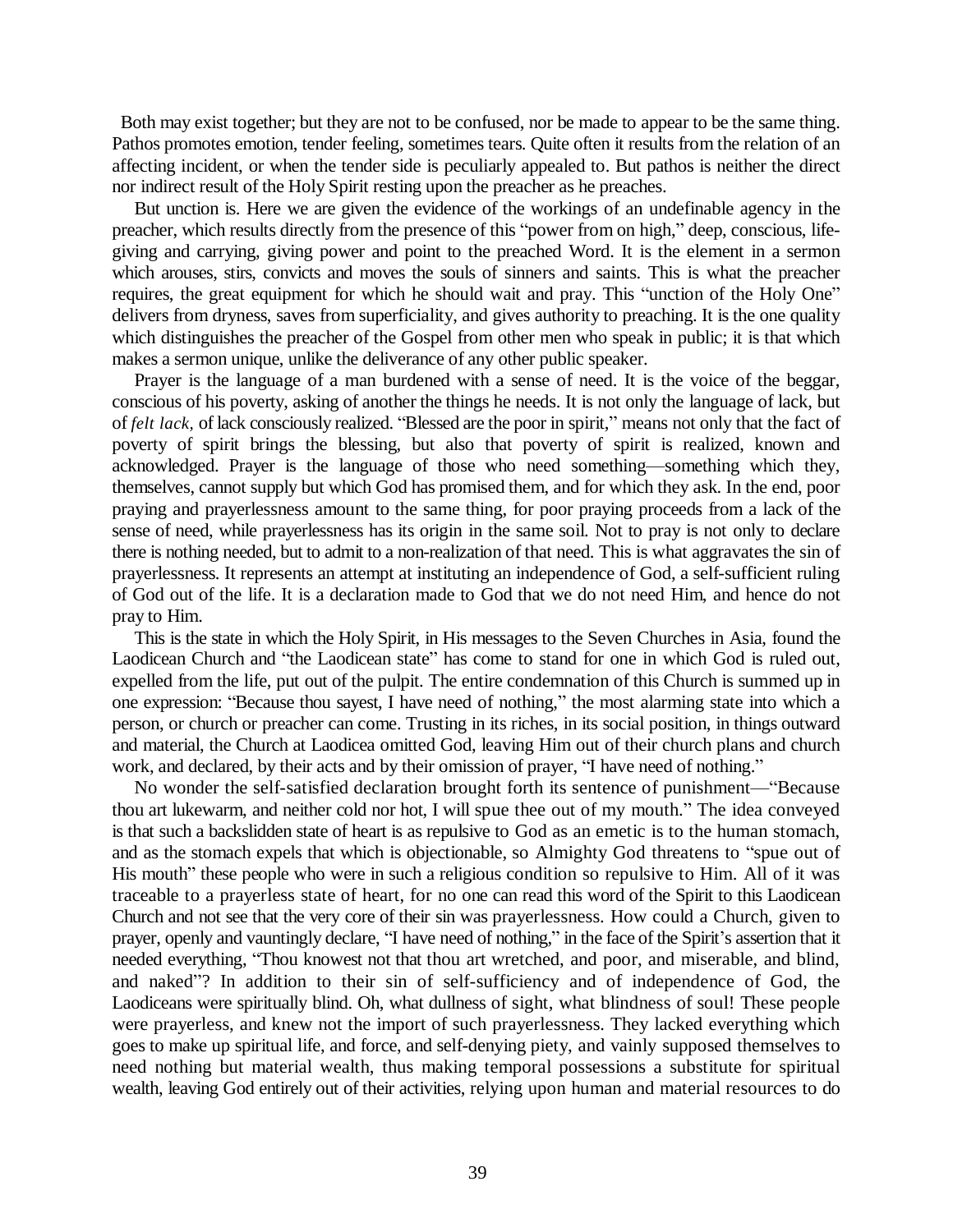the work only possible to the divine and supernatural, and secured alone by prayer.

Nor let it be forgotten that this letter (in common with the other six letters) was primarily addressed to the preacher in charge of the church. All this strengthens the impression that the "angel of the church´ himself was in this lukewarm state. He himself was living a prayerless life, relying upon things other than God, practically saying, "I have need of nothing." For these words are the natural expression of the spirit of him who does not pray, who does not care for God, and who does not feel the need of Him in his life, in his work and in his preaching. Furthermore, the words of the Spirit seem to indicate that the "angel of the church" at Laodicea was indirectly responsible for this sad condition into which the Laodicean Church had fallen.

May not this sort of a church be found in modern times? Is it not likely that we could discover some preachers of modern times who fall under a similar condemnation to that passed upon the "angel of the church" of Laodicea?

Preachers of the present age excel those of the past in many, possibly in all, human elements of success. They are well abreast of the age in learning, research, and intellectual vigour. But these things neither insure "power from on high" nor guarantee a live, thriving religious experience, or righteous life. These purely human gifts do not bring with them an insight into the deep things of God, or strong faith in the Scriptures, or an intense loyalty to God's divine revelation.

The presence of these earthly talents even in the most commanding and impressive form, and richest measure do not in the least abate the necessity for the added endowment of the Holy Spirit. Herein lies the great danger menacing the pulpit of today. All around us we see a tendency to substitute human gifts and worldly attainments for that supernatural, inward power which comes from on high in answer to earnest prayer.

In many instances modern preaching seems to fail in the very thing which should create and distinguish true preaching, which is essential to its being, and which alone can make of it a divine and powerfully aggressive agency. It lacks, in short, "the power from on high" which alone can make it a living thing. It fails to become the channel through which God's saving power can be made to appeal to men's consciences and hearts.

Quite often, modern preaching fails at this vital point, for lack of exercising a potent influence which disturbs men in their sleep of security, and awakens them to a sense of need and of peril. There is a growing need of an appeal which will quicken and arouse the conscience from its ignoble stupor and give it a sense of wrong-doing and a corresponding sense of repentance. There is need of a message which searches into the secret places of man's being, dividing, as it were, the joints and the marrow, and laying bare the mysterious depths before himself and his God. Much of our presentday preaching is lacking in that quality which infuses new blood into the heart and veins of faith, that arms it with courage and skill for the battle with the powers of darkness, and secures it a victory over the forces of the world.

Such high and noble ends can never be accomplished by human qualifications, nor can these great results be secured by a pulpit clothed only with the human elements of power, however gracious, comfortable, and helpful they may be. The Holy Spirit is needed. He alone can equip the ministry for its difficult and responsible work in and out of the pulpit. Oh, that the present-day ministry may come to see that its one great need is an enduement of "power from on high," and that this one need can be secured only by the use of God's appointed means of grace—the ministry of prayer.

Prayer is needed by the preacher in order that his personal relations with God may be maintained and that because there is no difference between him and any other kind of a man in so far as his personal salvation is concerned. This he must work out "with fear and trembling," just as all other men must do. Thus prayer is of vast importance to the preacher in order that he may possess a growing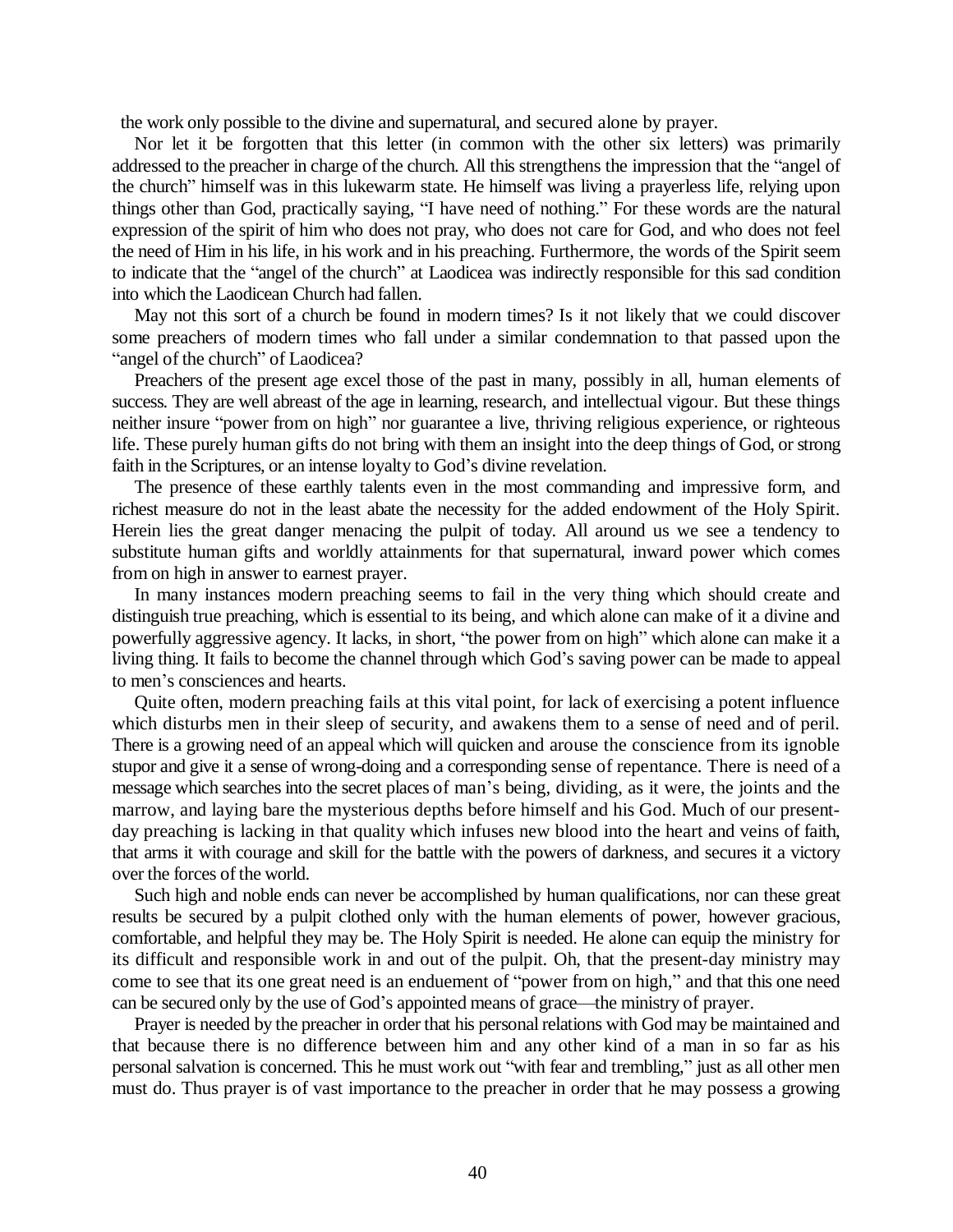religious experience, and be enabled to live such a life that his character and conduct will back up his preaching and give force to his message.

A man *must* have prayer in his pulpit work, for no minister can preach effectively without prayer. He also has use for prayer in praying for others. Paul was a notable example of a preacher who constantly prayed for those to whom he ministered.

But we come, now, to another sphere of prayer, that of the people praying for the preacher. "Brethren, pray for us," This is the cry which Paul set in motion, and which has been the cry of spiritually minded preachers—those who know God and who know that value of prayer—in all succeeding ages. No condition of success or the reverse of it must abate the cry. No degree of culture, no abundance of talents, must cause that cry to cease. The learned preacher, as well as the unlearned, has equal need to call out to the people they serve, "Withal, praying also for us." Such a cry voices the felt need of a preacher's heart who feels the need there is for sympathies of a people to be in harmony with its minister. It is but the expression of the inner soul of a preacher who feels his insufficiency for the tremendous responsibilities of the pulpit, who realizes his weakness and his need of the divine unction, and who throws himself upon the prayers of his congregation, and calls out to them, "Praying always with all prayer and supplication, in the Spirit, and for me, that utterance may be given me." It is the cry of deep felt want in the heart of the preacher who feels he must have this prayer made specifically for him that he may do his work in God's own way.

When this request to a people to pray for the preacher is cold, formal and official, it freezes instead of fructifies. To be ignorant of the necessity for the cry, is to be ignorant of the sources of spiritual success. To fail to stress the cry, and to fall to have responses to it, is to sap the sources of spiritual life. Preachers must sound out the cry to the Church of God. Saints everywhere and of every kind, and of every faith speedily respond and pray for the preacher. The imperative need of the work demands it. "Pray for us," is the natural cry of the hearts of God's called men—faithful preachers of the Word.

Saintly praying in the early Church helped apostolic preaching mightily, and rescued apostolic men from many dire straits. It can do the same thing today. It can open doors for apostolic labours, and apostolic lips to utter bravely and truly the Gospel message. Apostolic movements wait their ordering from prayer, and avenues long closed are opened to apostolic entrance by and through the power of prayer. The messenger receives his message and is schooled as to how to carry and deliver the message by prayer. The forerunner of the Gospel, and that which prepares the way, is prayer; not only by the praying of the messenger himself, but by the praying of the Church of God.

Writing along this line in his Second Epistle to the Thessalonians, Paul is first general in his request and says, "Brethren, pray for us." Then he becomes more minute and particular:

*³Finally, brethren, pray for us,´ he goes on, ³that the word of the Lord may have free course and be glorified, even as it is with you. And that we may be delivered from unreasonable and wicked men; for all men have not faith.´*

The Revised Version has for "free course" the word "run." "The Word" means doctrine, and the idea conveyed is that this doctrine of the Gospel is rapidly propagated, a metaphor taken from the running of a race, and is an exhortation to exert one's self, to strive hard, to expend strength. Thus the prayer for the spread of the Gospel gives the same energy to the Word of the Lord, as the greatest outlay of strength gives success to the racer. Prayer in the pew gives the preached Word energy, facility, and success. Preaching without the backing of mighty praying is as limp and worthless an effort as can be imagined. Prayerlessness in the pew is a serious hindrance to the running of the Word of the Lord.

The preaching of the Word of the Lord falls to run and be glorified from many causes. The difficulty may lie with the preacher himself, should his outward conduct be out of harmony with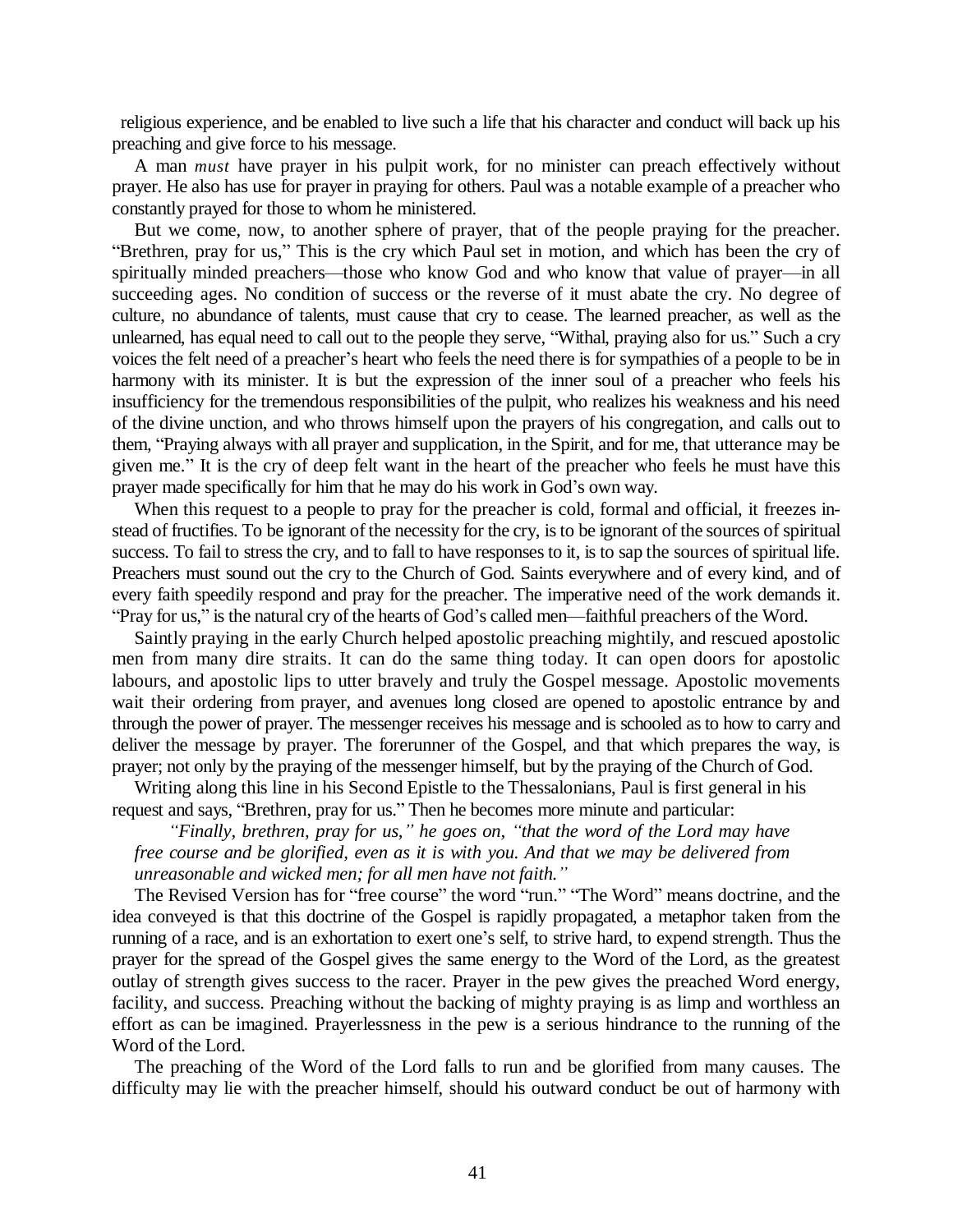the rule of the Scriptures and his own profession. The Word *lived* must be in accord with the Word *delivered;* the *life* must be in harmony with the *sermon*. The preacher's spirit and behaviour *out* of the pulpit must run parallel with the Word of the Lord spoken *in* the pulpit. Otherwise, a man is an obstacle to the success of his own message.

Again, the Word of the Lord may fail to run, may be seriously encumbered and crippled by the inconsistent lives of those who are the hearers thereof. Bad living in the pew will seriously cripple the Word of the Lord, as attempts to run on its appointed course. Unrighteous lives among the laity heavily weights down the Word of the Lord and hampers the work of the ministry. Yet prayer will remove this burden which seriously handicaps the preached Word. It will tend to do this in a direct way, or in an indirect manner. For just as you set laymen to praying, for the preacher or even for themselves, it awakens conscience, stirs the heart, and tends to correct evil ways and to promote good living. No man will pray long and continue in sin. Praying breaks up bad living, while bad living breaks down prayer. Praying goes into bankruptcy when a man goes to sinning. To obey the cry of the preacher, "Brethren, pray for us," sets men to doing that which will induce right living in them, and will tend to break them away from sin. So it comes about that it is worth no little to get the laity to pray for the ministry. Prayer helps the preacher, is an aid to the sermon, assists the hearer and promotes right living in the pew.

Prayer also moves him who prays for the preacher and for the Word of the Lord, to use all his influence to remove any hindrance to that Word which he may see, and which lies in his power to remove.

But prayer reaches the preacher directly. God hears the praying of a church for its minister. Prayer for the preached Word is a direct aid to it. Prayer for the preacher gives wings to the Gospel, as well as feet. Prayer makes the Word of the Lord go forward strongly and rapidly. It takes the shackles off of the message, and gives it a chance to run straight to the hearts of sinners and saints, alike. It opens the way, clears the track, furnishes a free course. The failure of many a preacher may be found just here. He was hampered, hindered, crippled by a prayerless church. Non-praying officials stood in the way of the Word preached, and became veritable stumbling blocks in the way of the Word, definitely preventing its reaching the hearts of the unsaved.

Unbelief and prayerlessness go together. It is written of our Lord in Matthew's Gospel that when He entered into His own country, "he did not many mighty works there because of their unbelief." Mark puts it a little differently, but giving out the same idea: "And he could there do no mighty work, save that he laid his hands upon a few sick folks and healed them. And he marveled because of their unbelief." Unquestionably the unbelief of that people hindered our Lord in His gracious work and tied His hands. And if that be true, it requires no undue straining of the Scriptures when we say that the unbelief and prayerlessness of a church can tie the hands of its preacher, and prevent him from doing many great works in the salvation of souls and in edifying saints. Prayerlessness, therefore, as it concerns the preacher is a very serious matter. If it exists in the preacher himself, then he ties his own hands and makes the Word as preached by him ineffective and void. If prayerless men be found in the pew, then it hurts the preacher, robs him of an invaluable help, and interferes seriously with the success of his work. How great the need of a praying church to help on the preaching of the Word of the Lord! Both pew and pulpit are jointly concerned in this preaching business. It is a copartnership. The two go hand in hand. One must help the other, one can hinder the other. Both must work in perfect accord or serious damage will result, and God's plan concerning the preacher and the preached Word be defeated.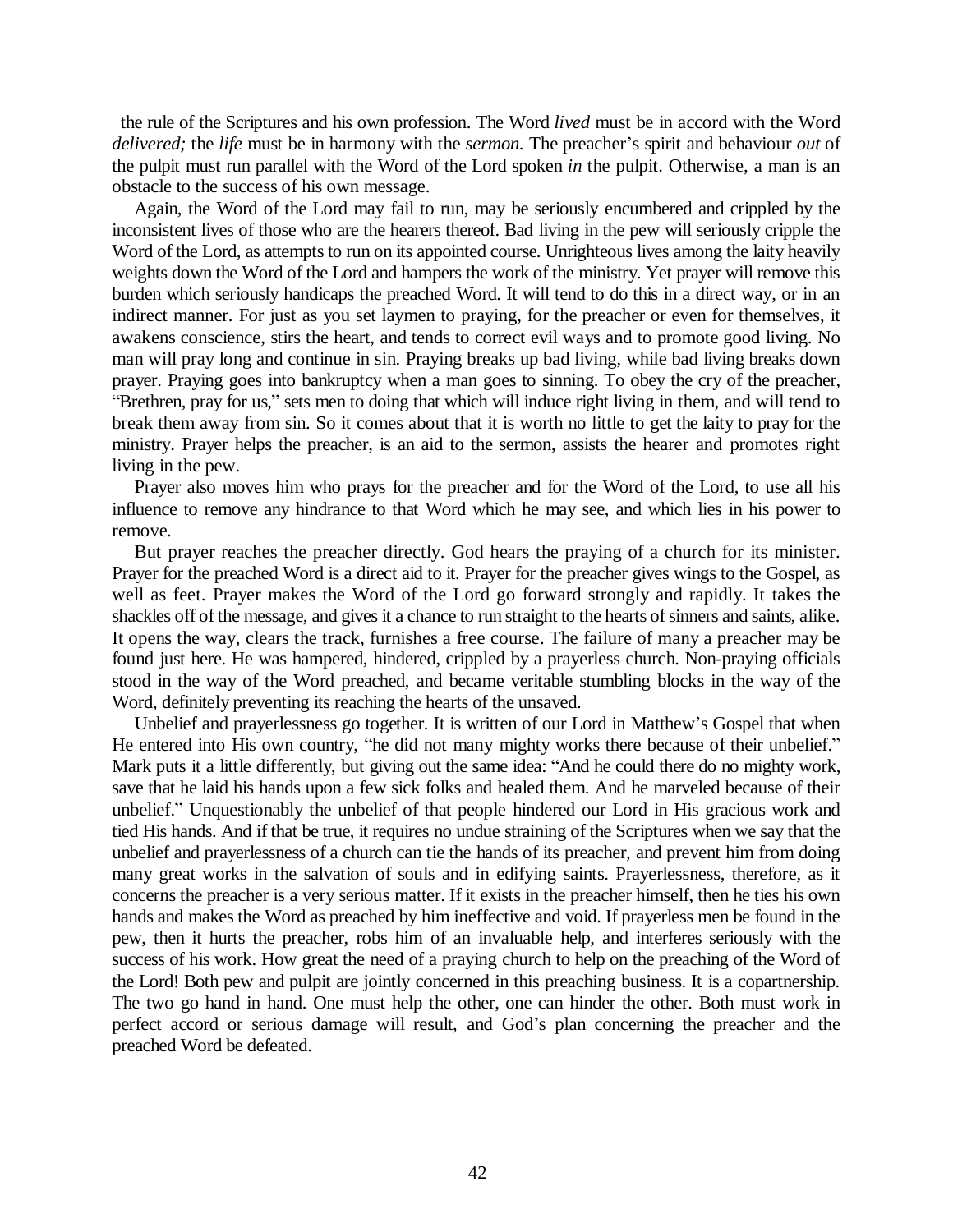## **X. THE PREACHER¶S CRY²PRAY FOR US!**

*³That the true apostolic preacher must have the prayers of others²good people to give to his ministry its full quota of success, Paul is a preeminent example. He asks, he covets, he pleads in an impassionate way for the help of all God¶s saints, He knew that in the spiritual realm as elsewhere, in union there is strength; that the consecration and aggregation of faith, desire, and prayer increased the volume of spiritual force until it became overwhelming and irresistible in its power. Units of prayer combined, like drops of water, make an ocean that defies resistance*<sup>"</sup>—E. M. B.

How far does praying for the preacher help preaching? It helps him personally and officially. It helps him to maintain a righteous life, it helps him in preparing his message, and it helps the Word preached by him to run to its appointed goal, unhindered and unhampered.

A praying church creates a spiritual atmosphere most favourable to preaching. What preacher knowing anything of the real work of preaching doubts the veracity of this statement? The spirit of prayer in a congregation begets an atmosphere surcharged with the Spirit of the Highest, removes obstacles and gives the Word of the Lord right of way. The very attitude of such a congregation constitutes an environment most encouraging and favorable to preaching. It renders preaching an easy task; it enables the Word to run quickly and without friction, helped on by the warmth of souls engaged in prayer.

Men in the pew given to praying for the preacher, are like the poles which hold up the wires along which the electric current runs. They are not the power, neither are they the specific agents in making the Word of the Lord effective. But they hold up the wires, along which the divine power runs to the hearts of men. They give liberty to the preacher, exemption from being straitened, and keep him from "getting in the brush." They make conditions favorable for the preaching of the Gospel. Preachers, not a few, who know God, have had large experience and are aware of the truth of these statements. Yet how hard have they found it to preach in some places! This was because they had no "door of utterance," and were hampered in their delivery, there appearing no response whatever to their appeals. On the other hand, at other times, thought flowed easily, words came freely, and there was no failure in utterance. The preacher "had liberty," as the old men used to declare.

The preaching of the Word to a prayerless congregation falls at the very feet of the preacher. It has no traveling force; it stops because the atmosphere is cold, unsympathetic, unfavorable to its running to the hearts of men and women. Nothing is there to help it along. Just as some prayers never go above the head of him who prays, so the preaching of some preachers goes no farther than the front of the pulpit from which it is delivered. It takes prayer in the pulpit and prayer in the pew to make preaching arresting, life-giving and soul-saving.

The Word of God is inseparably linked with prayer. The two are conjoined, twins from birth, and twins by life. The Apostles found themselves absorbed by the sacred and pressing duty of distributing the alms of the Church, till time was not left for them to pray. They directed that other men should be appointed to discharge this task, that they might be the better able to give themselves continually to prayer and to the ministry of the Word.

So it might likewise be said that prayer for the preacher by the church is also inseparably joined to preaching. A praying church is an invaluable help to the faithful preacher. The Word of the Lord runs in such a church, "and is glorified" in the saving of sinners in the reclamation of back-sliders, and in the sanctifying of believers. Paul connects the Word of God closely in prayer in writing to Timothy: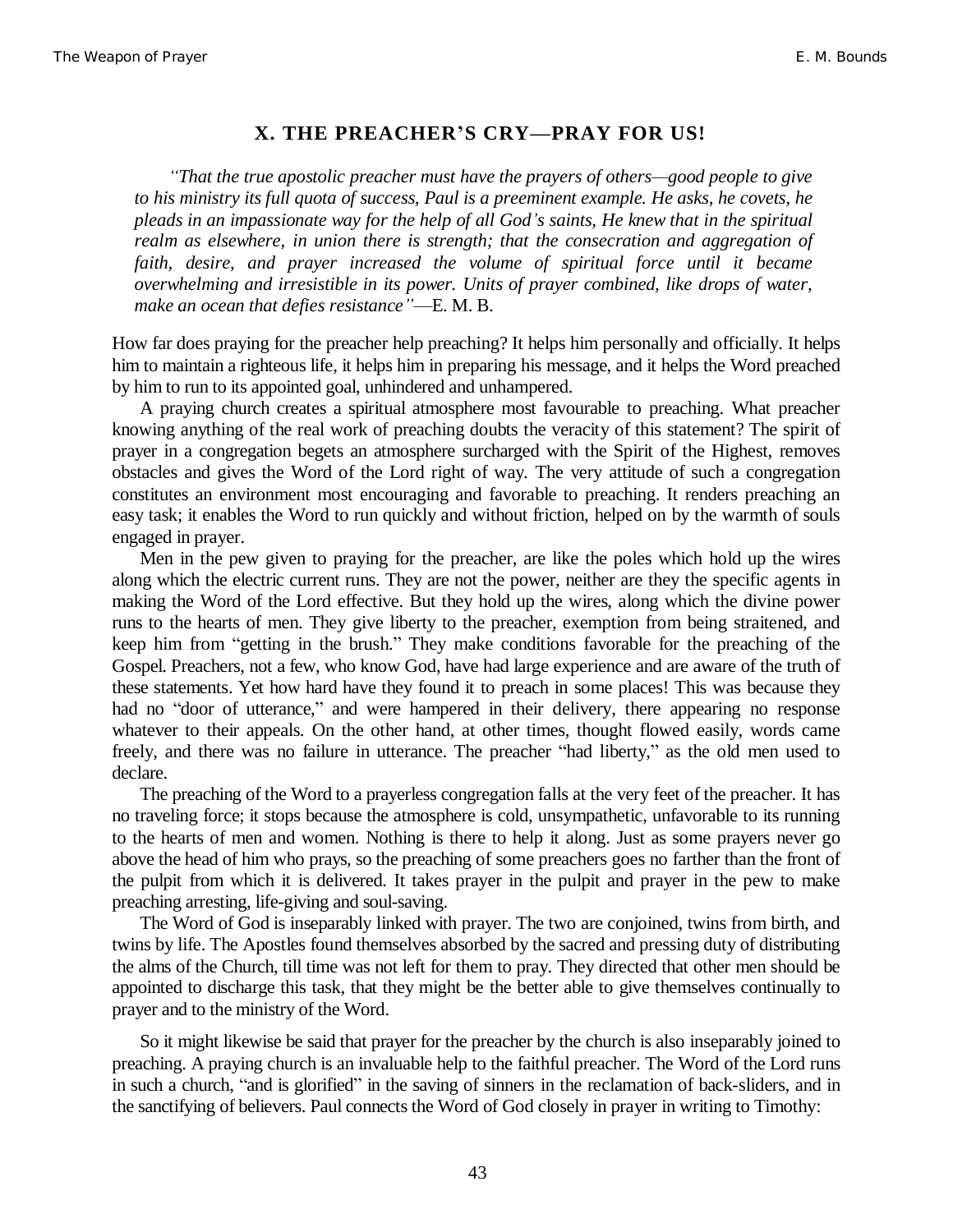*³For every creature of God is good,´* he says, *³and nothing to be refused, if it be received with thanksgiving. For it is sanctified by the Word of God and prayer.´*

And so the Word of the Lord is dependent for its rapid spread and for its full, and most glorious success in prayer.

Paul indicates that prayer transmutes the ills which come to the preacher: "For I know that this shall turn to my salvation through your prayer, and the supply of the Spirit of Jesus Christ." It was "through their prayer" he declares these benefits would come to him. And so it is "through the prayer" of a church<sup>"</sup> that the pastor will be the beneficiary of large spiritual things.

In the latter part of the Epistle to the Hebrews, we have Paul's request for prayer for himself addressed to the Hebrew Christians, basing his request on the grave and eternal responsibilities of the office of a preacher:

*³Obey them that have the rule over you,´* he says, *³and submit yourselves; for they watch for your souls as they that must give account, that they may do it with joy, and not with grief; for that is unprofitable for you. Pray for us; for we trust we have a good conscience in all things willing to live honestly.´*

How little does the Church understand the fearful responsibility attaching to the office and work of the ministry! "For they watch for your souls as they that must give account." God's appointed watchmen, to warn when danger is nigh; God's messengers sent to rebuke, reprove and exhort with all long-suffering; ordained as shepherds to protect the sheep against devouring wolves. How responsible is their position! And they are to give account to God for their work, and are to face a day of reckoning. How much do such men need the prayers of those to whom they minister! And who should be more ready to do this praying than God's people, His own Church, those presumably who are in heart sympathy with the minister and his all-important work, divine in its origin.

Among the last messages of Jesus to His disciples are those found in the fourteenth, fifteenth and sixteenth chapters of John's Gospel. In the fourteenth, as well as in the others, are some very specific teachings about prayer, designed for their help and encouragement in their future work. We must never lose sight of the fact that these last discourses of Jesus Christ were given to disciples *alone,* away from the busy crowds, and seem primarily intended for them in their public ministry. In reality, they were words spoken to preachers, for these eleven men were to be the first preachers of the new dispensation.

With this thought in mind, we are able to see the tremendous importance given to prayer by our Lord, and the high place He gave it in the life-work of preachers, both in this day and in that day.

First our Lord proposes that He will pray for these disciples, that the Father might send them another Comforter, even the Spirit of truth, whom the world could not receive. He preceded this statement by a direct command to them to pray, to pray for anything, with the assurance that they would receive what they asked for.

If, therefore, there was value in their own praying, and it was of great worth that our Lord should intercede for them, then of course it would be worth while that the people to whom they would minister should also pray for them. It is no wonder then that the Apostle Paul should take the key from our Lord, and several times break out with the urgent exhortation, "Pray for us."

True praying done by the laymen helps in many ways, but in one particular way. It helps very materially the preacher to be brave and true. Read Paul's request to the Ephesians:

*³Praying always with all prayer and supplication,´* he says, *³in the Spirit, and watching thereunto with all perseverance, and supplication for all saints; and for me, that utterance may be given unto me, that I may open my mouth boldly, to make known the mystery of the gospel; for which I am an ambassador in bonds, that therein I may*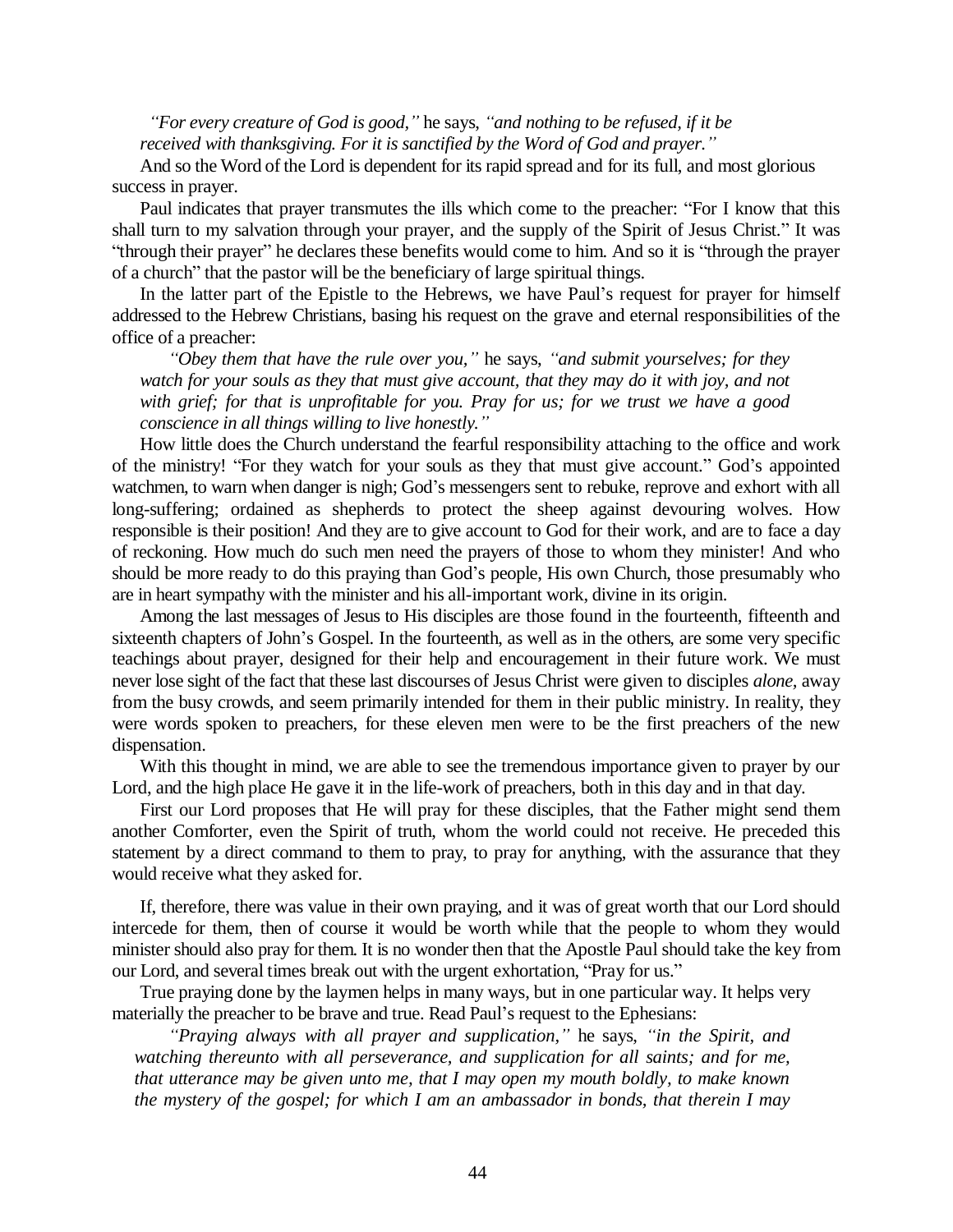#### *speak as I ought to speak.´*

How much of the boldness and loyalty of Paul was dependent upon the prayers of the Church, or rather how much he was helped at these two points, we may not know. But unquestionably there must have come to him through the prayers of the Christians at Ephesus, Colossæ and Thessalonica, much aid in preaching the Word, of which he would have been deprived had these churches not have prayed for him. And in like manner, in modern times, has the gift of ready and effective utterance in the preacher been bestowed upon a preacher through the prayers of a praying church.

The Apostle Paul did not desire to fall short of that most important quality in a preacher of the Gospel, namely, boldness. He was no coward, or time-server, or man-pleaser, but he needed prayer, in order that he might not, through any kind of timidity, fail to declare the whole truth of God, or through fear of men, declare it in an apologetic, hesitating way. He desired to remove himself as far as possible from an attitude of this kind. His constant desire and effort was to declare the Gospel with consecrated boldness and with freedom. "That I may open my mouth boldly, to make known the mystery of the Gospel, that I may speak boldly, as I ought to speak," seemed to be his great desire, and it would appear that, at times, he was really afraid that he might exhibit cowardice, or be affected by the fear of the face of man.

This is a day that has urgent need of men after the mould of the great Apostle—men of courage, brave and true, who are swayed not by the fear of men, or reduced to silence or apology by the dread of consequences. And one way to secure them is for the pew to engage in earnest prayer for the preachers.

In Paul's word to the Ephesian elders given when on his way to Jerusalem, Paul exculpates himself from the charge of blood-guiltiness, in that he had not failed to declare the whole counsel of God to them. To his Philippian brethren, also, he says, that through their prayers, he would prove to be neither ashamed nor afraid.

Nothing, perhaps, can be more detrimental to the advancement of the kingdom of God among men than a timid, or doubtful statement of revealed truth. The man who states only the half of what he believes, stands side by side with the man who fully declares what he only half believes. No coward can preach the Gospel, and declare the whole counsel of God. To do that, a man must be in the battle-attitude not from passion, but by reason of deep conviction, strong conscience and fullorbed courage. Faith is in the custody of a gallant heart while timidity surrenders, always, to a brave spirit. Paul prayed, and prevailed on others to pray that he might be a man of resolute courage, brave enough to do everything but sin. The result of this mutual praying is that history has no finer instance of courage in a minister of Jesus Christ than that displayed in the life of the Apostle Paul. He stands in the premier position as a fearless, uncompromising, God-fearing preacher of the Gospel of his Lord.

God seems to have taken great pains with His prophets of old time to save them from fear while delivering His messages to mankind. He sought in every way to safeguard His spokesmen from the fear of man, and by means of command, reasoning and encouragement sought to render them fearless and true to their high calling. One of the besetting temptations of a preacher is the "fear" of the face of man. Unfortunately, not a few surrender to this fear, and either remain silent at times when they should be boldly eloquent, or temper with smooth words the stern mandate it is theirs to deliver. "The fear of man bringeth a snare."

With this sore temptation Satan often besets the preacher of the Word and few there be who have not felt the force of this temptation. It is the duty of ministers of the Gospel to face this temptation to fear the face of man with resolute courage and to steel themselves against it, and, if need be, trample it under foot. To this important end, the preacher should be prayed for by his church.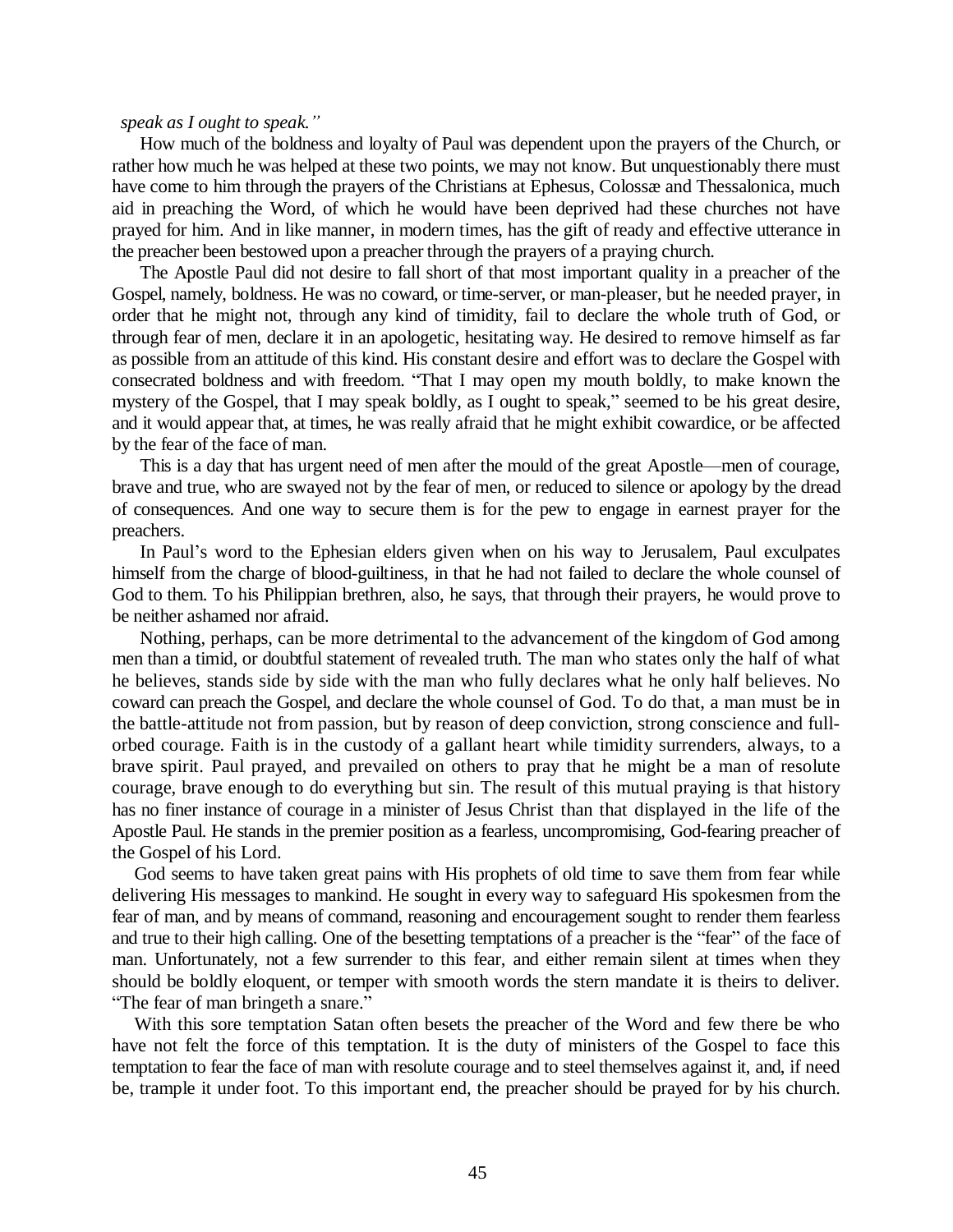He needs deliverance from fear, and prayer is the agency whereby it can be driven away and freedom from the bondage of fear given to his soul.

We have a striking picture of the preacher's need of prayer, and of what a people's prayers can do for him in Exodus 17. Israel and Amalek were in battle, and the contest was severe and close. Moses stood on top of the hill with his rod lifted up in his hands, the symbol of power and victory. As long as Moses held up the rod, Israel prevailed, but when he let down his hand with the rod, Amalek prevailed. While the contest was in the balance, Aaron and Hur came to the rescue, and when Moses' hands were heavy, these two men "stayed up his hands, . . . until the going down of the sun. And Joshua discomfited Amalek and his people.´

By common consent, this incident in the history of ancient Israel has been recognized as a striking illustration of how a people may sustain their preacher by prayer, and of how victory comes when the people pray for their preacher.

Some of the Lord's very best men in Old Testament times had to be encouraged against fear by Almighty God. Moses himself was not free from the fear which harasses and compromises a leader. God told him to go to Pharaoh, in these words: "Come now therefore, and I will send thee unto Pharaoh, that thou mayst bring forth my people, the children of Israel, out of Egypt." But Moses, largely through fear, began to offer objections and excuses for not going, until God became angry with him, and said, finally, that He would send Aaron with Moses to do the talking, as long as Moses insisted that he "was slow of speech and of slow tongue." But the fact was, Moses was afraid of the face of Pharaoh, and it took God some time to circumvent his fears and nerve him to face the Egyptian monarch and deliver God's message to him.

And Joshua, too, the successor of Moses, and a man seemingly courageous, must needs be fortified by God against fear, lest he shrink from duty, and be reduced to discouragement and timidity. "Be strong and of good courage," God commanded him. "Have I not commanded thee? Be not afraid, neither be thou dismayed, for the Lord thy God is with thee whithersoever thou goest.´

As good and true a man as Jeremiah was sorely tempted to fear and had to be warned and strengthened lest he prove false to his charge. When God ordained him a prophet unto the nations, Jeremiah began to excuse himself on the ground that he could not speak, being but a child in that regard. So the Lord had to safeguard him from the temptation of fear, that he might not prove faithless: "Thou therefore, gird up thy loins, and arise, and speak unto them," God said to His servant, "all that I command thee; be not dismayed at their faces, lest I confound thee before them."

Since these great men of old time were so beset with this temptation, and disposed to shrink from duty we need not be surprised that preachers of our own day are to be found in similar case. The devil is the same in all ages; nor has human nature undergone any change. How needful, then, that we pray for the leaders of our Israel especially that they may receive the gift of boldness, and speak the Word of God with courage.

This was one reason why Paul insisted so vigorously that the brethren pray for him, so that a door of utterance might be given him, and that he might be delivered from the fear of man, and blessed with holy boldness in preaching the Word.

The challenge and demand of the world in our own day is that Christianity be made practical; that its precepts be expressed in practice, and brought down from the realm of the ideal to the levels of every-day life. This can be done only by praying men, who being much in sympathy with their ministers will not cease to bear them up in their prayers before God.

A preacher of the Gospel cannot meet the demands made upon him, alone, any more than the vine can bear grapes without branches. The men who sit in the pews are to be the fruit-bearing ones. They are to translate the "ideal" of the pulpit into the "real" of daily life and action. But they will not do it,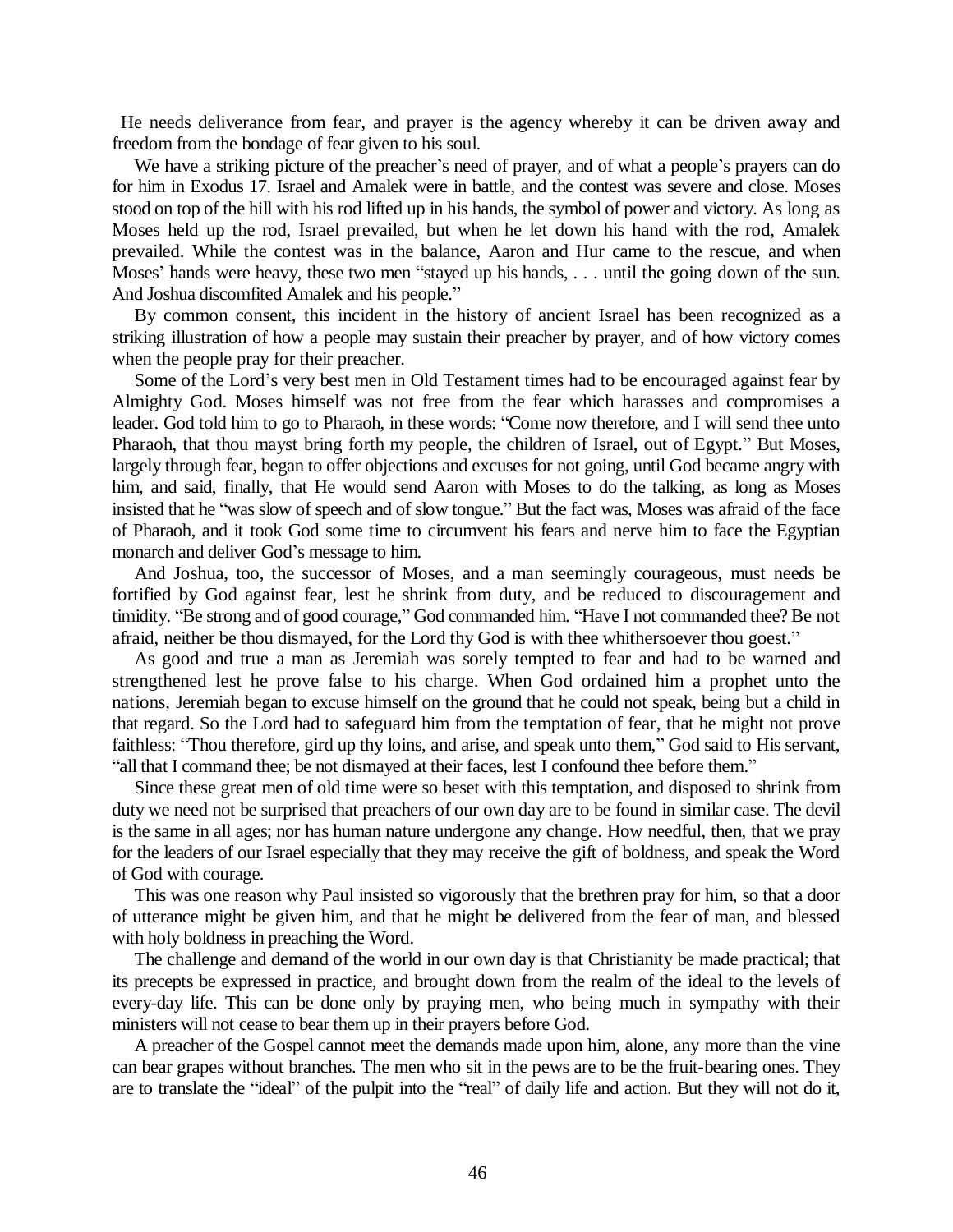they cannot do it, if they be not devoted to God and much given to prayer. Devotion to God and devotion to prayer are one and the same thing.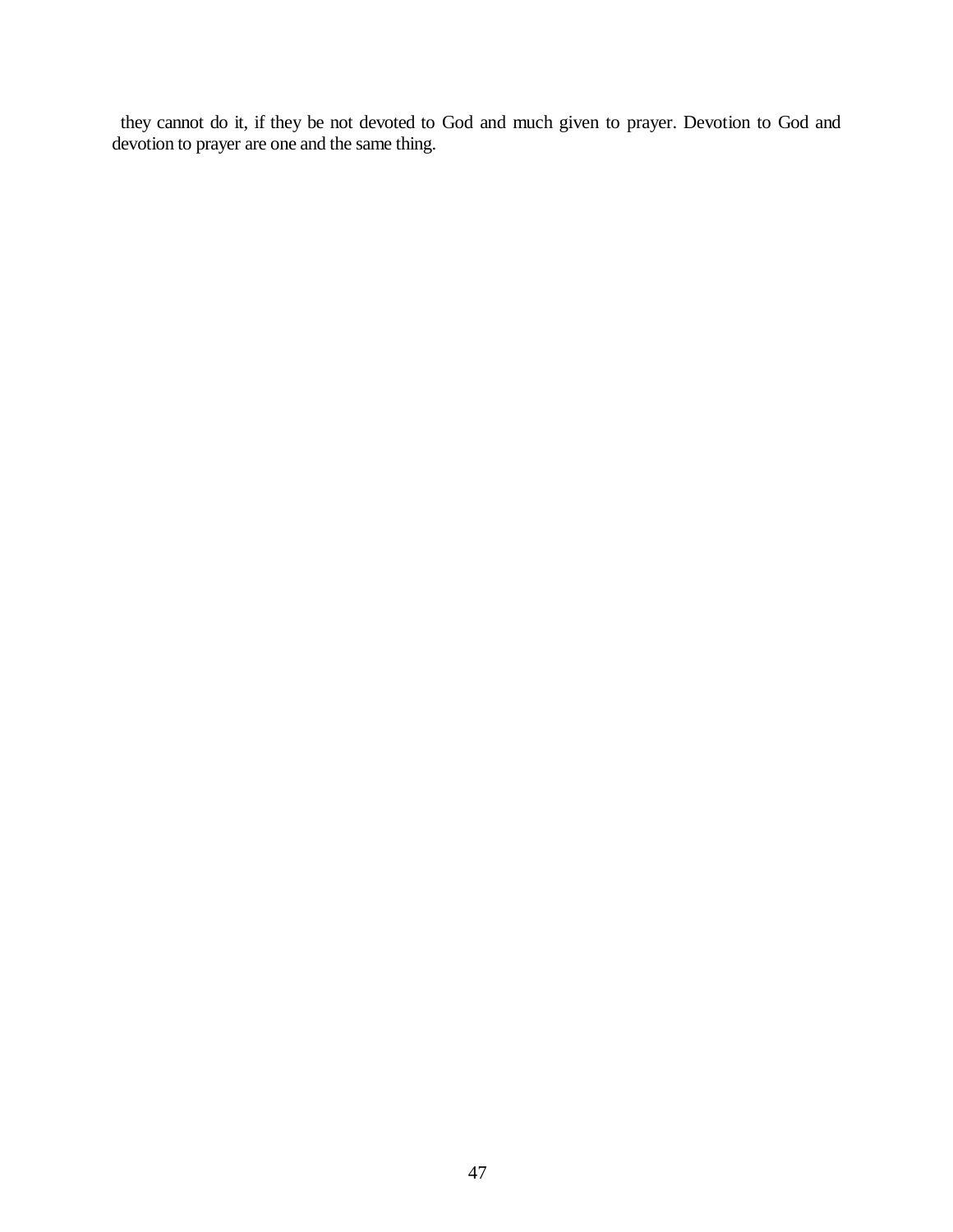#### **XI. MODERN EXAMPLES OF PRAYER**

*³When the dragon-fly rends his husk and harnesses himself, in a clean plate of sapphire mail, his is a pilgrimage of one or two sunny days over the fields and pastures wet with dew, yet nothing can exceed the marvelous beauty in which he is decked. No flowers on earth have a richer blue than the pure colour of his cuirass. So is it in the high spiritual sphere. The most complete spiritual loveliness may be obtained in the shortest time, and the stripling may die a hundred years old, in character and grace.*<sup>*''*—History Of David Brainerd</sup>

God has not confined Himself to Bible days in showing what can be done through prayer. In modern times, also, He is seen to be the same prayer-hearing God as aforetime. Even in these latter days He has not left Himself without witness. Religious biography and Church history, alike, furnish us with many noble examples and striking illustrations of prayer, its necessity, its worth and its fruits, all tending to the encouragement of the faith of God's saints and all urging them on to more and better praying. God has not confined Himself to Old and New Testament times in employing praying men as His agents in furthering His cause on earth, and He has placed Himself under obligation to answer their prayers just as much as He did the saints of old. A selection from these praying saints of modern times will show us how they valued prayer, what it meant to them, and what it meant to God.

Take for example, the instance of Samuel Rutherford, the Scottish preacher, exiled to the north of Scotland, forbidden to preach, and banished from his home and pastoral charge. Rutherford lived between 1600 and 1661. He was a member of the Westminster Assembly, Principal of New College, and Rector of St. Andrews' University. He is said to have been one of the most moving and affectionate preachers of his time, or, perhaps, in any age of the Church. Men said of him, "He is always" praying," and concerning his and his wife's praying, one wrote: "He who had heard either pray or speak, might have learned to bemoan his ignorance. Oh, how many times have I been convinced by observing them of the evil of insincerity before God and unsavouriness in discourse! He so prayed for his people that he himself says, 'There I wrestled with the Angel and prevailed."

He was ordered to appear before Parliament to answer the charge of high treason, although a man of scholarly attainments and rare genius. At times he was depressed and gloomy; especially was this the case when he was first banished and silenced from preaching, for there were many murmurings and charges against him. But his losses and crosses were so sanctified that Christ became more and more to him. Marvelous are the statements of his estimate of Christ. This devoted man of prayer wrote many letters during his exile to preachers, to state officers, to lords temporal and spiritual, to honourable and holy men, to honourable and holy women, all breathing an intense devotion to Christ, and all born of a life of great devotion to prayer.

Ardour and panting after God have been characteristics of great souls in all ages of the Church and Samuel Rutherford was a striking example of this fact. He was a living example of the truth that he who prays always, will be enveloped in devotion and joined to Christ in bonds of holy union.

Then there was Henry Martyn, scholar, saint, missionary, and apostle to India. Martyn was born February 18, 1781, and sailed for India August 31, 1805. He died at Tokal, Persia, October 16, 1812. Here is part of what he said about himself while a missionary:

*³What a knowledge of man and acquaintance with the Scriptures, and what communion with God and study of my own heart ought to prepare me for the awful work of a messenger from God on business of the soul.´*

Said one of this consecrated missionary: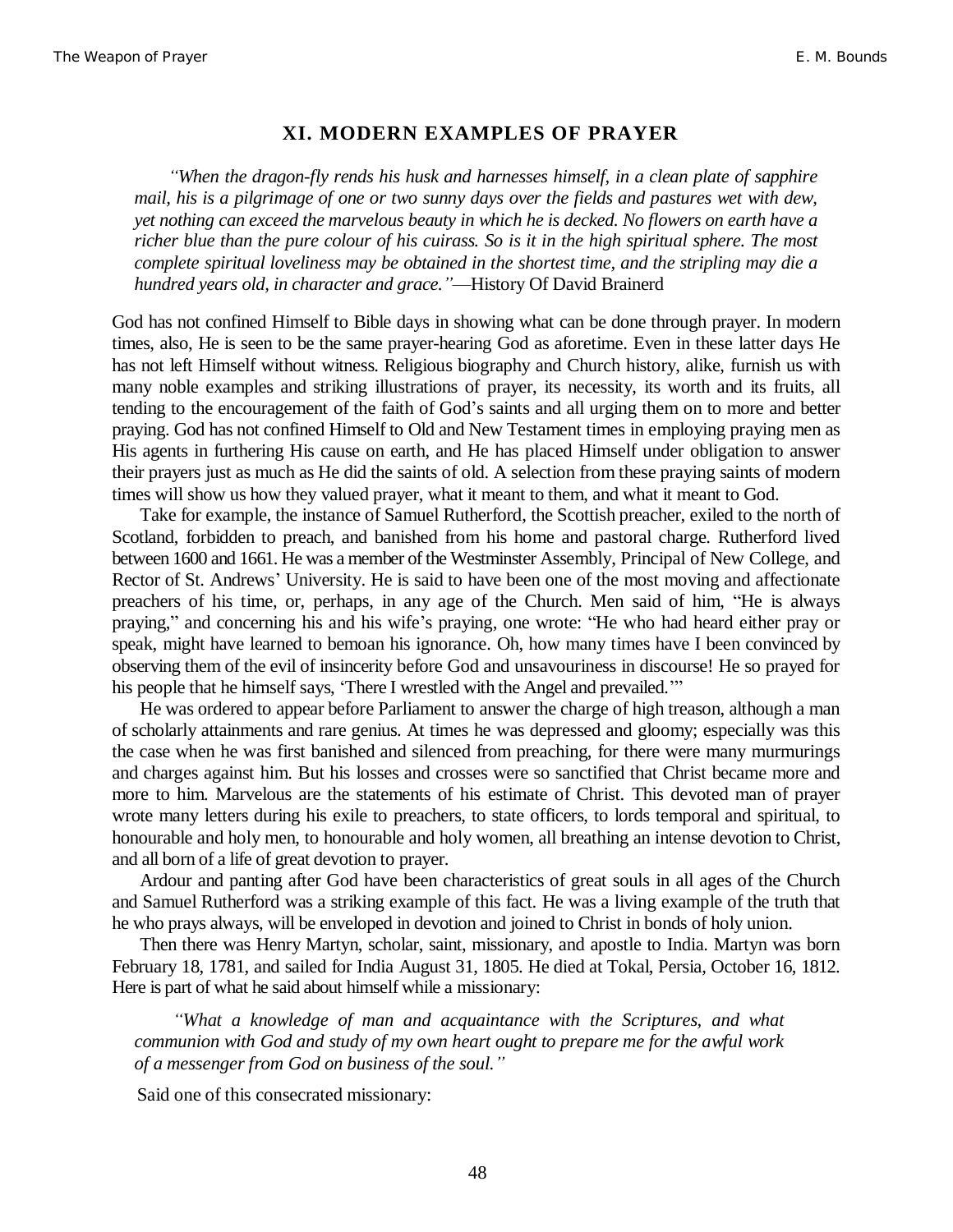*³Oh, to be able to emulate his excellencies, his elevation of piety, his diligence, his superiority to the world, his love for souls, his anxiety to improve all occasions to do souls good, his insight into the mystery of Christ, and his heavenly temper! These are the secrets of the wonderful impression he made in India.´*

It is interesting and profitable to note some of the things which Martyn records in his diary. Here is an example:

*³The ways of wisdom appear more sweet and reasonable than ever,´ he says, ³and the world more insipid and vexatious. The chief thing I mourn over is my want of power, and lack of fervour in secret prayer, especially when attempting to plead for the heathen. Warmth does not increase within me in proportion to my light.´*

If Henry Martyn, so devoted, ardent and prayerful, lamented his lack of power and want of fervour in prayer, how ought our cold and feeble praying abase us in the very dust? Alas, how rare are such praying men in the Church of our own day!

Again we quote a record from his diary. He had been quite ill, but had recovered and was filled with thankfulness because it had pleased God to restore him to life and health again.

*³Not that I have yet recovered my former strength,´ he says, ³but I consider myself sufficiently restored to prosecute my journey. My daily prayer is that my late chastisement may have its intended effect, and make me, all the rest of my days, more humble and less self-confident.*

*³Self-confidence has often led me down fearful lengths, and would, without God¶s gracious interference, prove my endless perdition. I seem to be made to feel this evil of my heart more than any other at this time. In prayer, or when I write or converse on the subject, Christ appears to me my life and my strength; but at other times I am thoughtless and bold, as if I had all life and strength in myself. Such neglects on our part are a diminution of our joys.´*

Among the last entries in this consecrated missionary's journal we find the following:

*³I sat in the orchard and thought, with sweet comfort and peace, of my God, in solitude, my Company, my Friend, my Comforter. Oh, when shall time give place to eternity!´*

Note the words, "in solitude,"—away from the busy haunts of men, in a lonely place, like his Lord, he went out to meditate and pray.

Brief as this summary is, it suffices to show how fully and faithfully Henry Martyn exercised his ministry of prayer. The following may well serve to end our portrayal of him:

*³By daily weighing the Scriptures, with prayer, he waxed riper and riper in his ministry. Prayer and the Holy Scriptures were those wells of salvation out of which he drew daily the living water for his thirsty immortal soul. Truly may it be said of him, he prayed always with all prayer and supplication, in the Spirit, and watched thereunto with all perseverance.´*

David Brainerd, the missionary to the Indians, is a remarkable example of a praying man of God. Robert Hale thus speaks of him:

*³Such invincible patience and self-denial; such profound humility, exquisite prudence, indefatigable industry; such devotedness to God, or rather such absorption of the whole soul in zeal for the divine glory and the salvation of men, is scarcely to be paralleled since the age of the Apostles. Such was the intense ardour of his mind that it seems to have diffused the spirit of a martyr over the common incidents of his life.´*

Dr. A. J. Gordon speaks thus of Brainerd: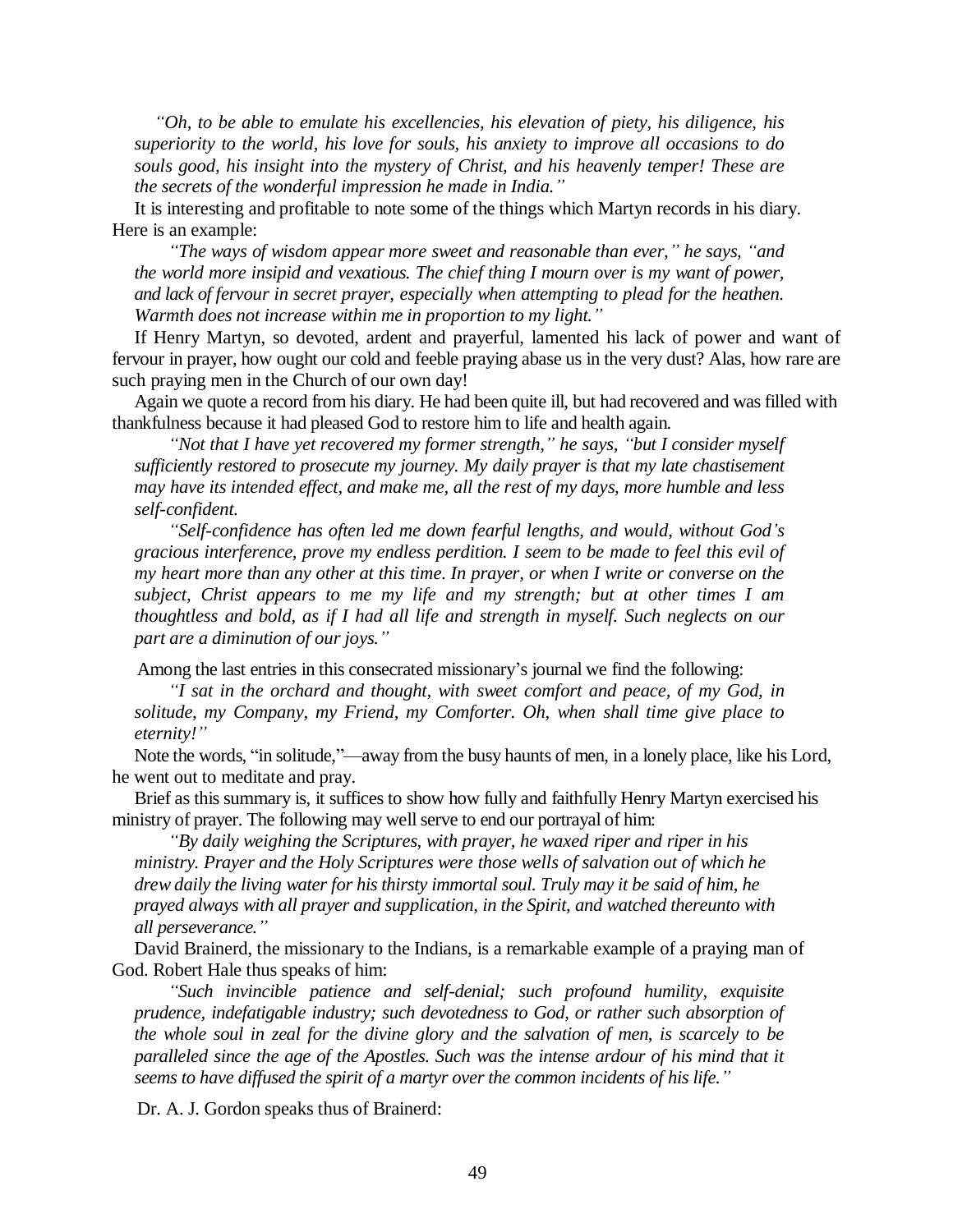*³In passing through Northampton, Mass., I went into the old cemetery, swept off the snow that lay on the top of the slab, and I read these simple words:*

*³µSacred to the memory of David Brainerd, the faithful and devoted missionary to the Susquehanna, Delaware and Stockbridge Indians of America, who died in this town, October 8th, 1717.¶*

*³That was all there was on the slab. Now that great man did his greatest work by prayer. He was in the depths of those forests alone, unable to speak the language of the Indians, but he spent whole days literally in prayer. What was he praying for? He knew he could not reach these savages, for he did not understand their language. If he wanted to speak at all, he must find somebody who could vaguely interpret his thought. Therefore he knew that anything he could do must be absolutely dependent upon God. So he spent whole days in praying, simply that the power of the Holy Ghost might come upon him so unmistakably that these people would not be able to stand before him.*

*³What was his answer? Once he preached through a drunken interpreter, a man so intoxicated that he could hardly stand up. This was the best he could do. Yet scores were converted through that sermon. We can account for it only that it was the tremendous power of God behind him.*

*³Now this man prayed in secret in the forest. A little while afterward, William Carey read his life, and by its impulse he went to India. Payson read it as a young man, over twenty years old, and he said that he had never been so impressed by anything in his life as by the story of Brainerd. Murray McCheyne read it, and he likewise was impressed by it.*

*³But all I care is simply to enforce this thought, that the hidden life, a life whose days are spent in communion with God, in trying to reach the source of power, is the life that moves the world. Those living such lives may be soon forgotten. There may be no one to speak a eulogy over them when they are dead. The great world may take no account of them. But by and by, the great moving current of their lives will begin to tell, as in the case of this young man, who died at about thirty years of age. The missionary spirit of this nineteenth century is more due to the prayers and consecration of this one man than to any other one.*

*³So I say. And yet that most remarkable thing is that Jonathan Edwards, who watched over him all those months while he was slowly dying of consumption, should also say: µI praise God that it was in His Providence that he should die in my house, that I might hear his prayers, and that I might witness his consecration, and that I might be inspired by his example.¶*

*³When Jonathan Edwards wrote that great appeal to Christendom to unite in prayer for the conversion of the world, which has been the trumpet call of modern missions, undoubtedly it was inspired by this dying missionary.´*

To David Brainerd's spirit, John Wesley bore this testimony:

*³I preached and afterward made a collection for the Indian schools in America. A large sum of money is now collected. But will money convert heathens? Find preachers of David Brainerd¶s spirit, and nothing can stand before them. But without this, what will gold or silver do? No more than lead or iron.´*

Some selections from Brainerd's diary will be of value as showing what manner of man he was:

*³My soul felt a pleasing yet painful concern,´ he writes, ³lest I should spend some moments without God. Oh, may I always live to God! In the evening I was visited by some*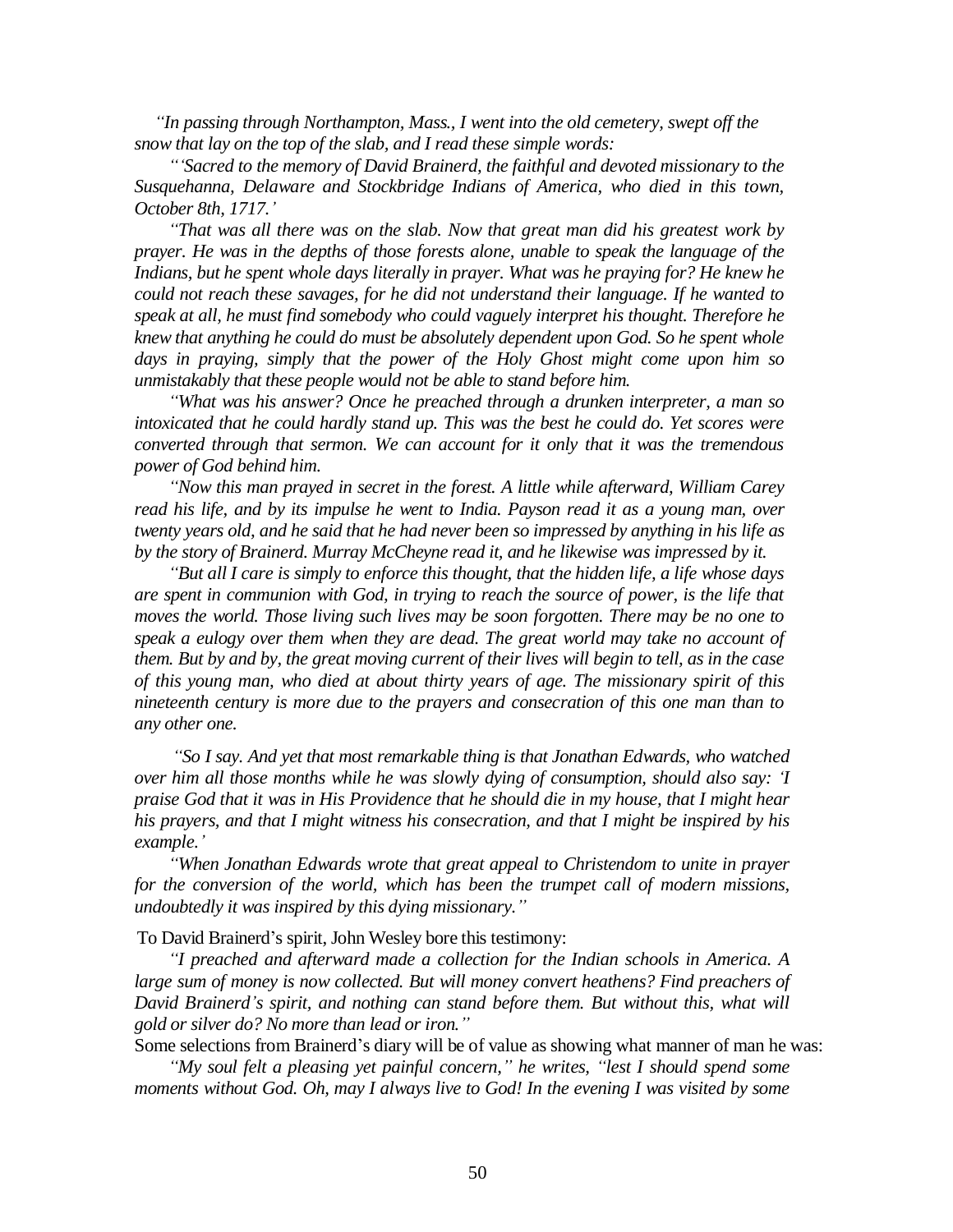*friends, and spent the time in prayer, and such conversation as tended to edification. It was a comfortable season to my soul. I felt an ardent desire to spend every moment with God. God is unspeakably gracious to me continually. In time past, He has given me inexpressible sweetness in the performance of duty. Frequently my soul has enjoyed much of God, but has been ready to say, µLord, it is good to be here;¶ and so indulge sloth while I have lived on the sweetness of my feelings. But of late God has been pleased to keep my soul hungry almost continually, so that I have been filled with a kind of pleasing pain. When I really enjoy God, I feel my desires of Him the more insatiable, and my thirstings after holiness the more unquenchable.*

*³Oh, that I may feel this continual hunger, and not be retarded, but rather animated by every duster from Canaan, to reach forward in the narrow way, for the full enjoyment and possession of the heavenly inheritance! Oh, may I never loiter in my heavenly journey!*

*³It seems as if such an unholy wretch as I never could arrive at that blessedness, to be holy as God is holy. At noon I longed for sanctification and conformity to God. Oh, that is the one thing, the all!*

*³Toward night enjoyed much sweetness in secret prayer, so that my soul longed for an arrival in the heavenly country, the blessed paradise of God.´*

If inquiry be made as to the secret of David Brainerd's heavenly spirit, his deep consecration and exalted spiritual state, the answer will be found in the last sentence quoted above. He was given to *much secret prayer,* and was so close to God in his life and spirit that prayer brought forth much sweetness to his inner soul.

We have cited the foregoing cases as illustrative of the great fundamental fact that God's great servants are men devoted to the ministry of prayer; that they are God's agents on earth who serve Him in this way, and who carry on His work by this holy means.

Louis Harms was born in Hanover, in 1809, and then came a time when he was powerfully convicted of sin. Said he, "I have never known what fear was. But when I came to the knowledge of my sins, I quaked before the wrath of God, so that my limbs trembled." He was mightily converted to God by reading the Bible. Rationalism, a dead orthodoxy, and worldliness, held the multitudes round Hermansburgh, his native town. His father, a Lutheran minister, dying, he became his successor.

He began with all the energy of his soul to work for Christ, and to develop a church of a pure, strong type. The fruit was soon evident. There was a quickening on every hand, attendance at public services increased, reverence for the Bible grew, conversation on sacred things revived, while infidelity, worldliness and dead orthodoxy vanished like a passing cloud. Harms proclaimed a conscious and present Christ, the Comforter, in the full energy of His mission, the revival of apostolic piety and power. The entire neighbourhood became regular attendants at church, the Sabbath was restored to its sanctity, and hallowed with strict devotion, family altars were erected in the homes, and when the noon bell sounded, every head was bowed in prayer. In a very short time the whole aspect of the country was entirely changed. The revival in Hermansburgh was essentially a prayer revival, brought about by prayer and yielding fruits of prayer in a rich and an abundant ingathering.

William Carvosso, an old-time Methodist class-leader, was one of the best examples which modern times has afforded of what was probably the religious life of Christians in the apostolic age. He was a prayer-leader, a class-leader, a steward and a trustee, but never aspired to be a preacher. Yet a preacher he was of the very first quality, and a master in the art and science of soul-saving. He was a singular instance of a man learning the simplest rudiments late in life. He had up to the age of sixtyfive years never written a single sentence, yet he wrote letters which would make volumes, and a book which was regarded as a spiritual classic in the great world-wide Methodist Church.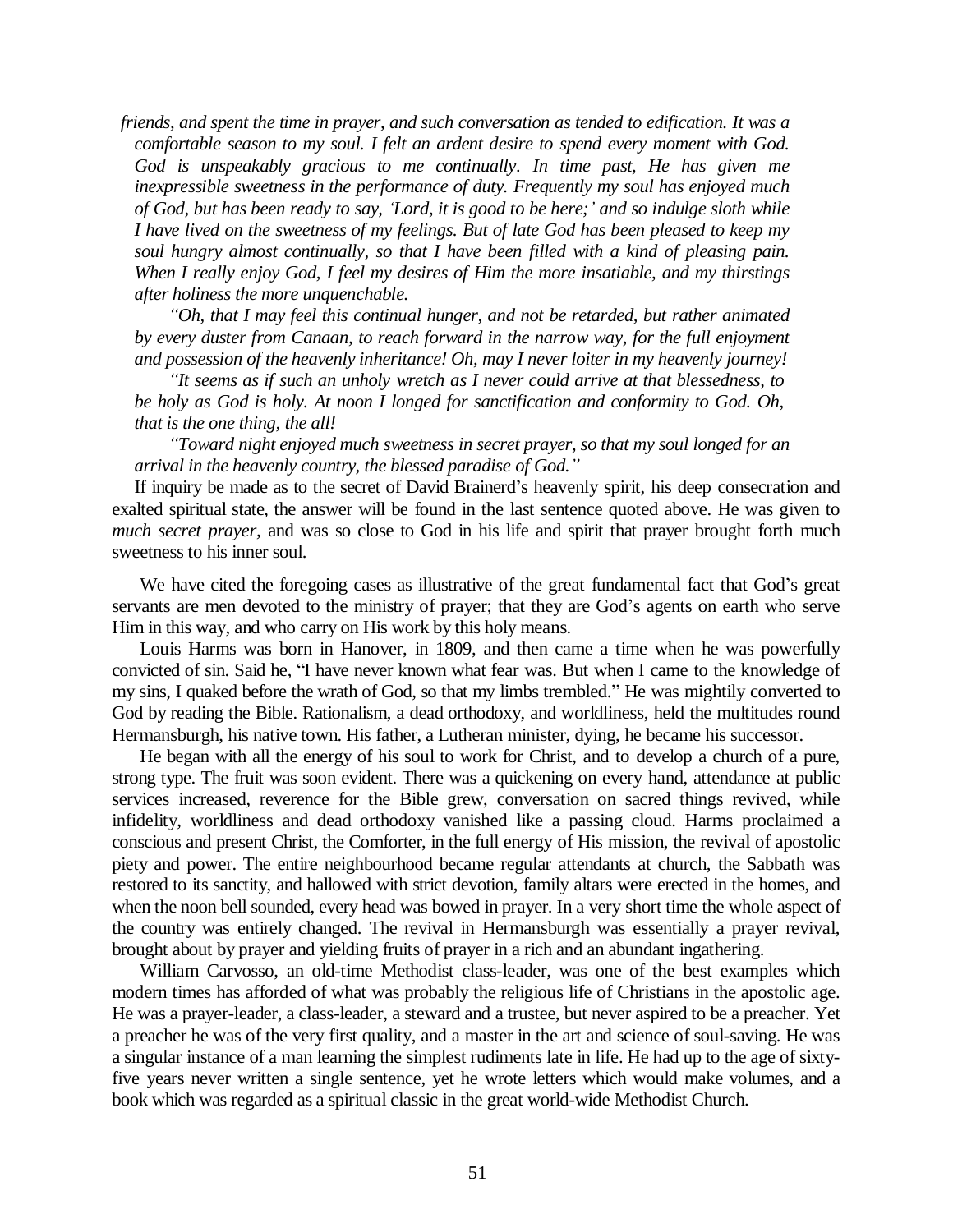Not a page nor a letter, it is believed, was ever written by him on any other subject but religion. Here are some of his brief utterances which give us an insight into his religious character.  $\alpha$ I want to be more like Jesus." "My soul thirsteth for Thee, O God." "I see nothing will do, O God, but being continually filled with Thy presence and glory.´

This was the continual out-crying of his inner soul, and this was the strong inward impulse which moved the outward man. At one time we hear him exclaiming, "Glory to God! This is a morning without a cloud.<sup>"</sup> Cloudless days were native to his sunny religion and his gladsome spirit. Continual prayer and turning all conversation toward Christ in every company and in every home, was the inexorable law he followed, until he was gathered home.

On the anniversary of his spiritual birth when he was born again, in great joyousness of spirit he calls it to mind, and breaks forth: "Blessed be Thy name, O God! The last has been the best of the whole. I may say with Bunyan, 'I have got into that land where the sun shines night and day.' I thank Thee, O my God, for this heaven, this element of love and joy, in which my soul now lives.<sup>"</sup>

Here is a sample of Carvosso's spiritual experiences, of which he had many:

*³I have sometimes had seasons of remarkable visitation from the presence of the Lord,´ he says. ³I well remember one night when in bed being so filled, so over-powered with the glory of God, that had there been a thousand suns shining at noonday, the brightness of that divine glory would have eclipsed the whole. I was constrained to shout aloud for joy. It was the overwhelming power of saving grace. Now it was that I again received the impress of the seal and the earnest of the Spirit in my heart. Beholding as in a glass the glory of the Lord I was changed into the same image from glory to glory by the Spirit of the Lord. Language fails in giving but a faint description of what I there experienced. I can never forget it in time nor to all eternity.*

*³Man years before I was sealed by the Spirit in a somewhat similar manner. While walking out one day, I was drawn to turn aside on the public road, and under the canopy of the skies, I was moved to kneel down to pray. I had not long been praying with God before I was so visited from Him that I was overpowered by the divine glory, and I shouted till I could be heard at a distance. It was a weight of glory that I seemed incapable of bearing in the body, and therefore I cried out, perhaps unwisely, Lord, stay Thy hand. In this glorious baptism these words came to my heart with indescribable power: 'I have sealed thee unto the day of redemption.'* 

*³Oh, I long to be filled more with God! Lord, stir me up more in earnest. I want to be more like Jesus. I see that nothing will do but being continually filled with the divine presence and glory. I know all that Thou hast is mine, but I want to feel a close union. Lord, increase my faith.´*

Such was William Carvosso—a man whose life was impregnated with the spirit of prayer, who lived on his knees, so to speak, and who belonged to that company of praying saints which has blessed the earth.

Jonathan Edwards must be placed among the praying saints—one whom God mightily used through the instrumentality of prayer. As in the instance of the great New Englander, purity of heart should be ingrained in the very foundation areas of every man who is a true leader of his fellows and a minister of the Gospel of Christ and a constant practicer in the holy office of prayer. A sample of the utterances of this mighty man of God is here given in the shape of a resolution which he formed, and wrote down:

*³Resolved,´ he says, ³to exercise myself in this all my life long, viz., with the greatest openness to declare my ways to God, and to lay my soul open to God²all my sins,*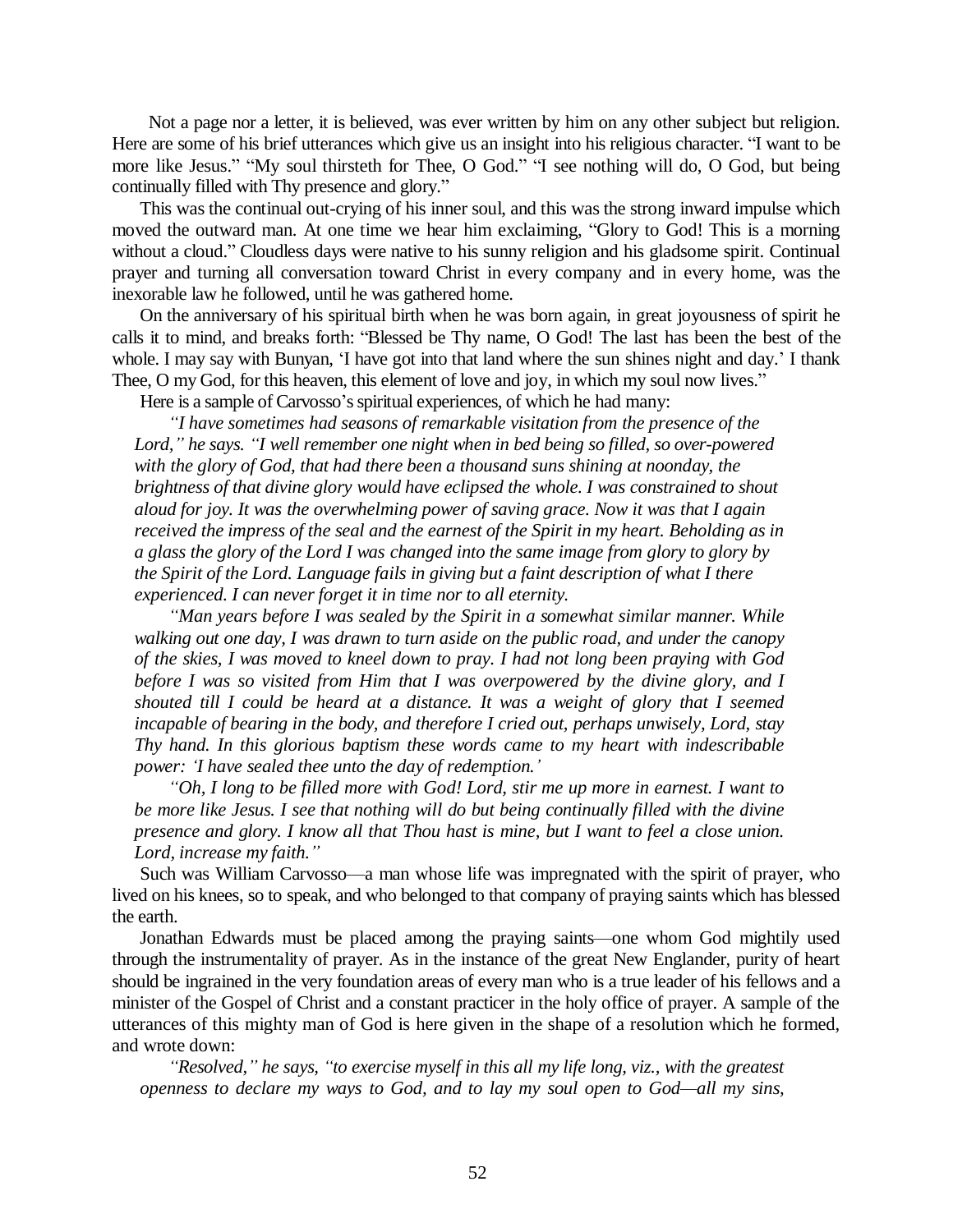*temptations, difficulties, sorrows, fears, hopes, desires, and everything and every circumstance.´*

We are not surprised, therefore, that the result of such fervid and honest praying was to lead him to record in his diary:

*³It was my continual strife day and night, and my constant inquiry how I should be more holy, and live more holily. The heaven I desired was a heaven of holiness. I went on with my eager pursuit after more holiness and conformity to Christ.´*

The character and work of Jonathan Edwards were exemplifications of the great truth that the ministry of prayer is the efficient agency in every truly God-ordered work and life. He himself gives some particulars about his life when a boy. He might well be called the "Isaiah of the Christian" dispensation." There was united in him great mental powers, ardent piety, and devotion to study, unequaled save by his devotion to God. Here is what he says about himself:

*³When a boy I used to pray five times a day in secret, and to spend much time in religious conversation with other boys. I used to meet with them to pray together. So it is God¶s will through His wonderful grace, that the prayers of His saints should be one great and principal means of carrying on the designs of Christ¶s kingdom in the world. Pray much for the ministers and the Church of God.´*

The great powers of Edwards' mind and heart were exercised to procure an agreed union in extraordinary prayer of God's people everywhere. His life, efforts and his character are an exemplification of his statement.

*³The heaven I desire,´ he says, ³is a heaven spent with God; an eternity spent in the presence of divine love, and in holy communion with Christ.´*

#### At another time he said:

*³The soul of a true Christian appears like a little white flower in the spring of the year, low and humble on the ground, opening its bosom to receive the pleasant beams of the sun¶s glory, rejoicing as it were in a calm rapture, diffusing around a sweet fragrance, standing peacefully and lovingly in the midst of other flowers.´*

#### Again he writes:

*³Once as I rode out in the woods for my health, having alighted from my horse in a retired place, as my manner has been to walk for divine contemplation and prayer, I had a view, that for me was extraordinary, of the glory of the Son of God as Mediator between God and man, and of His wonderful, great, full, pure, and sweet grace and love, and His meek and gentle condescension. This grace that seemed so calm and sweet, appeared also great above the heavens. The person of Christ appeared ineffably excellent with an excellency great enough to swallow up all thought and conception, which continued, as near as I can judge, about an hour. It kept me the greater part of the time in a flood of tears and weeping aloud. I felt an ardency of soul to be, what I know not otherwise how to express, emptied and annihilated, to lie in the dust; to be full of Christ alone, to love Him with my whole heart.´*

As it was with Jonathan Edwards, so it is with all great intercessors. They come into that holy and elect condition of mind and heart by a thorough self-dedication to God, by periods of God's revelation to them, making distinct marked eras in their spiritual history, eras never to be forgotten, in which faith mounts up with wings as eagles, and has given it a new and fuller vision of God, a stronger grasp of faith, a sweeter, clearer vision of all things heavenly, and eternal, and a blessed intimacy with, and access to, God.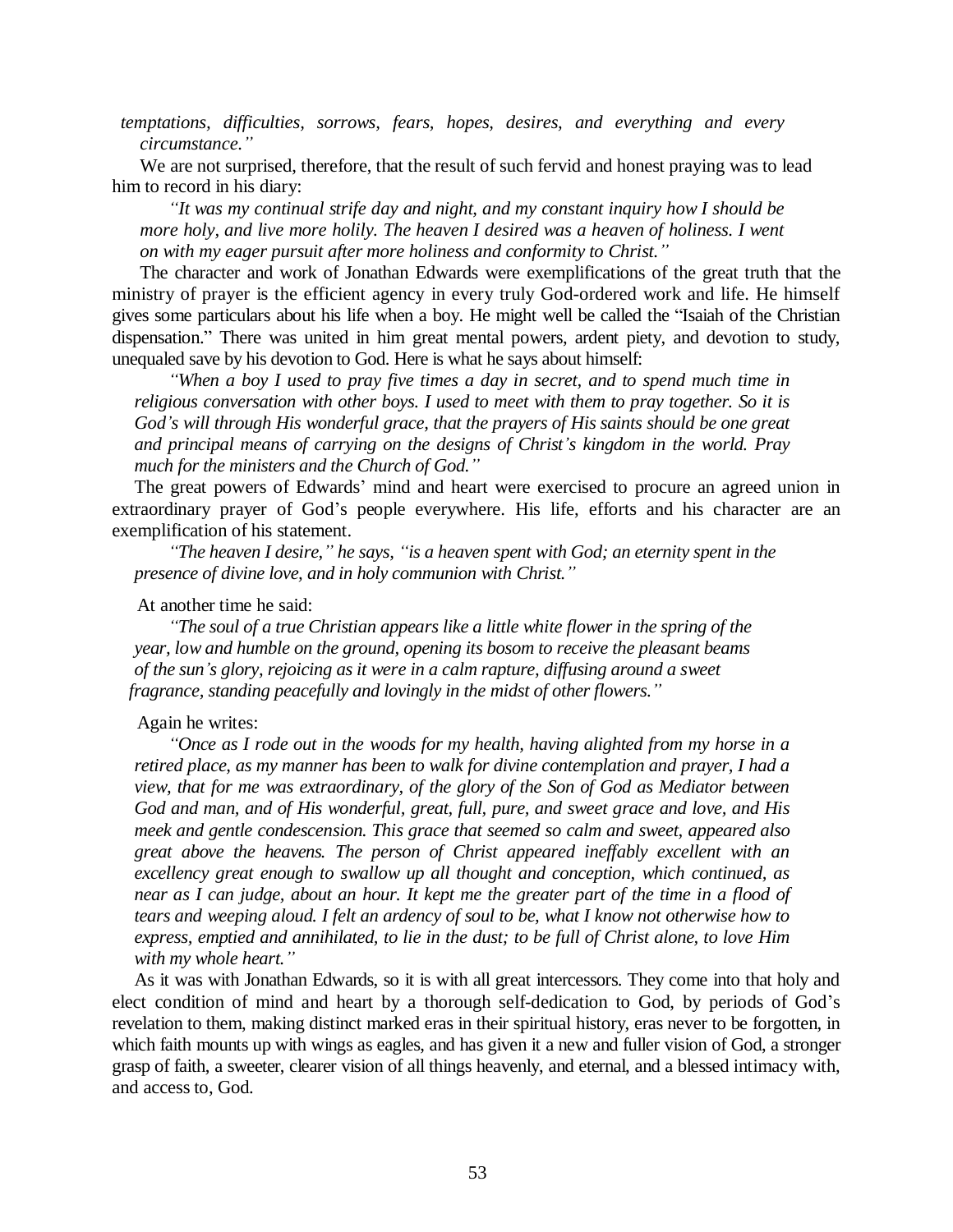#### **XII. MODERN EXAMPLES OF PRAYER** *(Continued)*

*³Edward Bounds did not merely pray well that he might write well about prayer. He prayed for long years upon subjects to which easy-going Christians rarely give a thought. He prayed for objects which men of less faith are ready to call impossible. Yet from these continental, solitary prayer-vigils, year by year there arose a gift of prayer-teaching equaled by few men. He wrote transcendently about prayer because he was transcendent in its practice.*<sup>"</sup>—C. L. Chilton, Jr.

Lady Maxwell was contemporary with John Wesley, and a fruit of Methodism in its earlier phases. She was a woman of refinement, of culture and of deep piety. Separating herself entirely from the world, she sought and found the deepest religious experience, and was a woman fully set apart to God. Her life was one of prayer, of complete consecration to God, living to bless others. She was noted for her systematic habits of life, which entered into and controlled her religion. Her time was economized and ordered for God. She arose at four o'clock in the morning, and attended preaching at five o'clock. After breakfast she held a family service. Then, from eleven to twelve o'clock she observed a season of intercessory prayer. The rest of the day was given to reading, visiting and acts of benevolence.

Her evenings were spent in reading. At night, before retiring, religious services were held for the family and sometimes in praising God for His mercies.

Rarely has God been served with more intelligence, or out of a richer experience, a nobler ardour, a richer nobility of soul. Strongly, spiritually and ardently attached to Wesley's doctrine of entire dedication, she sought it with persistency, and a never flagging zeal. She obtained it by faith and prayer, and illustrated it in a life as holy and as perfect as is given mortals to reach. If this great feature of Wesley's teaching had, today, models and teachers possessed of the profound spiritual understanding and experience as had Fletcher of Madeley and Lady Maxwell of Edinburgh, it would not have been so misunderstood, but would have commended itself to the good and pure everywhere by holy lives, if not by its verbiage.

Lady Maxwell's diary yields some rich counsel for secret prayer, holy experience, and consecrated living. One of the entries runs as follows:

*³Of late I feel painfully convinced that I do not pray enough. Lord, give me the spirit of prayer and of supplication. Oh, what a cause of thankfulness is it that we have a gracious God to whom to go on all occasions! Use and enjoy this privilege and you can never be miserable. Who gives thanks for this royal privilege? It puts God in everything, His wisdom, power, control and safety. Oh, what an unspeakable privilege is prayer! Let us give thanks for it, I do not prove all the power of prayer that I wish.´*

Thus we see that the remedy for non-praying is *praying.* The cure for little praying is more praying. Praying can procure all things necessary for our good.

With this excellent woman praying embraced all things and included everything. To one of her most intimate friends she writes:

*³I wish I could provide you with a proper maid, but it is a difficult matter. You have my prayers for it, and if I hear of one I will let you know.´*

So small a matter as the want of a housemaid for a friend was with her an event not too small to take to God in prayer.

In the same letter, she tells her friend that she wants "more faith. Cry mightily for it, and stir up the gift of God that is in you.´

Whether the need was a small secular thing as a servant, or a great spiritual grace, prayer was the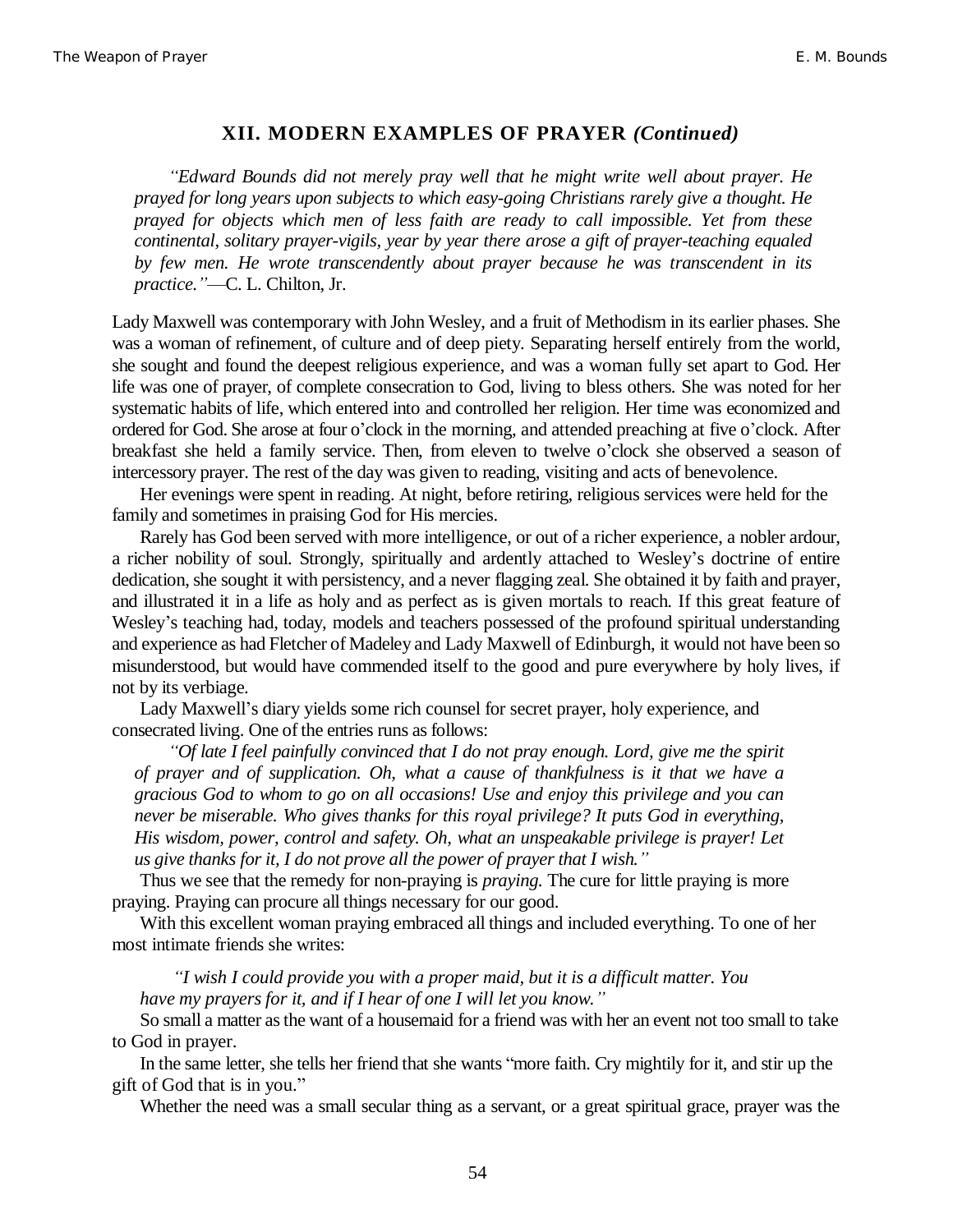means to attain that end and supply that want. "There is nothing," she writes to a dear correspondent, "so hurtful to the nervous system as anxiety. It preys upon the vitals and weakens the whole frame, and what is more than all, it grieves the Holy Spirit." Her remedy, again, for a common evil, was prayer.

How prayer disburdens us of care by bringing God in to relieve and possess and hold?

*³Be careful for nothing,´ says the Apostle, ³but in everything by prayer and supplication, with thanksgiving, let your requests he made known unto God. And the peace of God which passeth all understanding shall keep your hearts and minds through Christ Jesus.´*

The figure is that of a beleagured and distressed garrison, unable to protect the fort from the enemies which assault it, into which strong reinforcements are poured. Into the heart oppressed, distracted and discouraged, true prayer brings God, who holds it in perfect peace and in perfect safety. This Lady Maxwell fully understood theoretically, but which was better, experimentally.

Christ Jesus is the only cure for undue care and over anxiety of soul, and we secure God, His presence and His peace by prayer. Care is so natural and so strong, that none but God can eject it. It takes God, the presence and personality of God Himself, to oust the care and to enthrone quietness and peace. When Christ comes in with His peace, all tormenting fears are gone, trepidation and harrowing anxieties capitulate to the reign of peace, and all disturbing elements depart. Anxious thought and care assault the soul, and feebleness, faintness and cowardice are within. Prayer reinforces with God's peace, and the heart is kept by Him. "Thou wilt keep him in perfect peace whose mind is stayed on Thee." All now is safety, quietness and assurance. "The work of righteousness is peace, and the effect of righteousness, quietness and assurance forever.<sup>"</sup>

But to ensure this great peace, prayer must pass into strenuous, insistent, personal supplication, and thanksgiving must bloom into full flower. Our exposed condition of heart must be brought to the knowledge of God, by prayer and supplication, with thanksgiving. The peace of God will keep the heart and thoughts, fixed and fearless. Peace, deep, exhaustless, wide, flowing like a river, will come in.

Referring again to Lady Maxwell, we hear her saying:

*³God is daily teaching me more simplicity of spirit, and makes me willing to receive all as His unmerited gift, and to call on Him for everything I need, as I need it, and He supplies my wants according to existing needs. But I have certainly felt more of it this last eighteen months than in former periods. I wish to pray without ceasing. I see the necessity of praying always, and not fainting.´*

Again we hear her declaring: "I wish to be much in prayer. I greatly need it. The prayer of faith shuts or opens heaven. Come, Lord, and turn my captivity." If we felt the need of prayer as this saintly woman did, we could bear her company in her saintly ascension. Prayer truly "shuts or opens heaven." Oh, for a quality of faith that would test to the uttermost the power of prayer!

Lady Maxwell utters a great truth when she says:

*³When God is at work either among a people, or in the heart of an individual, the adversary of souls is peculiarly at work also. A belief of the former should prevent discouragement, and a fear of the latter should stir us up to much prayer. Oh, the power of faithful prayer! I live by prayer! May you prove its sovereign efficacy in every difficult case.´*

We find a record among Lady Maxwell's writings which shows us that in prayer and meditation she obtained enlarged views of the full salvation of God, and what is thus discovered, faith goes out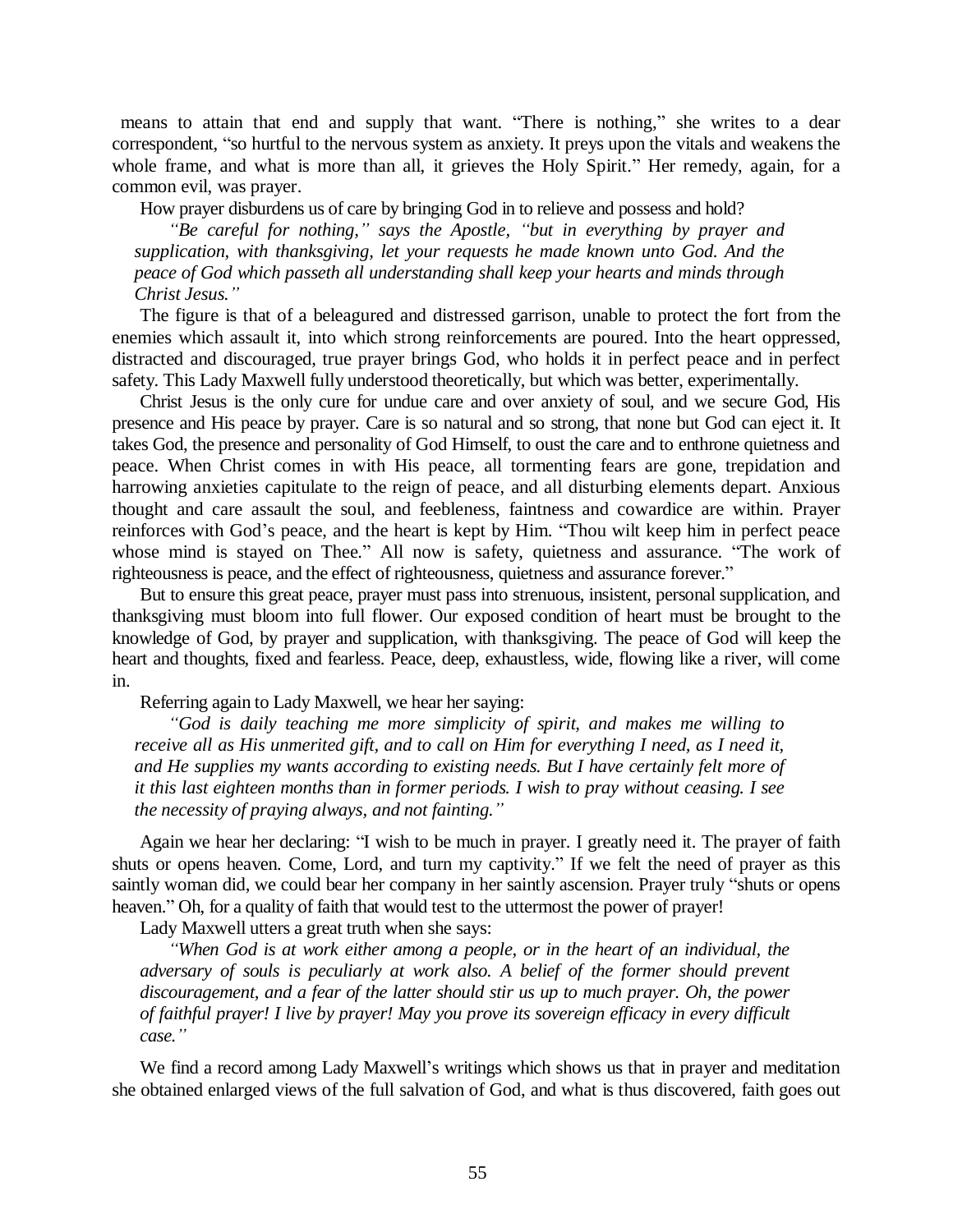after, and according to its strength are its returns.

*<i>4I* daily feel the need of the precious blood of sprinkling,<sup>"</sup> she says, "and dwell *continually under its influence, and most sensibly feel its sovereign efficacy. It is by momentary faith in this blood alone that I am saved from sin. Prayer is my chief employ.´*

If this last statement "prayer, the chief employ" had ever been true of God's people, this world would have been by this time quite another world, and God's glory, instead of being dim, and shadowy, and only in spots, would now shine with universal and unrivaled effulgence and power.

Here is another record of her ardent and faithful praying: "Lately, I have been favoured with a more ardent spirit of praying than almost ever formerly."

We need to study these words—"favoured with a more ardent spirit of praying"—for they are pregnant words. The spirit of prayer, the ardent spirit of prayer and its increase, and the more ardent spirit of prayer—all these are of God. They are given in answer to prayer. The spirit of prayer and the more ardent spirit are the result of ardent, importunate secret prayer.

At another time, Lady Maxwell declared that secret prayer was the means whereby she derived the greatest spiritual benefit.

*³I do Indeed prove it to be an especial privilege,´ she says. ³I could not live without it, though I do not always find comfort in it. I still ardently desire an enlarged sphere of usefulness, and find it comfortable to embrace the opportunities afforded me.´*

An "enlarged sphere of usefulness" is certainly a proper theme of intense prayer, but that prayer must ever be accompanied with an improvement of the opportunities afforded by the present.

Many page might be filled with extracts from Lady Maxwell's diary as to the vital importance of, and the nature of the ministry of prayer, but we must forbear. For many years she was in ardent supplication for an enlargement of her sphere of usefulness, but all these years of ardent praying may be condensed into one statement:

*³My whole soul has been thirsting after a larger sphere of action,´ she says, ³agreeably to the promises of a faithful God. For these few last weeks I have been led to plead earnestly for more holiness. Lord, give me both, that I may praise Thee.´*

These two things, for which this godly woman prayed, must go together. They are one, and not to be separated. The desire for a larger field of work without the accompanying desire for an increase of consecration, is perilous, and may be supremely selfish, the offspring of spiritual pride.

John Fletcher, also a contemporary of John Wesley, was intimately associated with the founder of Methodism. He was a scholar of courtesy and refinement, a strong, original thinker, eloquent in simplicity and truth. That which qualified him as a spiritual leader was his exceedingly great faith in God, his nearness to God and his perfect assurance of dear unquestioned relationship to his Lord. Fletcher had profound convictions concerning the truth of God, a deep and perpetual communion with his Lord and Saviour, and was profound and humble in his knowledge of God and Christian experience. He was a man of deep spiritual insight into the things of God, and his thorough earnestness, his truth, and his consecration, marked him as a man of God, well equipped by all these things for a leader in Israel.

Unceasing prayer was the sign and secret of Fletcher's sainthood, its power and influence. His whole life was one of prayer. So intently was his mind fixed on God, that he sometimes said, "I would not rise from my seat without lifting up my heart to God.<sup>"</sup> A friend relates the fact that whenever they met, his first salute was, "Do I meet you praying?" If they were talking on theology, in the midst of it he would break off abruptly and say, "Where are our hearts now?" If the misconduct of any person who was absent was mentioned, he would say, "Let us pray for him."

The very walls of his room—so it was said—were stained by the breath of his prayers. Spiritually,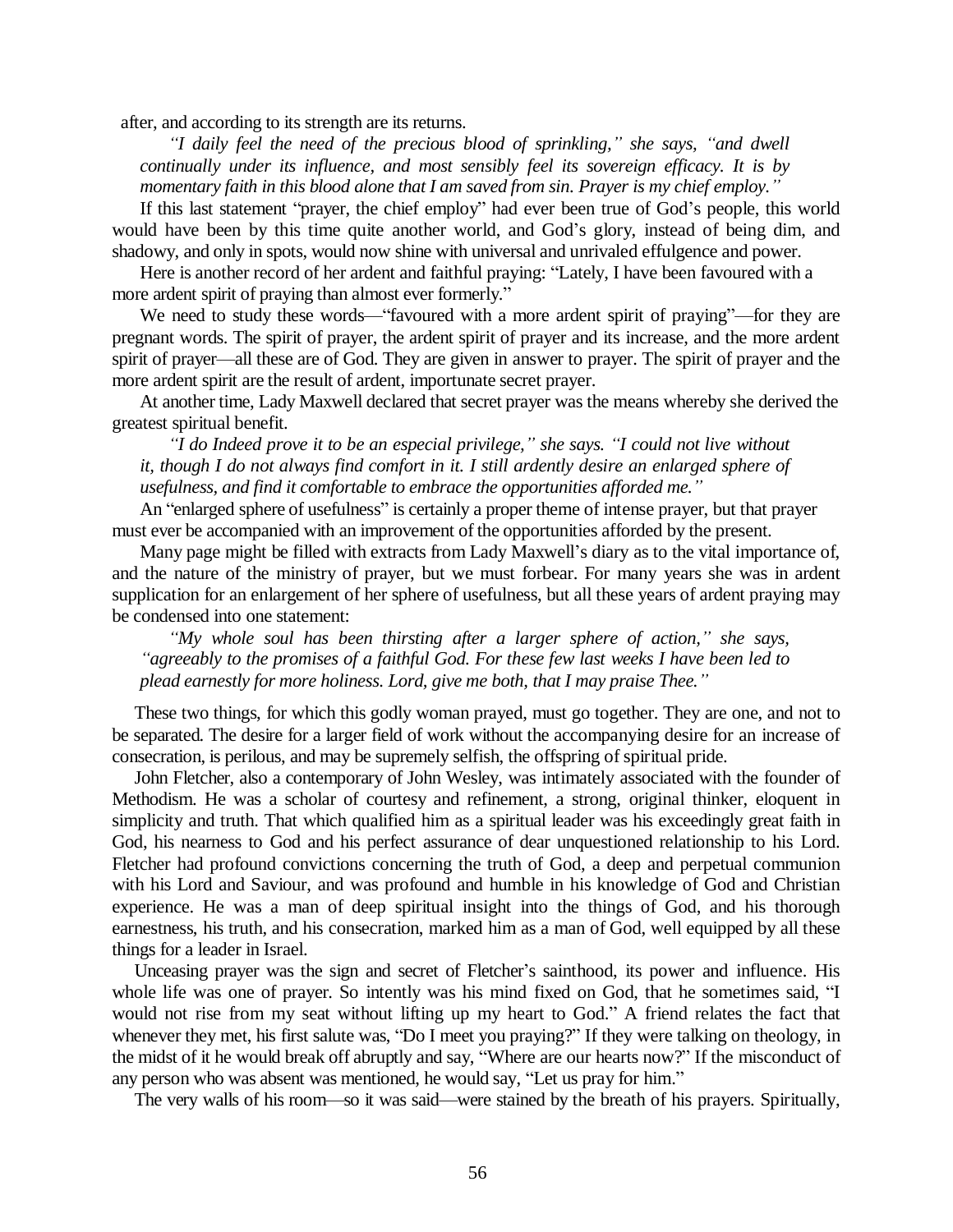Madeley was a dreary, desolate desert when he went to live there, but it was so revolutionized by his prayers that it bloomed and blossomed like the garden of the Lord. A friend of his thus writes of Fletcher:

*³Many of us have at times gone with him aside, and there we would continue for two or three hours, wrestling like Jacob for the blessing, praying one after another. And I have seen him on these occasions so filled with the love of God that he could contain no more, but would cry out, 'O my God, withhold Thy hand or the vessel will burst!' His whole life was a life of prayer.´*

John Foster, a man of exalted piety and deep devotion to God, while on his dying bed, thus spoke concerning prayer when about to depart this life:

*³Pray without ceasing has been the sentence repeating itself in my silent thoughts, and I am sure that it will be, it must be, my practice till the last conscious hour of my life. O why was it not my practice throughout that long, indolent, inanimate half century past! I often think mournfully of the difference it would have made in me. Now there remains so little time for a mere genuine, effective spiritual life.´*

The Reformation of the fifteenth century owes its origin to prayer. In all his life-work, begun, continued and ended, Martin Luther was instant in prayer. The secret of his extraordinary activity is found in this statement: "I have so much work to do that I cannot get along without giving three hours daily of my best time to prayer." Another of his sayings was, "It takes meditation and prayer to make a divine," while his every day motto was, "He that has prayed well, has studied well."

At another time he thus confessed his lack: "I was short and superficial in prayer this morning," he says. How often is this the case with us! Let it be remembered that the source of decline in religion and the proof of decline in a Christian life is found just here, in "short and superficial praying." Such praying betokens and secures strangeness with God.

William Wilberforce once said of himself: "I have been keeping too late hours, and hence have had but a hurried half hour to myself. I am lean and cold and hard. I had better allow more time, say two hours, or an hour-and-a-half, daily to religious exercises.´

He must be much skilled and habituated to long praying whose short prayers are not superficial. Short prayers make shallow lives. Longer praying would work like magic in many a decayed spiritual life. A holy life would not be so difficult and rare a thing if our praying was not so brief, cold and superficial.

George Muller, that remarkable man of such simple yet strong faith in God, a man of prayer and Bible reading, founder and promoter of the noted orphanage in England, which cared for hundreds of orphan children, conducted the institution solely by faith and prayer. He never asked a man for anything, but simply trusted in the Providence of God, and it is a notorious fact that never did the inmates of the home lack any good thing. From his paper he always excluded money matters, and financial difficulties found no place in it. Nor would he mention the sums which had been given him, nor the names of those who made contributions. He never spoke of his wants to others nor asked a donation. The story of his life and the history of this orphanage read like a chapter from the Scriptures. The secret of his success was found in this simple statement made by him: "I went to my God and prayed diligently, and received what I needed." That was the simple course which he pursued. There was nothing he insisted on with greater earnestness than that, be the expenses what they might be, let them increase ever so suddenly, he must not beg for anything. There was nothing in which he took more delight and showed more earnestness in telling than that he had prayed for every want which ever came to him in his great work. His was a work of continuous and most importunate praying, and he always confidently claimed that God had guided him throughout it all.